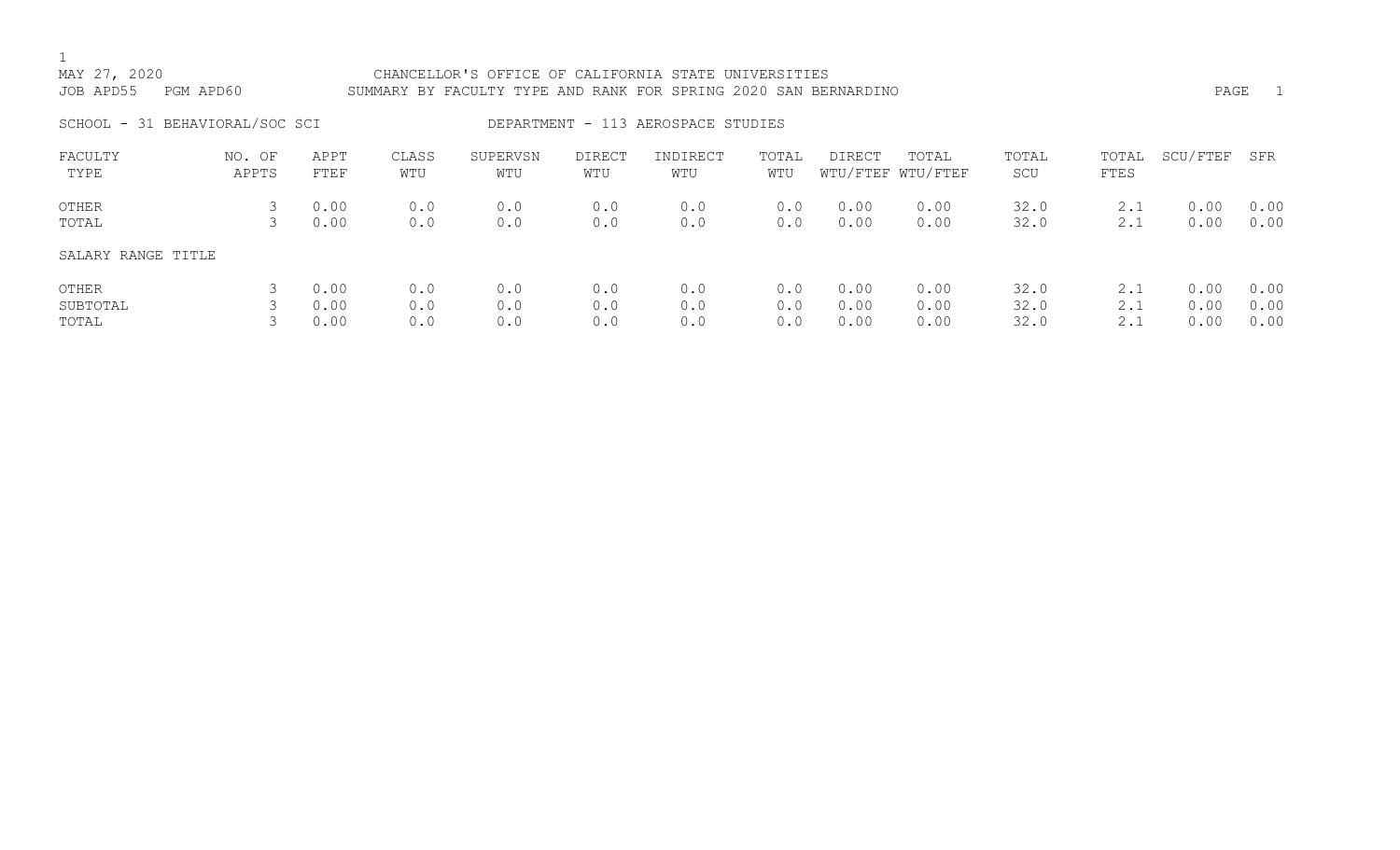### MAY 27, 2020 CHANCELLOR'S OFFICE OF CALIFORNIA STATE UNIVERSITIES JOB APD55 PGM APD60 SUMMARY BY FACULTY TYPE AND RANK FOR SPRING 2020 SAN BERNARDINO PAGE 2

SCHOOL - 31 BEHAVIORAL/SOC SCI DEPARTMENT - 134 ANTHROPOLOGY

| FACULTY            | NO. OF | APPT | CLASS | SUPERVSN | <b>DIRECT</b> | INDIRECT | TOTAL | DIRECT | TOTAL             | TOTAL  | TOTAL | SCU/FTEF | SFR   |
|--------------------|--------|------|-------|----------|---------------|----------|-------|--------|-------------------|--------|-------|----------|-------|
| TYPE               | APPTS  | FTEF | WTU   | WTU      | WTU           | WTU      | WTU   |        | WTU/FTEF WTU/FTEF | SCU    | FTES  |          |       |
| FULL TIME          | 5      | 4.16 | 36.0  | 5.0      | 49.0          | 12.0     | 61.0  | 11.78  | 14.66             | 762.0  | 51.9  | 183.13   | 12.46 |
| PART TIME          |        | 2.47 | 34.0  | 0.0      | 34.0          | 0.0      | 34.0  | 13.78  | 13.78             | 1852.0 | 123.7 | 750.41   | 50.13 |
| SUBTOTAL           | 10     | 6.63 | 70.0  | 5.0      | 83.0          | 12.0     | 95.0  | 12.52  | 14.33             | 2614.0 | 175.6 | 394.33   | 26.49 |
| TOTAL              | 10     | 6.63 | 70.0  | 5.0      | 83.0          | 12.0     | 95.0  | 12.52  | 14.33             | 2614.0 | 175.6 | 394.33   | 26.49 |
| SALARY RANGE TITLE |        |      |       |          |               |          |       |        |                   |        |       |          |       |
| PROFESSOR/LECT D   | 3      | 1.70 | 20.0  | 3.5      | 23.5          | 4.0      | 27.5  | 13.83  | 16.19             | 531.0  | 36.1  | 312.54   | 21.22 |
| ASSOC PROF/LECT C  |        | 1.00 | 8.0   | 1.0      | 13.0          | 0.0      | 13.0  | 13.01  | 13.01             | 214.0  | 14.3  | 214.21   | 14.28 |
| ASST PROF/LECT B   |        | 1.66 | 12.0  | 0.5      | 16.5          | 8.0      | 24.5  | 9.92   | 14.73             | 149.0  | 10.3  | 89.60    | 6.21  |
| INSTRUCTOR/LECT A  |        | 2.27 | 30.0  | 0.0      | 30.0          | 0.0      | 30.0  | 13.23  | 13.23             | 1720.0 | 114.9 | 758.38   | 50.67 |
| SUBTOTAL           | 10     | 6.63 | 70.0  | 5.0      | 83.0          | 12.0     | 95.0  | 12.52  | 14.33             | 2614.0 | 175.6 | 394.33   | 26.49 |
| TOTAL              | 10     | 6.63 | 70.0  | 5.0      | 83.0          | 12.0     | 95.0  | 12.52  | 14.33             | 2614.0 | 175.6 | 394.33   | 26.49 |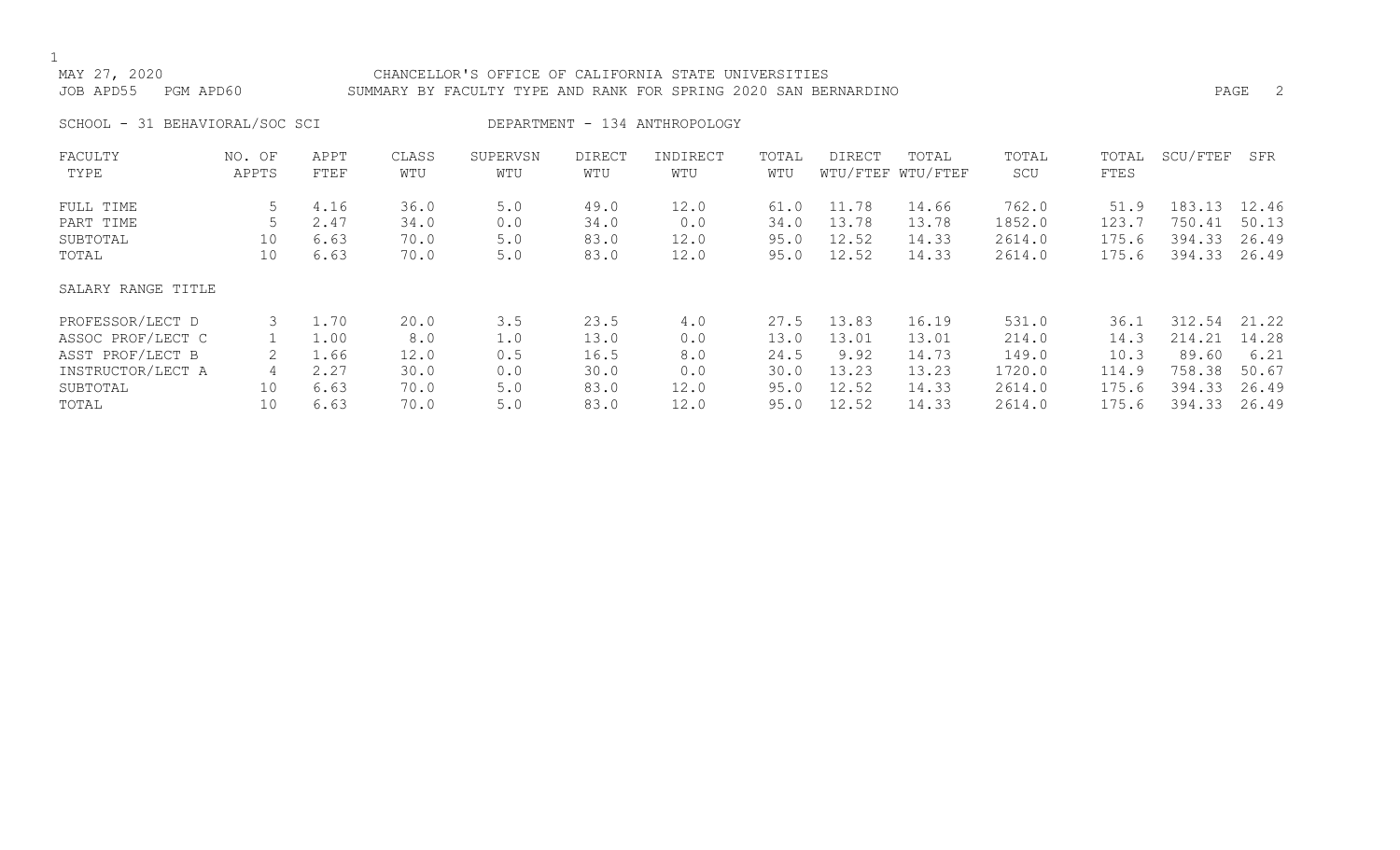MAY 27, 2020 CHANCELLOR'S OFFICE OF CALIFORNIA STATE UNIVERSITIES JOB APD55 PGM APD60 SUMMARY BY FACULTY TYPE AND RANK FOR SPRING 2020 SAN BERNARDINO PAGE 3

SCHOOL - 31 BEHAVIORAL/SOC SCI DEPARTMENT - 197 CRIMINOLOGY

| FACULTY            | NO. OF | APPT  | CLASS | SUPERVSN | <b>DIRECT</b> | INDIRECT | TOTAL | DIRECT | TOTAL             | TOTAL  | TOTAL       | SCU/FTEF | SFR   |
|--------------------|--------|-------|-------|----------|---------------|----------|-------|--------|-------------------|--------|-------------|----------|-------|
| TYPE               | APPTS  | FTEF  | WTU   | WTU      | WTU           | WTU      | WTU   |        | WTU/FTEF WTU/FTEF | SCU    | <b>FTES</b> |          |       |
| FULL TIME          | 14     | 12.83 | 132.0 | 2.5      | 134.5         | 36.0     | 170.5 | 10.48  | 13.29             | 5202.0 | 348.5       | 405.42   | 27.16 |
| PART TIME          |        | 1.33  | 20.0  | 0.0      | 20.0          | 0.0      | 20.0  | 14.99  | 14.99             | 868.0  | 57.9        | 650.67   | 43.38 |
| SUBTOTAL           | 19     | 14.17 | 152.0 | 2.5      | 154.5         | 36.0     | 190.5 | 10.91  | 13.45             | 6070.0 | 406.4       | 428.52   | 28.69 |
| OTHER              | 2      | 0.00  | 0.0   | 1.0      | 1.0           | 0.0      | 1.0   | 0.00   | 0.00              | 6.0    | 0.4         | 0.00     | 0.00  |
| TOTAL              | 21     | 14.17 | 152.0 | 3.5      | 155.5         | 36.0     | 191.5 | 10.98  | 13.52             | 6076.0 | 406.8       | 428.94   | 28.72 |
| SALARY RANGE TITLE |        |       |       |          |               |          |       |        |                   |        |             |          |       |
| PROFESSOR/LECT D   | 4      | 3.33  | 24.0  | 0.5      | 24.5          | 16.0     | 40.5  | 7.35   | 12.15             | 840.0  | 56.1        | 251.95   | 16.84 |
| ASSOC PROF/LECT C  | 2      | 2.00  | 16.0  | 1.4      | 17.4          | 8.0      | 25.4  | 8.70   | 12.70             | 800.0  | 53.3        | 400.00   | 26.67 |
| ASST PROF/LECT B   |        | 5.00  | 48.0  | 0.3      | 48.3          | 12.0     | 60.3  | 9.66   | 12.06             | 1898.0 | 128.1       | 379.75   | 25.63 |
| INSTRUCTOR/LECT A  | 8      | 3.83  | 64.0  | 0.3      | 64.3          | 0.0      | 64.3  | 16.78  | 16.78             | 2532.0 | 168.8       | 660.58   | 44.04 |
| SUBTOTAL           | 19     | 14.17 | 152.0 | 2.5      | 154.5         | 36.0     | 190.5 | 10.91  | 13.45             | 6070.0 | 406.4       | 428.52   | 28.69 |
| ADMINISTRATOR      |        | 0.00  | 0.0   | 1.0      | 1.0           | 0.0      | 1.0   | 0.00   | 0.00              | 6.0    | 0.4         | 0.00     | 0.00  |
| SUBTOTAL           | 2      | 0.00  | 0.0   | 1.0      | 1.0           | 0.0      | 1.0   | 0.00   | 0.00              | 6.0    | 0.4         | 0.00     | 0.00  |
| TOTAL              | 21     | 14.17 | 152.0 | 3.5      | 155.5         | 36.0     | 191.5 | 10.98  | 13.52             | 6076.0 | 406.8       | 428.94   | 28.72 |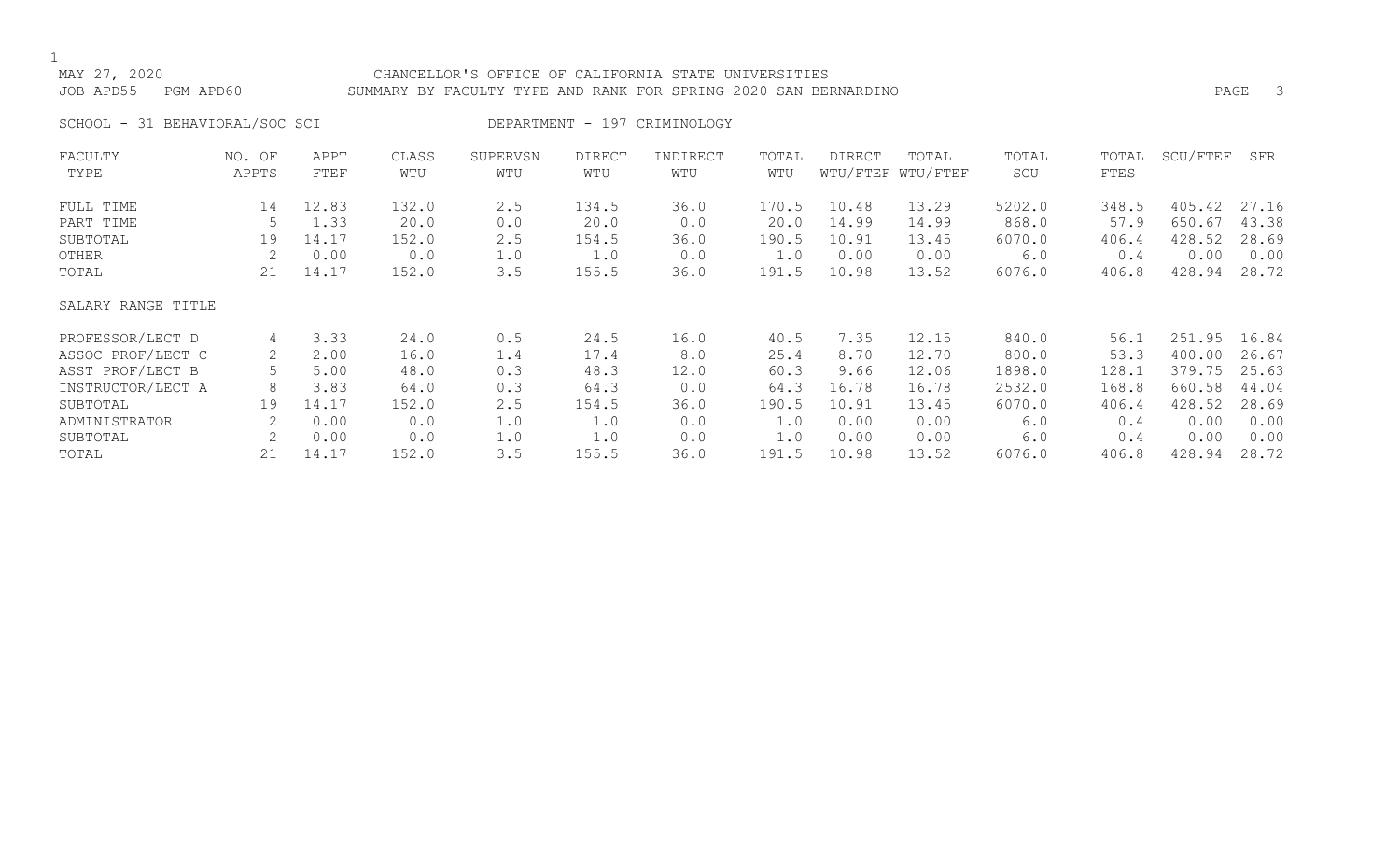### MAY 27, 2020 CHANCELLOR'S OFFICE OF CALIFORNIA STATE UNIVERSITIES JOB APD55 PGM APD60 SUMMARY BY FACULTY TYPE AND RANK FOR SPRING 2020 SAN BERNARDINO PAGE 4

SCHOOL - 31 BEHAVIORAL/SOC SCI DEPARTMENT - 235 ECONOMICS

| FACULTY            | NO. OF | APPT | CLASS | SUPERVSN | DIRECT | INDIRECT | TOTAL | DIRECT | TOTAL             | TOTAL  | TOTAL | SCU/FTEF | SFR   |
|--------------------|--------|------|-------|----------|--------|----------|-------|--------|-------------------|--------|-------|----------|-------|
| TYPE               | APPTS  | FTEF | WTU   | WTU      | WTU    | WTU      | WTU   |        | WTU/FTEF WTU/FTEF | SCU    | FTES  |          |       |
| FULL TIME          | 4      | 3.27 | 36.0  | 0.0      | 40.0   | 4.0      | 44.0  | 12.25  | 13.48             | 980.0  | 65.5  | 300.15   | 20.05 |
| PART TIME          | 8      | 3.17 | 56.0  | 0.0      | 56.0   | 1.0      | 57.0  | 17.66  | 17.98             | 2864.0 | 191.1 | 903.19   | 60.27 |
| SUBTOTAL           | 12     | 6.44 | 92.0  | 0.0      | 96.0   | 5.0      | 101.0 | 14.92  | 15.69             | 3844.0 | 256.6 | 597.27   | 39.87 |
| TOTAL              | 12     | 6.44 | 92.0  | 0.0      | 96.0   | 5.0      | 101.0 | 14.92  | 15.69             | 3844.0 | 256.6 | 597.27   | 39.87 |
| SALARY RANGE TITLE |        |      |       |          |        |          |       |        |                   |        |       |          |       |
| PROFESSOR/LECT D   | 3      | 0.77 | 12.0  | 0.0      | 16.0   | 1.0      | 17.0  | 20.86  | 22.16             | 284.0  | 19.0  | 370.27   | 24.77 |
| ASSOC PROF/LECT C  |        | 1.00 | 8.0   | 0.0      | 8.0    | 4.0      | 12.0  | 8.00   | 12.00             | 172.0  | 11.5  | 172.00   | 11.47 |
| ASST PROF/LECT B   |        | 2.00 | 24.0  | 0.0      | 24.0   | 0.0      | 24.0  | 12.01  | 12.01             | 712.0  | 47.6  | 356.36   | 23.82 |
| INSTRUCTOR/LECT A  | 6      | 2.67 | 48.0  | 0.0      | 48.0   | 0.0      | 48.0  | 17.97  | 17.97             | 2676.0 | 178.5 | 1.87     | 66.84 |
| SUBTOTAL           | 12     | 6.44 | 92.0  | 0.0      | 96.0   | 5.0      | 101.0 | 14.92  | 15.69             | 3844.0 | 256.6 | 597.27   | 39.87 |
| TOTAL              | 12     | 6.44 | 92.0  | 0.0      | 96.0   | 5.0      | 101.0 | 14.92  | 15.69             | 3844.0 | 256.6 | 597.27   | 39.87 |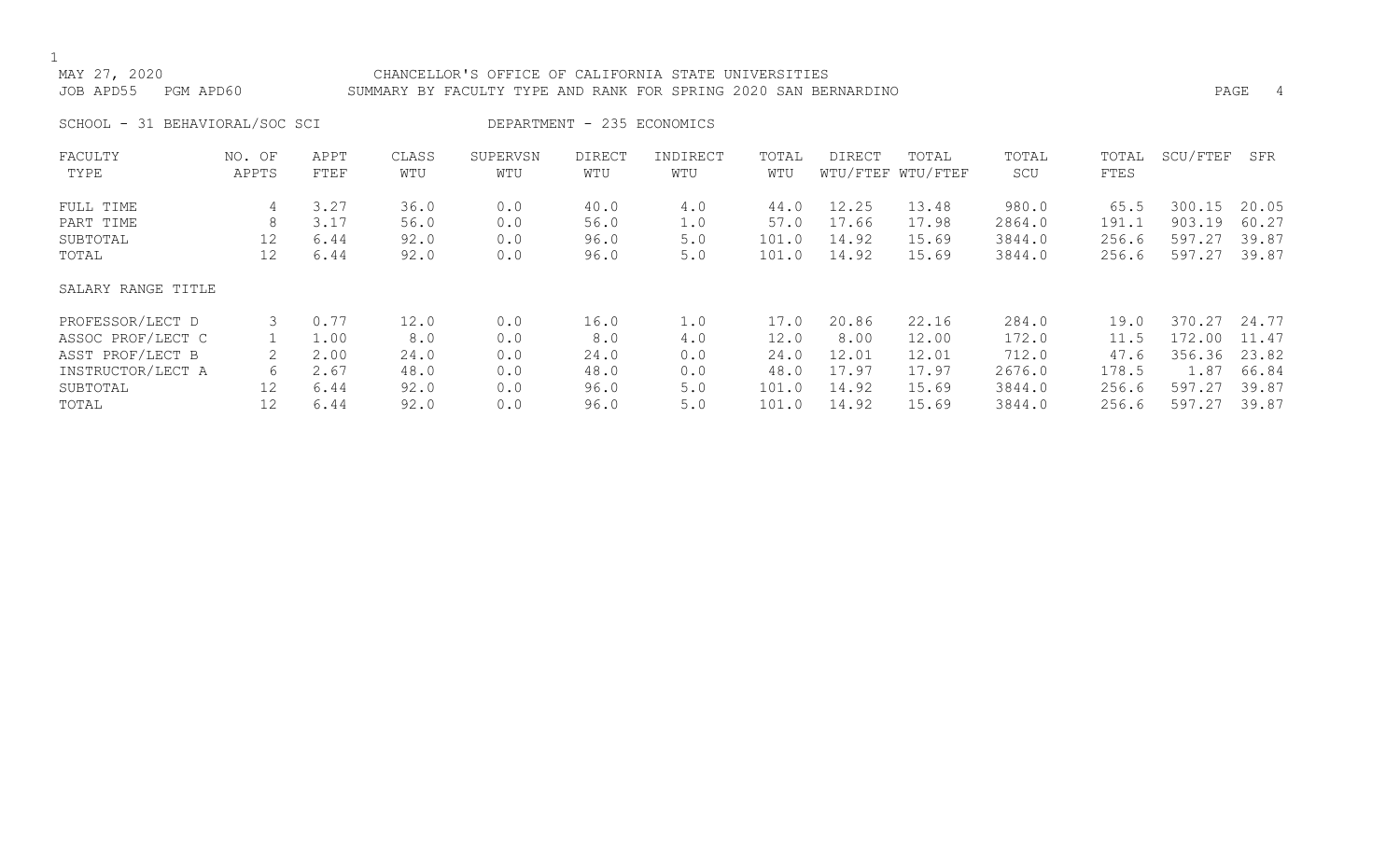## MAY 27, 2020 CHANCELLOR'S OFFICE OF CALIFORNIA STATE UNIVERSITIES JOB APD55 PGM APD60 SUMMARY BY FACULTY TYPE AND RANK FOR SPRING 2020 SAN BERNARDINO PAGE 5

SCHOOL - 31 BEHAVIORAL/SOC SCI DEPARTMENT - 258 ETHNIC STUDIES

| FACULTY<br>TYPE    | NO. OF<br>APPTS | APPT<br>FTEF | CLASS<br>WTU | SUPERVSN<br>WTU | <b>DIRECT</b><br>WTU | INDIRECT<br>WTU | TOTAL<br>WTU | <b>DIRECT</b> | TOTAL<br>WTU/FTEF WTU/FTEF | TOTAL<br>SCU | TOTAL<br>FTES        | SCU/FTEF | SFR  |
|--------------------|-----------------|--------------|--------------|-----------------|----------------------|-----------------|--------------|---------------|----------------------------|--------------|----------------------|----------|------|
| FULL TIME          |                 | 1.00         | 4.0          | 0.0             | 4.0                  | 0.0             | 4.0          | 4.00          | 4.00                       | 116.0        | $\sqrt{2}$           | 116.00   | 7.73 |
| SUBTOTAL           |                 | 1.00         | 4.0          | 0.0             | 4.0                  | 0.0             | 4.0          | 4.00          | 4.00                       | 116.0        | $\frac{1}{\sqrt{2}}$ | 116.00   | 7.73 |
| TOTAL              |                 | 1.00         | 4.0          | 0.0             | 4.0                  | 0.0             | 4.0          | 4.00          | 4.00                       | 116.0        | 7.7                  | 116.00   | 7.73 |
| SALARY RANGE TITLE |                 |              |              |                 |                      |                 |              |               |                            |              |                      |          |      |
| ASST PROF/LECT B   |                 | 1.00         | 4.0          | 0.0             | 4.0                  | 0.0             | 4.0          | 4.00          | 4.00                       | 116.0        | 7.7                  | 116.00   | 7.73 |
| SUBTOTAL           |                 | 1.00         | 4.0          | 0.0             | 4.0                  | 0.0             | 4.0          | 4.00          | 4.00                       | 116.0        | 7.7                  | 116.00   | 7.73 |
| TOTAL              |                 | 1.00         | 4.0          | 0.0             | 4.0                  | 0.0             | 4.0          | 4.00          | 4.00                       | 116.0        |                      | 116.00   | 7.73 |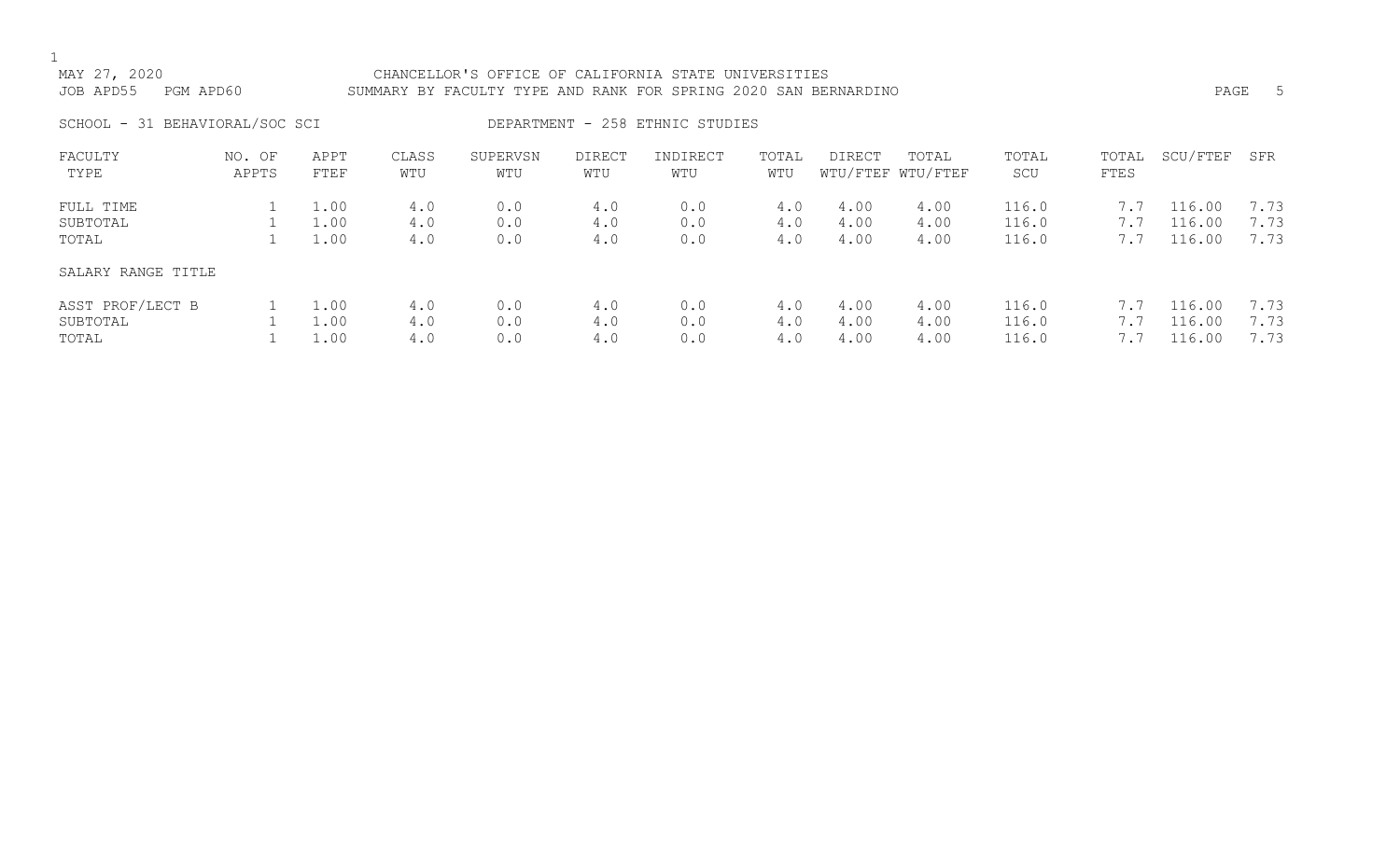### MAY 27, 2020 CHANCELLOR'S OFFICE OF CALIFORNIA STATE UNIVERSITIES JOB APD55 PGM APD60 SUMMARY BY FACULTY TYPE AND RANK FOR SPRING 2020 SAN BERNARDINO PAGE 6

SCHOOL - 31 BEHAVIORAL/SOC SCI DEPARTMENT - 305 GEOGRAPHY

| FACULTY            | NO. OF | APPT | CLASS | SUPERVSN | <b>DIRECT</b> | INDIRECT | TOTAL | <b>DIRECT</b> | TOTAL             | TOTAL  | TOTAL | SCU/FTEF | SFR   |
|--------------------|--------|------|-------|----------|---------------|----------|-------|---------------|-------------------|--------|-------|----------|-------|
| TYPE               | APPTS  | FTEF | WTU   | WTU      | WTU           | WTU      | WTU   |               | WTU/FTEF WTU/FTEF | SCU    | FTES  |          |       |
| FULL TIME          | 8      | 7.16 | 74.9  | 5.9      | 82.8          | 22.0     | 104.8 | 11.56         | 14.63             | 1898.0 | 128.4 | 264.97   | 17.92 |
| PART TIME          |        | 0.67 | 10.0  | 0.0      | 10.0          | 0.0      | 10.0  | 14.99         | 14.99             | 156.0  | 10.4  | 233.88   | 15.59 |
| SUBTOTAL           | 10     | 7.83 | 84.9  | 5.9      | 92.8          | 22.0     | 114.8 | 11.85         | 14.66             | 2054.0 | 138.8 | 262.32   | 17.72 |
| TOTAL              | 10     | 7.83 | 84.9  | 5.9      | 92.8          | 22.0     | 114.8 | 11.85         | 14.66             | 2054.0 | 138.8 | 262.32   | 17.72 |
| SALARY RANGE TITLE |        |      |       |          |               |          |       |               |                   |        |       |          |       |
| PROFESSOR/LECT D   | 4      | 4.00 | 40.0  | 1.3      | 41.3          | 8.0      | 49.3  | 10.33         | 12.33             | 913.0  | 61.4  | 228.31   | 15.36 |
| ASSOC PROF/LECT C  |        | 0.16 | 8.0   | 2.4      | 10.4          | 2.0      | 12.4  | 63.41         | 75.61             | 134.0  | 10.1  | 817.07   | 61.77 |
| ASST PROF/LECT B   |        | 2.00 | 12.9  | 2.2      | 15.1          | 12.0     | 27.1  | 7.55          | 13.56             | 188.0  | 12.6  | 94.05    | 6.30  |
| INSTRUCTOR/LECT A  |        | 1.67 | 24.0  | 0.0      | 26.0          | 0.0      | 26.0  | 15.59         | 15.59             | 819.0  | 54.6  | 491.01   | 32.73 |
| SUBTOTAL           | 10     | 7.83 | 84.9  | 5.9      | 92.8          | 22.0     | 114.8 | 11.85         | 14.66             | 2054.0 | 138.8 | 262.32   | 17.72 |
| TOTAL              | 10     | 7.83 | 84.9  | 5.9      | 92.8          | 22.0     | 114.8 | 11.85         | 14.66             | 2054.0 | 138.8 | 262.32   | 17.72 |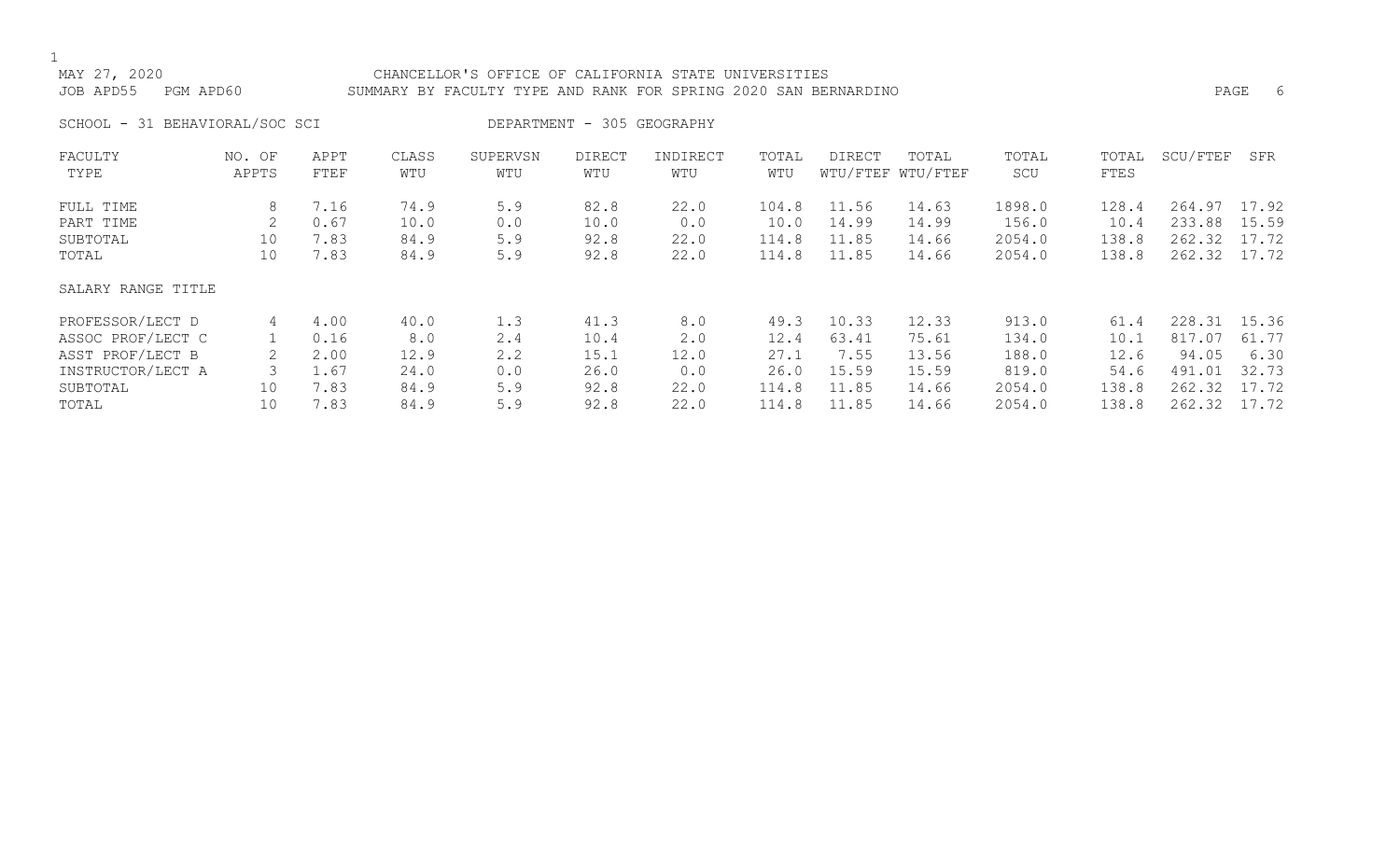### MAY 27, 2020 CHANCELLOR'S OFFICE OF CALIFORNIA STATE UNIVERSITIES JOB APD55 PGM APD60 SUMMARY BY FACULTY TYPE AND RANK FOR SPRING 2020 SAN BERNARDINO PAGE 7

SCHOOL - 31 BEHAVIORAL/SOC SCI DEPARTMENT - 348 HISTORY

| FACULTY            | NO. OF | APPT  | CLASS | SUPERVSN | <b>DIRECT</b> | INDIRECT | TOTAL | DIRECT | TOTAL             | TOTAL  | TOTAL       | SCU/FTEF | SFR   |
|--------------------|--------|-------|-------|----------|---------------|----------|-------|--------|-------------------|--------|-------------|----------|-------|
| TYPE               | APPTS  | FTEF  | WTU   | WTU      | WTU           | WTU      | WTU   |        | WTU/FTEF WTU/FTEF | SCU    | <b>FTES</b> |          |       |
| FULL TIME          | 12     | 9.09  | 73.0  | 10.0     | 103.0         | 34.8     | 137.8 | 11.33  | 15.16             | 2879.0 | 192.5       | 316.72   | 21.17 |
| PART TIME          | 13     | 5.23  | 80.0  | 0.0      | 80.0          | 0.0      | 80.0  | 15.31  | 15.31             | 5124.0 | 341.6       | 980.48   | 65.37 |
| SUBTOTAL           | 25     | 14.32 | 153.0 | 10.0     | 183.0         | 34.8     | 217.8 | 12.78  | 15.21             | 8003.0 | 534.1       | 559.02   | 37.31 |
| TOTAL              | 25     | 14.32 | 153.0 | 10.0     | 183.0         | 34.8     | 217.8 | 12.78  | 15.21             | 8003.0 | 534.1       | 559.02   | 37.31 |
| SALARY RANGE TITLE |        |       |       |          |               |          |       |        |                   |        |             |          |       |
| PROFESSOR/LECT D   | 5      | 3.36  | 32.0  | 6.4      | 42.4          | 8.0      | 50.4  | 12.63  | 15.01             | 977.0  | 65.7        | 291.03   | 19.56 |
| ASSOC PROF/LECT C  | 4      | 3.73  | 25.0  | 2.9      | 27.9          | 20.0     | 47.9  | 7.47   | 12.83             | 682.0  | 45.5        | 182.69   | 12.18 |
| ASST PROF/LECT B   | 4      | 2.50  | 20.0  | 0.7      | 36.7          | 6.8      | 43.5  | 14.68  | 17.40             | 1252.0 | 83.5        | 500.80   | 33.39 |
| INSTRUCTOR/LECT A  | 12     | 4.73  | 76.0  | 0.0      | 76.0          | 0.0      | 76.0  | 16.08  | 16.08             | 5092.0 | 339.5       | 77.44    | 71.83 |
| SUBTOTAL           | 25     | 14.32 | 153.0 | 10.0     | 183.0         | 34.8     | 217.8 | 12.78  | 15.21             | 8003.0 | 534.1       | 559.02   | 37.31 |
| TOTAL              | 25     | 14.32 | 153.0 | 10.0     | 183.0         | 34.8     | 217.8 | 12.78  | 15.21             | 8003.0 | 534.1       | 559.02   | 37.31 |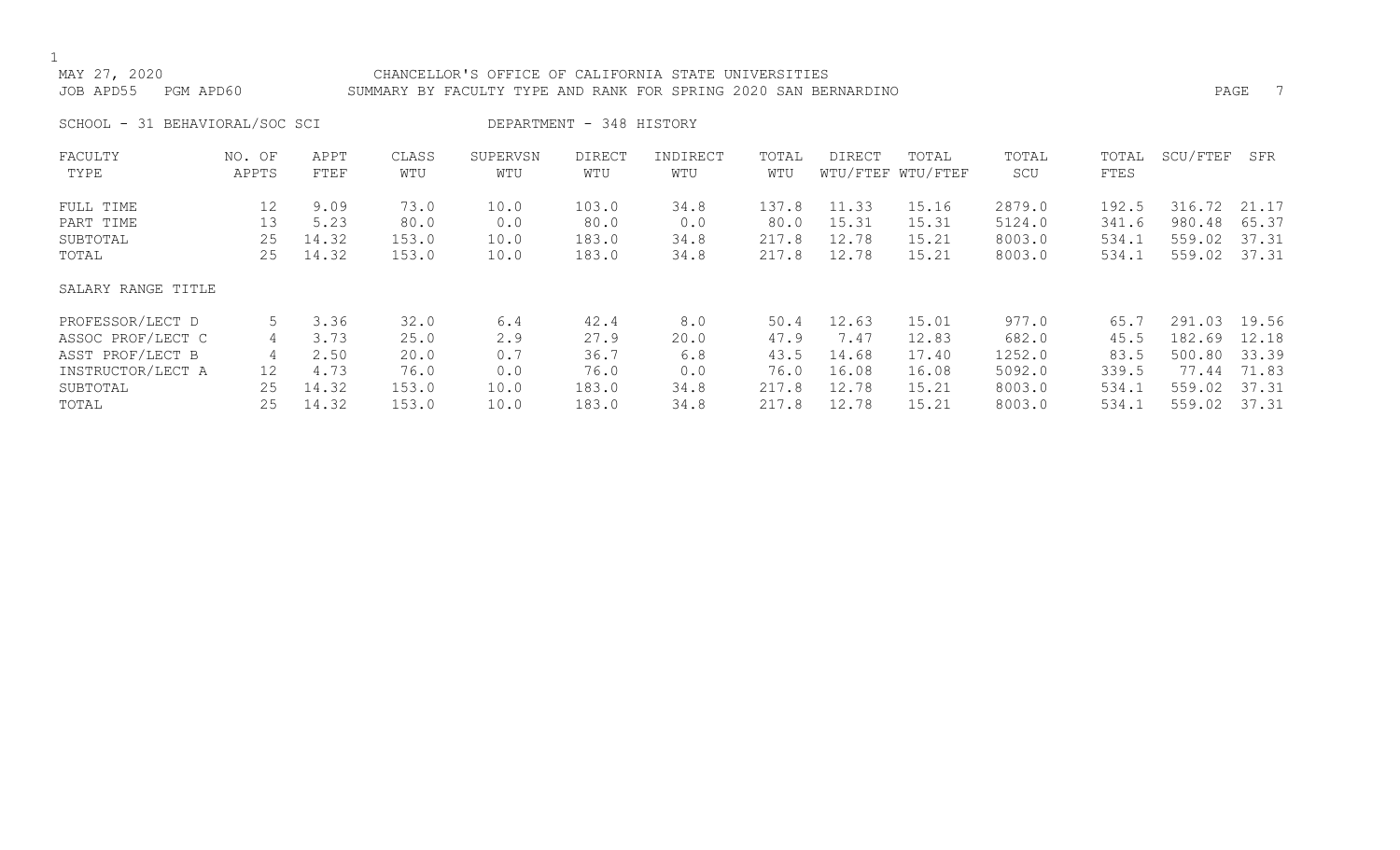### MAY 27, 2020 CHANCELLOR'S OFFICE OF CALIFORNIA STATE UNIVERSITIES JOB APD55 PGM APD60 SUMMARY BY FACULTY TYPE AND RANK FOR SPRING 2020 SAN BERNARDINO PAGE 8

SCHOOL - 31 BEHAVIORAL/SOC SCI DEPARTMENT - 351 HUMAN DEVELOPMENT

| FACULTY<br>TYPE    | NO. OF<br>APPTS | APPT<br>FTEF | CLASS<br>WTU | SUPERVSN<br>WTU | <b>DIRECT</b><br>WTU | INDIRECT<br>WTU | TOTAL<br>WTU | DIRECT | TOTAL<br>WTU/FTEF WTU/FTEF | TOTAL<br>SCU | TOTAL<br>FTES | SCU/FTEF | SFR   |
|--------------------|-----------------|--------------|--------------|-----------------|----------------------|-----------------|--------------|--------|----------------------------|--------------|---------------|----------|-------|
| FULL TIME          |                 | 1.00         | 0.0          | 0.0             | 0.0                  | 0.0             | 0.0          | 0.00   | 0.00                       | 0.0          | 0.0           | 0.00     | 0.00  |
| PART TIME          |                 | 0.07         | 1.0          | 20.0            | 21.0                 | 0.0             | 21.0         | 13.43  | 13.43                      | 120.0        | 8.0           | 791.04   | 19.40 |
| SUBTOTAL           |                 | 1.07         | 1.0          | 20.0            | 21.0                 | 0.0             | 21.0         | 19.68  | 19.68                      | 120.0        | 8.0           | 112.46   | 7.50  |
| TOTAL              |                 | $\perp$ .07  | 1.0          | 20.0            | 21.0                 | 0.0             | 21.0         | 19.68  | 19.68                      | 120.0        | 8.0           | 112.46   | 7.50  |
| SALARY RANGE TITLE |                 |              |              |                 |                      |                 |              |        |                            |              |               |          |       |
| ASST PROF/LECT B   |                 | 1.00         | 0.0          | 0.0             | 0.0                  | 0.0             | 0.0          | 0.00   | 0.00                       | 0.0          | 0.0           | 0.00     | 0.00  |
| TCHNG ASSOCIATE    |                 | 0.07         | 1.0          | 20.0            | 21.0                 | 0.0             | 21.0         | 13.43  | 13.43                      | 120.0        | 8.0           | 791.04   | 19.40 |
| SUBTOTAL           |                 | 07           | 1.0          | 20.0            | 21.0                 | 0.0             | 21.0         | 19.68  | 19.68                      | 120.0        | 8.0           | 112.46   | 7.50  |
| TOTAL              |                 | $\perp$ .07  | 1.0          | 20.0            | 21.0                 | 0.0             | 21.0         | 19.68  | 19.68                      | 120.0        | 8.0           | 112.46   | 7.50  |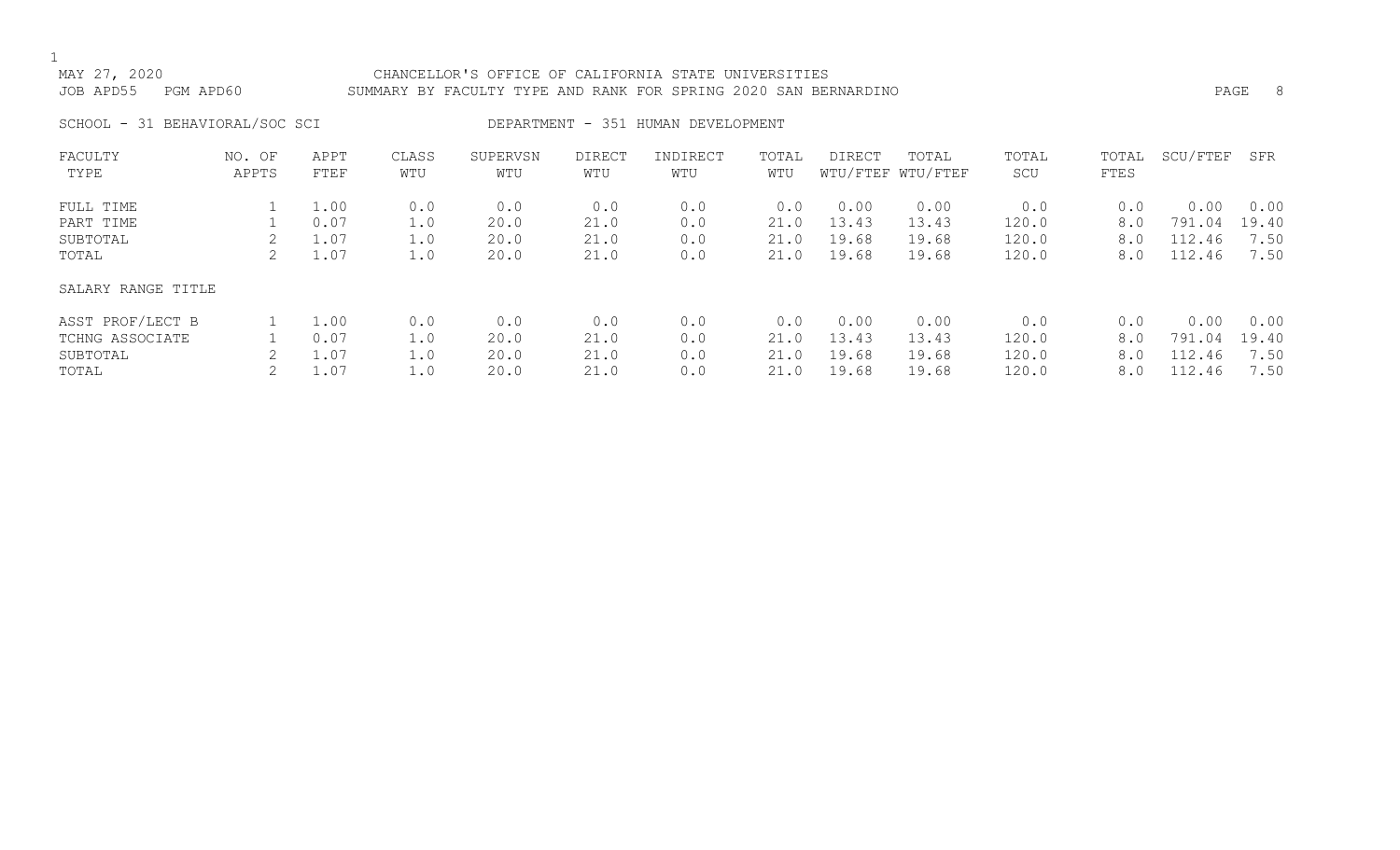| MAY 27, 2020<br>JOB APD55<br>PGM APD60 |                 |                      |                   | CHANCELLOR'S OFFICE OF CALIFORNIA STATE UNIVERSITIES<br>SUMMARY BY FACULTY TYPE AND RANK FOR SPRING 2020 SAN BERNARDINO |                      |                                          |                   |                      |                            |                      |                   | PAGE                 | -9                   |  |
|----------------------------------------|-----------------|----------------------|-------------------|-------------------------------------------------------------------------------------------------------------------------|----------------------|------------------------------------------|-------------------|----------------------|----------------------------|----------------------|-------------------|----------------------|----------------------|--|
| SCHOOL - 31 BEHAVIORAL/SOC SCI         |                 |                      |                   |                                                                                                                         |                      | DEPARTMENT - 497 MILITARY SCIENCE (ROTC) |                   |                      |                            |                      |                   |                      |                      |  |
| FACULTY<br>TYPE                        | NO. OF<br>APPTS | APPT<br><b>FTEF</b>  | CLASS<br>WTU      | SUPERVSN<br>WTU                                                                                                         | <b>DIRECT</b><br>WTU | INDIRECT<br>WTU                          | TOTAL<br>WTU      | DIRECT               | TOTAL<br>WTU/FTEF WTU/FTEF | TOTAL<br>SCU         | TOTAL<br>FTES     | SCU/FTEF             | SFR                  |  |
| OTHER<br>TOTAL                         | 2               | 0.00<br>0.00         | 0.0<br>0.0        | 0.0<br>0.0                                                                                                              | 0.0<br>0.0           | 0.0<br>0.0                               | 0.0<br>0.0        | 0.00<br>0.00         | 0.00<br>0.00               | 95.0<br>95.0         | 6.3<br>6.3        | 0.00<br>0.00         | 0.00<br>0.00         |  |
| SALARY RANGE TITLE                     |                 |                      |                   |                                                                                                                         |                      |                                          |                   |                      |                            |                      |                   |                      |                      |  |
| OTHER<br>SUBTOTAL<br>TOTAL             | 2               | 0.00<br>0.00<br>0.00 | 0.0<br>0.0<br>0.0 | 0.0<br>0.0<br>0.0                                                                                                       | 0.0<br>0.0<br>0.0    | 0.0<br>0.0<br>0.0                        | 0.0<br>0.0<br>0.0 | 0.00<br>0.00<br>0.00 | 0.00<br>0.00<br>0.00       | 95.0<br>95.0<br>95.0 | 6.3<br>6.3<br>6.3 | 0.00<br>0.00<br>0.00 | 0.00<br>0.00<br>0.00 |  |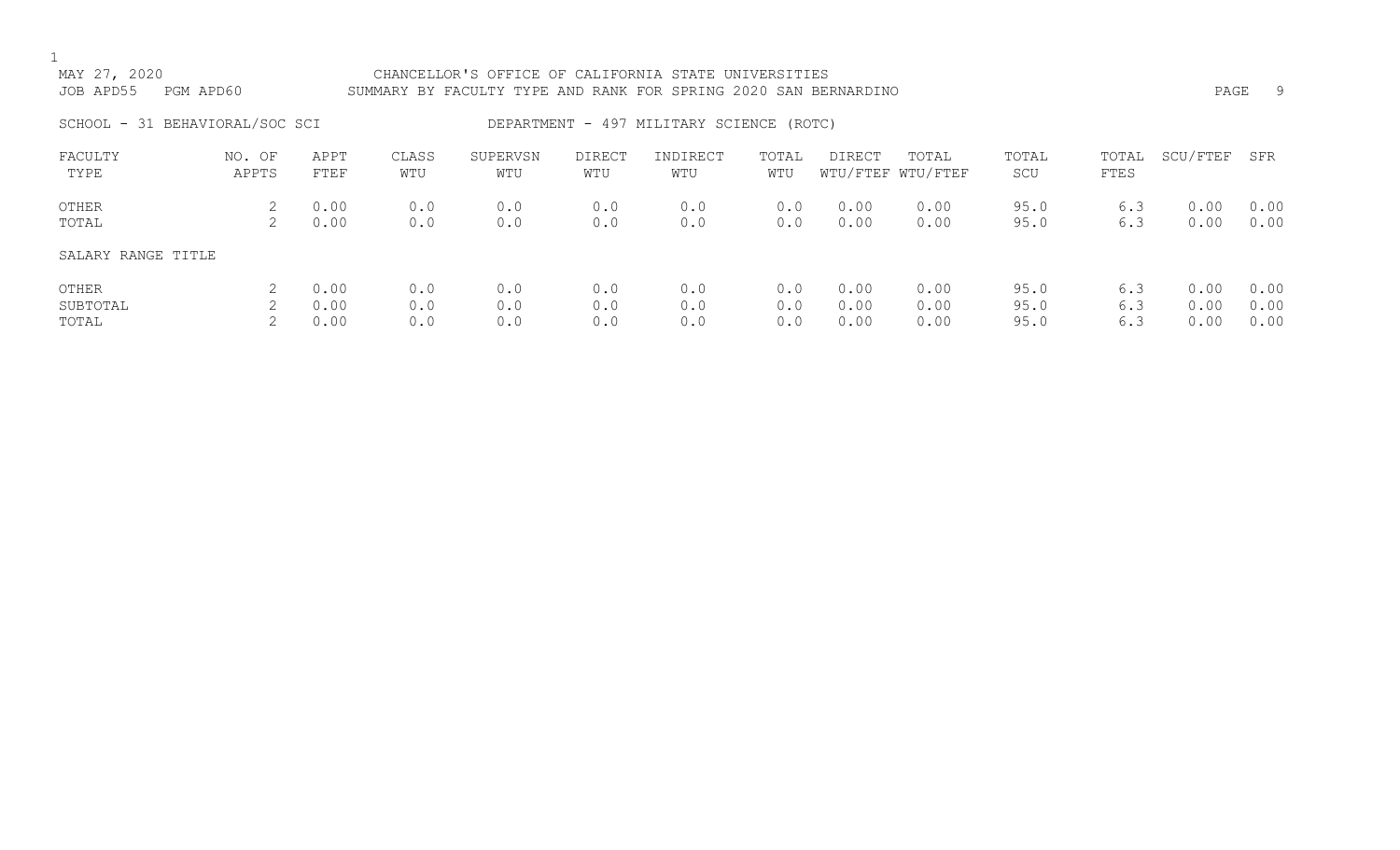### MAY 27, 2020 CHANCELLOR'S OFFICE OF CALIFORNIA STATE UNIVERSITIES JOB APD55 PGM APD60 SUMMARY BY FACULTY TYPE AND RANK FOR SPRING 2020 SAN BERNARDINO PAGE 10

SCHOOL - 31 BEHAVIORAL/SOC SCI DEPARTMENT - 580 POLITICAL SCIENCE

| FACULTY<br>TYPE                                                                            | NO. OF<br>APPTS   | APPT<br>FTEF                         | CLASS<br>WTU                        | SUPERVSN<br>WTU                 | <b>DIRECT</b><br>WTU                | INDIRECT<br>WTU                    | TOTAL<br>WTU                          | <b>DIRECT</b>                             | TOTAL<br>WTU/FTEF WTU/FTEF                | TOTAL<br>SCU                                 | TOTAL<br>FTES                         | SCU/FTEF                                       | SFR                                       |
|--------------------------------------------------------------------------------------------|-------------------|--------------------------------------|-------------------------------------|---------------------------------|-------------------------------------|------------------------------------|---------------------------------------|-------------------------------------------|-------------------------------------------|----------------------------------------------|---------------------------------------|------------------------------------------------|-------------------------------------------|
| FULL TIME<br>PART TIME<br>SUBTOTAL<br>TOTAL                                                | 10<br>17<br>17    | 4.89<br>2.67<br>7.56<br>7.56         | 48.0<br>40.0<br>88.0<br>88.0        | 3.3<br>0.0<br>3.3<br>3.3        | 55.3<br>40.0<br>95.3<br>95.3        | 24.0<br>10.0<br>34.0<br>34.0       | 79.3<br>50.0<br>129.3<br>129.3        | 11.30<br>14.98<br>12.60<br>12.60          | 16.21<br>18.73<br>17.10<br>17.10          | 1866.0<br>3260.0<br>5126.0<br>5126.0         | 126.1<br>217.3<br>343.4<br>343.4      | 381.36<br>220.97<br>677.77<br>677.77           | 25.76<br>81.40<br>45.41<br>45.41          |
| SALARY RANGE TITLE                                                                         |                   |                                      |                                     |                                 |                                     |                                    |                                       |                                           |                                           |                                              |                                       |                                                |                                           |
| PROFESSOR/LECT D<br>ASSOC PROF/LECT C<br>ASST PROF/LECT B<br>INSTRUCTOR/LECT A<br>SUBTOTAL | 4<br>2<br>9<br>17 | 1.33<br>0.67<br>2.00<br>3.56<br>7.56 | 12.0<br>8.0<br>20.0<br>48.0<br>88.0 | 0.0<br>0.0<br>2.0<br>1.3<br>3.3 | 16.0<br>8.0<br>22.0<br>49.3<br>95.3 | 10.0<br>16.0<br>4.0<br>4.0<br>34.0 | 26.0<br>24.0<br>26.0<br>53.3<br>129.3 | 12.00<br>11.98<br>11.00<br>13.84<br>12.60 | 19.50<br>35.93<br>13.00<br>14.96<br>17.10 | 1088.0<br>128.0<br>536.0<br>3374.0<br>5126.0 | 72.9<br>9.2<br>35.7<br>225.5<br>343.4 | 816.20<br>191.62<br>268.00<br>947.22<br>677.77 | 54.71<br>13.77<br>17.87<br>63.32<br>45.41 |
| TOTAL                                                                                      |                   | 7.56                                 | 88.0                                | 3.3                             | 95.3                                | 34.0                               | 129.3                                 | 12.60                                     | 17.10                                     | 5126.0                                       | 343.4                                 | 677.77                                         | 45.41                                     |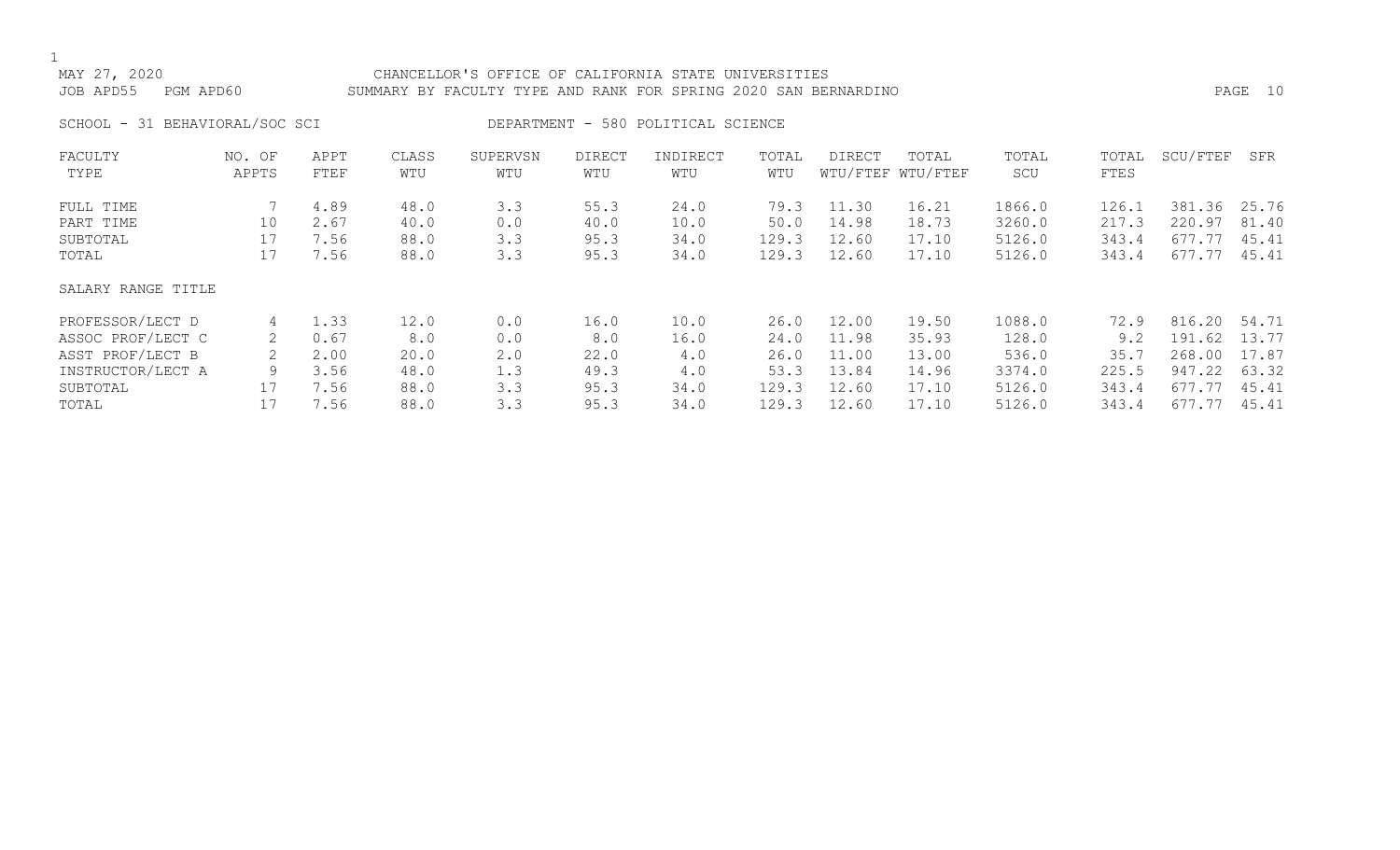### CHANCELLOR'S OFFICE OF CALIFORNIA STATE UNIVERSITIES JOB APD55 PGM APD60 SUMMARY BY FACULTY TYPE AND RANK FOR SPRING 2020 SAN BERNARDINO PAGE 11

SCHOOL - 31 BEHAVIORAL/SOC SCI DEPARTMENT - 590 PSYCHOLOGY

| FACULTY            | NO. OF | APPT  | CLASS | SUPERVSN | <b>DIRECT</b> | INDIRECT | TOTAL | DIRECT | TOTAL             | TOTAL   | TOTAL  | SCU/FTEF | SFR   |
|--------------------|--------|-------|-------|----------|---------------|----------|-------|--------|-------------------|---------|--------|----------|-------|
| TYPE               | APPTS  | FTEF  | WTU   | WTU      | WTU           | WTU      | WTU   |        | WTU/FTEF WTU/FTEF | SCU     | FTES   |          |       |
| FULL TIME          | 31     | 26.38 | 185.0 | 60.8     | 289.8         | 130.0    | 419.8 | 10.99  | 15.91             | 6826.0  | 469.8  | 258.77   | 17.81 |
| PART TIME          | 43     | 16.06 | 279.0 | 35.7     | 322.7         | 4.0      | 326.7 | 20.10  | 20.35             | 18341.0 | 1223.4 | 142.24   | 76.19 |
| SUBTOTAL           | 74     | 42.44 | 464.0 | 96.5     | 612.5         | 134.0    | 746.5 | 14.43  | 17.59             | 25167.0 | 1693.2 | 593.06   | 39.90 |
| OTHER              |        | 0.00  | 0.0   | 5.4      | 5.4           | 0.0      | 5.4   | 0.00   | 0.00              | 65.0    | 4.5    | 0.00     | 0.00  |
| TOTAL              | 75     | 42.44 | 464.0 | 101.9    | 617.9         | 134.0    | 751.9 | 14.56  | 17.72             | 25232.0 | 1697.7 | 594.59   | 40.01 |
| SALARY RANGE TITLE |        |       |       |          |               |          |       |        |                   |         |        |          |       |
| PROFESSOR/LECT D   | 18     | 13.62 | 92.0  | 39.0     | 149.0         | 72.0     | 221.0 | 10.94  | 16.23             | 4852.0  | 330.4  | 356.29   | 24.26 |
| ASSOC PROF/LECT C  | 7      | 5.55  | 36.0  | 5.4      | 57.4          | 20.0     | 77.4  | 10.33  | 13.94             | 1060.0  | 74.2   | 190.85   | 13.36 |
| ASST PROF/LECT B   | 8      | 7.00  | 41.0  | 19.9     | 70.9          | 42.0     | 112.9 | 10.13  | 16.13             | 1217.0  | 86.2   | 173.91   | 12.32 |
| INSTRUCTOR/LECT A  | 23     | 12.86 | 232.0 | 17.6     | 257.6         | 0.0      | 257.6 | 20.03  | 20.03             | 16769.0 | 1118.0 | 303.76   | 86.92 |
| TCHNG ASSOCIATE    | 19     | 3.40  | 63.0  | 20.0     | 83.0          | 0.0      | 83.0  | 24.38  | 24.38             | 1334.0  | 89.0   | 391.89   | 26.14 |
| SUBTOTAL           | 75     | 42.44 | 464.0 | 101.9    | 617.9         | 134.0    | 751.9 | 14.56  | 17.72             | 25232.0 | 1697.7 | 594.59   | 40.01 |
| TOTAL              | 75     | 42.44 | 464.0 | 101.9    | 617.9         | 134.0    | 751.9 | 14.56  | 17.72             | 25232.0 | 1697.7 | 594.59   | 40.01 |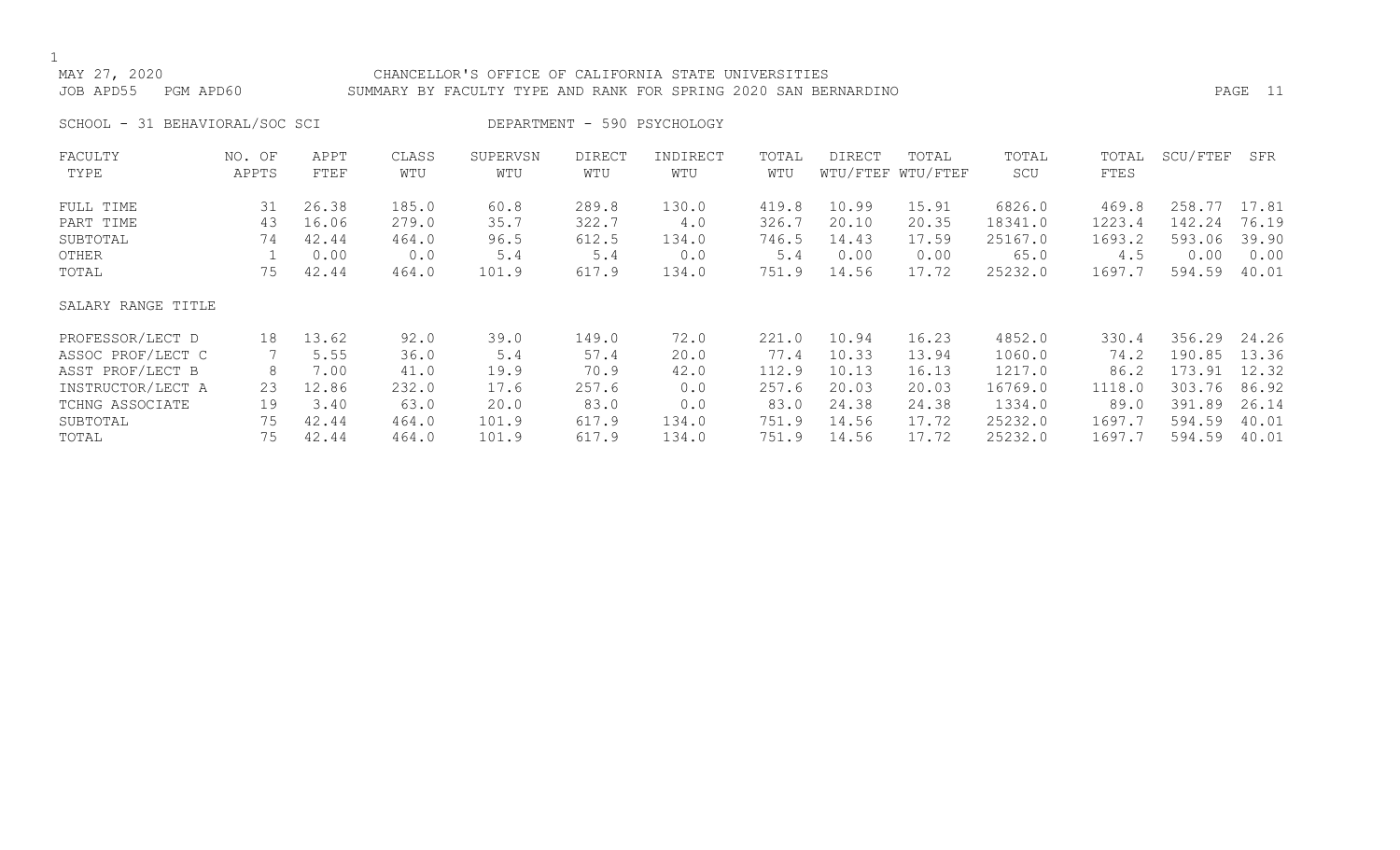### MAY 27, 2020 CHANCELLOR'S OFFICE OF CALIFORNIA STATE UNIVERSITIES JOB APD55 PGM APD60 SUMMARY BY FACULTY TYPE AND RANK FOR SPRING 2020 SAN BERNARDINO PAGE 12

SCHOOL - 31 BEHAVIORAL/SOC SCI DEPARTMENT - 665 SOCIAL SCIENCE

| FACULTY<br>TYPE    | NO. OF<br>APPTS | APPT<br>FTEF | CLASS<br>WTU | SUPERVSN<br>WTU | <b>DIRECT</b><br>WTU | INDIRECT<br>WTU | TOTAL<br>WTU | DIRECT | TOTAL<br>WTU/FTEF WTU/FTEF | TOTAL<br>SCU | TOTAL<br>FTES | SCU/FTEF | SFR   |
|--------------------|-----------------|--------------|--------------|-----------------|----------------------|-----------------|--------------|--------|----------------------------|--------------|---------------|----------|-------|
| FULL TIME          |                 | 0.50         | 0.0          | 0.0             | 0.0                  | 0.0             | 0.0          | 0.00   | 0.00                       | 0.0          | 0.0           | 0.00     | 0.00  |
| PART TIME          | 10              | 5.24         | 100.0        | 0.0             | 100.0                | 0.0             | 100.0        | 19.10  | 19.10                      | 5152.0       | 343.5         | 984.15   | 65.61 |
| SUBTOTAL           | 11              | 5.74         | 100.0        | 0.0             | 100.0                | 0.0             | 100.0        | 17.44  | 17.44                      | 5152.0       | 343.5         | 898.34   | 59.89 |
| TOTAL              | 11              | 5.74         | 100.0        | 0.0             | 100.0                | 0.0             | 100.0        | 17.44  | 17.44                      | 5152.0       | 343.5         | 898.34   | 59.89 |
| SALARY RANGE TITLE |                 |              |              |                 |                      |                 |              |        |                            |              |               |          |       |
| PROFESSOR/LECT D   |                 | 0.50         | 4.0          | 0.0             | 4.0                  | 0.0             | 4.0          | 8.00   | 8.00                       | 800.0        | 53.3          | 600.00   | 6.66  |
| INSTRUCTOR/LECT A  | 10              | 5.24         | 96.0         | 0.0             | 96.0                 | 0.0             | 96.0         | 18.34  | 18.34                      | 4352.0       | 290.1         | 831.33   | 55.42 |
| SUBTOTAL           | 11              | 5.74         | 100.0        | 0.0             | 100.0                | 0.0             | 100.0        | 17.44  | 17.44                      | 5152.0       | 343.5         | 898.34   | 59.89 |
| TOTAL              |                 | 5.74         | 100.0        | 0.0             | 100.0                | 0.0             | 100.0        | 17.44  | 17.44                      | 5152.0       | 343.5         | 898.34   | 59.89 |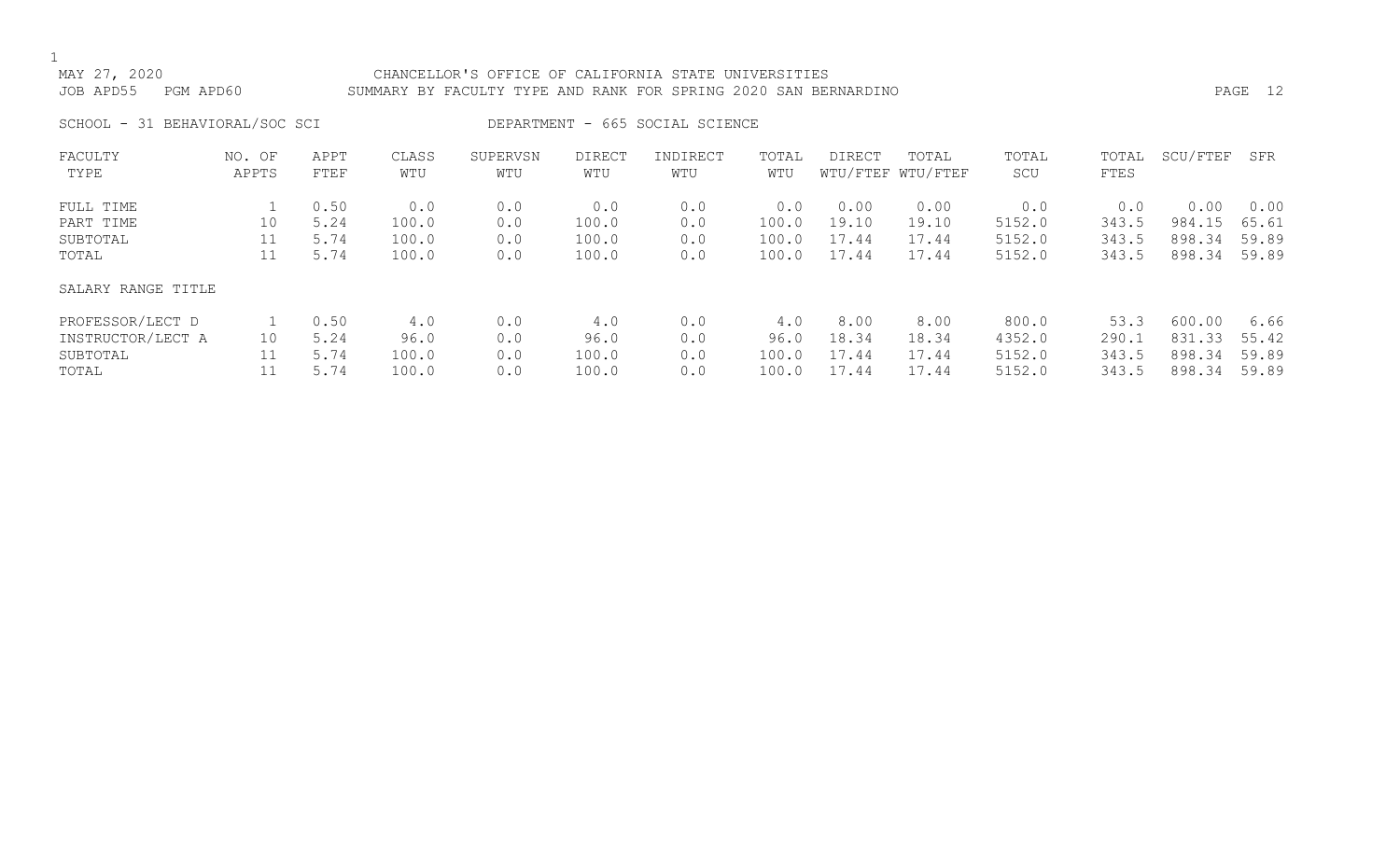### MAY 27, 2020 CHANCELLOR'S OFFICE OF CALIFORNIA STATE UNIVERSITIES JOB APD55 PGM APD60 SUMMARY BY FACULTY TYPE AND RANK FOR SPRING 2020 SAN BERNARDINO PAGE 13

SCHOOL - 31 BEHAVIORAL/SOC SCI DEPARTMENT - 670 SOCIAL WORK

| FACULTY            | NO. OF | APPT  | CLASS | SUPERVSN | <b>DIRECT</b> | INDIRECT | TOTAL | DIRECT | TOTAL             | TOTAL  | TOTAL | SCU/FTEF | SFR   |
|--------------------|--------|-------|-------|----------|---------------|----------|-------|--------|-------------------|--------|-------|----------|-------|
| TYPE               | APPTS  | FTEF  | WTU   | WTU      | WTU           | WTU      | WTU   |        | WTU/FTEF WTU/FTEF | SCU    | FTES  |          |       |
| FULL TIME          | 9      | 9.00  | 44.0  | 45.8     | 97.8          | 8.0      | 105.8 | 10.87  | 11.76             | 1234.0 | 95.9  | 137.13   | 10.66 |
| PART TIME          | 25     | 6.74  | 58.0  | 56.2     | 114.2         | 0.0      | 114.2 | 16.96  | 16.96             | 2342.0 | 182.6 | 347.74   | 27.12 |
| SUBTOTAL           | 34     | 15.73 | 102.0 | 102.0    | 212.0         | 8.0      | 220.0 | 13.47  | 13.98             | 3576.0 | 278.6 | 227.28   | 17.70 |
| OTHER              |        | 0.00  | 0.0   | 2.5      | 2.5           | 0.0      | 2.5   | 0.00   | 0.00              | 10.0   | 0.8   | 0.00     | 0.00  |
| TOTAL              | 35     | 15.73 | 102.0 | 104.5    | 214.5         | 8.0      | 222.5 | 13.63  | 14.14             | 3586.0 | 279.4 | 227.91   | 17.76 |
| SALARY RANGE TITLE |        |       |       |          |               |          |       |        |                   |        |       |          |       |
| PROFESSOR/LECT D   | 4      | 2.53  | 18.0  | 16.5     | 34.5          | 0.0      | 34.5  | 13.61  | 13.61             | 568.0  | 44.5  | 224.15   | 17.57 |
| ASST PROF/LECT B   |        | 5.00  | 28.0  | 34.0     | 70.0          | 8.0      | 78.0  | 14.00  | 15.60             | 714.0  | 55.1  | 142.83   | 11.03 |
| INSTRUCTOR/LECT A  | 26     | 8.20  | 56.0  | 54.0     | 110.0         | 0.0      | 110.0 | 13.41  | 13.41             | 2304.0 | 179.7 | 280.94   | 21.92 |
| SUBTOTAL           | 35     | 15.73 | 102.0 | 104.5    | 214.5         | 8.0      | 222.5 | 13.63  | 14.14             | 3586.0 | 279.4 | 227.91   | 17.76 |
| TOTAL              | 35     | 15.73 | 102.0 | 104.5    | 214.5         | 8.0      | 222.5 | 13.63  | 14.14             | 3586.0 | 279.4 | 227.91   | 17.76 |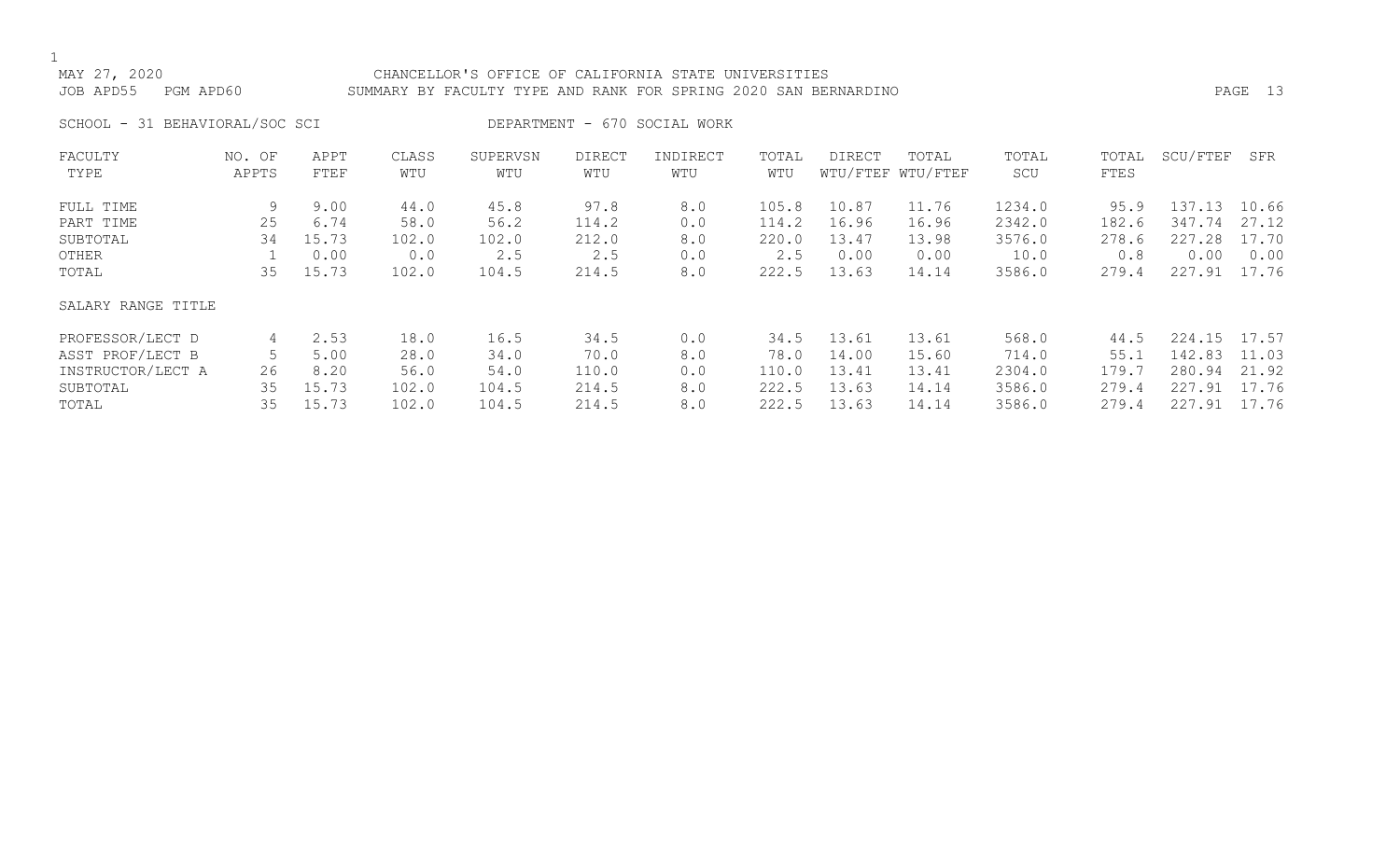### MAY 27, 2020 CHANCELLOR'S OFFICE OF CALIFORNIA STATE UNIVERSITIES JOB APD55 PGM APD60 SUMMARY BY FACULTY TYPE AND RANK FOR SPRING 2020 SAN BERNARDINO PAGE 14

SCHOOL - 31 BEHAVIORAL/SOC SCI DEPARTMENT - 675 SOCIOLOGY

| FACULTY<br>TYPE                                                                                     | NO. OF<br>APPTS               | APPT<br>FTEF                                   | CLASS<br>WTU                                   | SUPERVSN<br>WTU                          | <b>DIRECT</b><br>WTU                           | INDIRECT<br>WTU                            | TOTAL<br>WTU                                   | DIRECT                                           | TOTAL<br>WTU/FTEF WTU/FTEF                         | TOTAL<br>SCU                                             | TOTAL<br>FTES                                     | SCU/FTEF                                                 | SFR                                                |
|-----------------------------------------------------------------------------------------------------|-------------------------------|------------------------------------------------|------------------------------------------------|------------------------------------------|------------------------------------------------|--------------------------------------------|------------------------------------------------|--------------------------------------------------|----------------------------------------------------|----------------------------------------------------------|---------------------------------------------------|----------------------------------------------------------|----------------------------------------------------|
| FULL TIME<br>PART TIME<br>SUBTOTAL<br>TOTAL                                                         | 15<br>22<br>22                | 13.30<br>2.94<br>16.23<br>16.23                | 119.8<br>61.3<br>181.1<br>181.1                | 14.0<br>0.0<br>14.0<br>14.0              | 133.8<br>61.3<br>195.1<br>195.1                | 40.2<br>0.0<br>40.2<br>40.2                | 174.0<br>61.3<br>235.3<br>235.3                | 10.06<br>20.88<br>12.02<br>12.02                 | 13.09<br>20.88<br>14.50<br>14.50                   | 5858.0<br>3987.0<br>9845.0<br>9845.0                     | 390.6<br>265.8<br>656.4<br>656.4                  | 440.55<br>357.97<br>606.48<br>606.48                     | 29.38<br>90.53<br>40.44<br>40.44                   |
| SALARY RANGE TITLE                                                                                  |                               |                                                |                                                |                                          |                                                |                                            |                                                |                                                  |                                                    |                                                          |                                                   |                                                          |                                                    |
| PROFESSOR/LECT D<br>ASSOC PROF/LECT C<br>ASST PROF/LECT B<br>INSTRUCTOR/LECT A<br>SUBTOTAL<br>TOTAL | 5<br>4<br>5.<br>8<br>22<br>22 | 2.37<br>4.00<br>4.47<br>5.40<br>16.23<br>16.23 | 32.0<br>26.6<br>34.6<br>87.9<br>181.1<br>181.1 | 0.0<br>8.0<br>6.0<br>0.0<br>14.0<br>14.0 | 32.0<br>34.6<br>40.6<br>87.9<br>195.1<br>195.1 | 8.0<br>17.4<br>13.4<br>1.4<br>40.2<br>40.2 | 40.0<br>52.0<br>54.0<br>89.3<br>235.3<br>235.3 | 13.52<br>8.65<br>9.09<br>16.27<br>12.02<br>12.02 | 16.90<br>13.00<br>12.09<br>16.53<br>14.50<br>14.50 | 2200.0<br>1243.0<br>1720.0<br>4682.0<br>9845.0<br>9845.0 | 146.7<br>82.9<br>114.7<br>312.1<br>656.4<br>656.4 | 929.45<br>310.83<br>385.13<br>866.88<br>606.48<br>606.48 | 61.99<br>20.72<br>25.68<br>57.79<br>40.44<br>40.44 |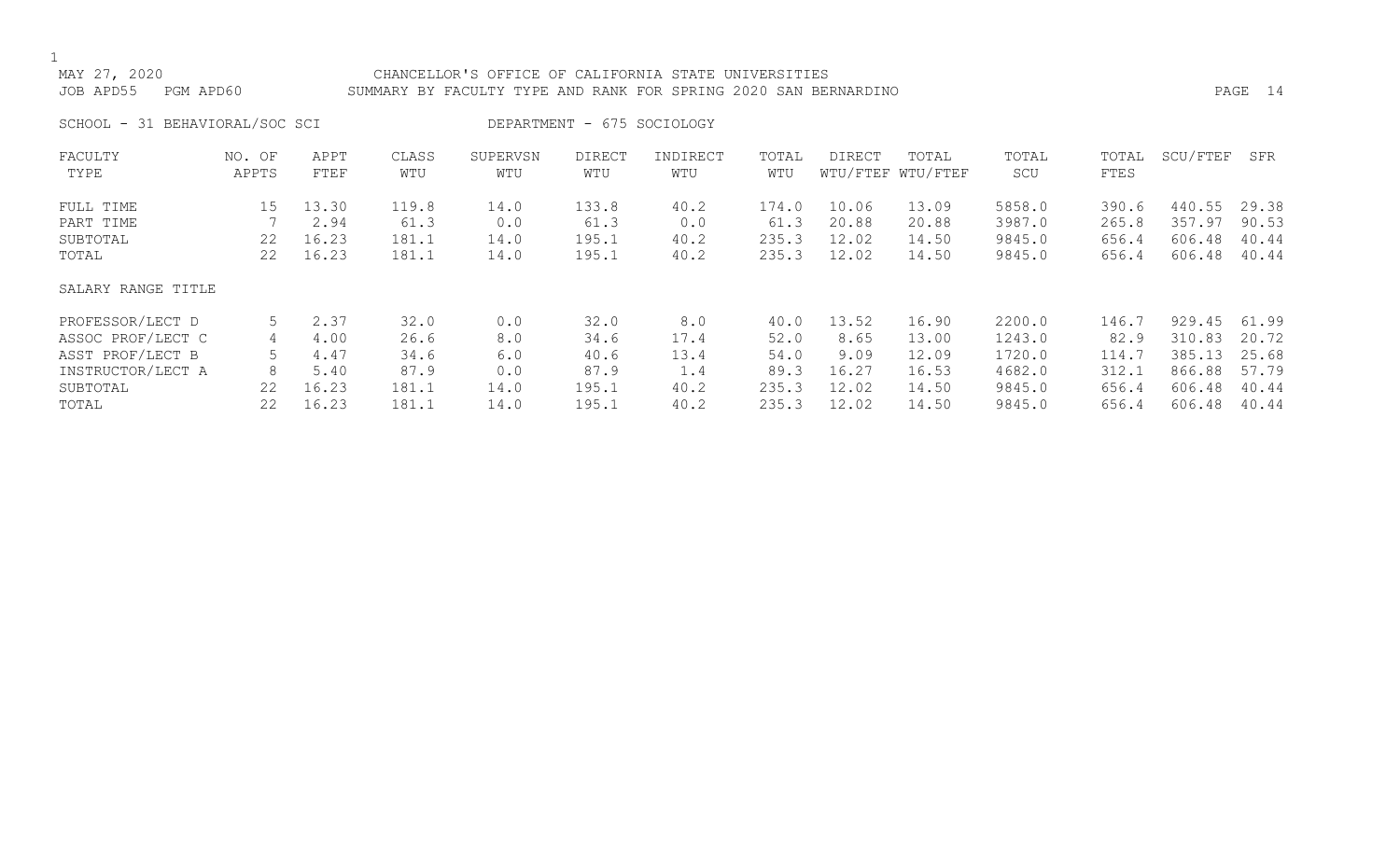### MAY 27, 2020 CHANCELLOR'S OFFICE OF CALIFORNIA STATE UNIVERSITIES JOB APD55 PGM APD60 SUMMARY BY FACULTY TYPE AND RANK FOR SPRING 2020 SAN BERNARDINO PAGE 15

SCHOOL - 31 BEHAVIORAL/SOC SCI

| WTU/FTEF WTU/FTEF<br>TYPE<br>APPTS<br>FTEF<br>WTU<br>WTU<br>WTU<br>WTU<br>SCU<br>FTES<br>WTU<br>27621.0<br>108<br>92.58<br>752.7<br>147.3<br>990.0<br>311.0<br>10.69<br>1876.7<br>298.35<br>FULL TIME<br>1301.0<br>14.05<br>18.45<br>2965.4<br>946.31<br>129<br>739.3<br>111.9<br>859.2<br>874.2<br>44066.0<br>PART TIME<br>46.57<br>15.0<br>18.77<br>2175.2<br>13.29<br>71687.0<br>4842.1<br>515.20<br>139.14<br>1492.0<br>259.2<br>1849.2<br>326.0<br>SUBTOTAL<br>237<br>15.63<br>8.9<br>8.9<br>208.0<br>14.2<br>0.00<br>9<br>0.00<br>0.0<br>8.9<br>0.0<br>0.00<br>0.00<br>OTHER<br>139.14<br>1492.0<br>268.1<br>1858.1<br>326.0<br>2184.1<br>13.35<br>15.70<br>71895.0<br>4856.3<br>516.69<br>246<br>TOTAL<br>SALARY RANGE TITLE | SCU/FTEF<br>SFR |
|-------------------------------------------------------------------------------------------------------------------------------------------------------------------------------------------------------------------------------------------------------------------------------------------------------------------------------------------------------------------------------------------------------------------------------------------------------------------------------------------------------------------------------------------------------------------------------------------------------------------------------------------------------------------------------------------------------------------------------------|-----------------|
|                                                                                                                                                                                                                                                                                                                                                                                                                                                                                                                                                                                                                                                                                                                                     |                 |
|                                                                                                                                                                                                                                                                                                                                                                                                                                                                                                                                                                                                                                                                                                                                     | 20.27           |
|                                                                                                                                                                                                                                                                                                                                                                                                                                                                                                                                                                                                                                                                                                                                     | 63.68           |
|                                                                                                                                                                                                                                                                                                                                                                                                                                                                                                                                                                                                                                                                                                                                     | 34.80           |
|                                                                                                                                                                                                                                                                                                                                                                                                                                                                                                                                                                                                                                                                                                                                     | 0.00            |
|                                                                                                                                                                                                                                                                                                                                                                                                                                                                                                                                                                                                                                                                                                                                     | 34.90           |
|                                                                                                                                                                                                                                                                                                                                                                                                                                                                                                                                                                                                                                                                                                                                     |                 |
| 33.51<br>67.2<br>13053.0<br>389.55<br>286.0<br>383.2<br>127.0<br>510.2<br>11.44<br>15.23<br>886.2<br>PROFESSOR/LECT D<br>51                                                                                                                                                                                                                                                                                                                                                                                                                                                                                                                                                                                                         | 26.45           |
| 18.12<br>176.7<br>87.4<br>264.1<br>9.75<br>ASSOC PROF/LECT C<br>135.6<br>21.1<br>14.58<br>4433.0<br>300.9<br>244.69<br>22                                                                                                                                                                                                                                                                                                                                                                                                                                                                                                                                                                                                           | 16.61           |
| 10.35<br>8502.0<br>252.88<br>ASST PROF/LECT B<br>37<br>33.62<br>348.1<br>106.2<br>454.3<br>13.51<br>581.6<br>244.5<br>65.6                                                                                                                                                                                                                                                                                                                                                                                                                                                                                                                                                                                                          | 17.30           |
| 761.9<br>850.5<br>16.76<br>44320.0<br>2981.8<br>878.89<br>INSTRUCTOR/LECT A<br>109<br>73.2<br>845.1<br>5.4<br>16.87<br>50.43                                                                                                                                                                                                                                                                                                                                                                                                                                                                                                                                                                                                        | 59.13           |
| 97.0<br>418.90<br>20<br>3.47<br>40.0<br>104.0<br>29.96<br>29.96<br>1454.0<br>TCHNG ASSOCIATE<br>64.0<br>104.0<br>0.0                                                                                                                                                                                                                                                                                                                                                                                                                                                                                                                                                                                                                | 27.94           |
| 2183.1<br>13.35<br>515.74<br>139.14<br>1492.0<br>267.1<br>1857.1<br>71762.0<br>4847.5<br>239<br>326.0<br>15.69<br>SUBTOTAL                                                                                                                                                                                                                                                                                                                                                                                                                                                                                                                                                                                                          | 34.84           |
| 0.00<br>0.00<br>1.0<br>0.0<br>1.0<br>6.0<br>2<br>0.0<br>1.0<br>0.00<br>0.00<br>0.4<br>ADMINISTRATOR                                                                                                                                                                                                                                                                                                                                                                                                                                                                                                                                                                                                                                 | 0.00            |
| 5<br>0.0<br>127.0<br>0.00<br>OTHER<br>0.00<br>0.0<br>0.0<br>0.0<br>0.0<br>0.00<br>0.00<br>8.5                                                                                                                                                                                                                                                                                                                                                                                                                                                                                                                                                                                                                                       | 0.00            |
| 133.0<br>0.00<br>0.00<br>1.0<br>1.0<br>0.0<br>0.00<br>8.9<br>SUBTOTAL<br>0.0<br>1.0<br>0.00                                                                                                                                                                                                                                                                                                                                                                                                                                                                                                                                                                                                                                         | 0.00            |
| 13.35<br>516.69<br>139.14<br>1492.0<br>268.1<br>326.0<br>2184.1<br>15.70<br>71895.0<br>4856.3<br>246<br>1858.1<br>TOTAL                                                                                                                                                                                                                                                                                                                                                                                                                                                                                                                                                                                                             | 34.90           |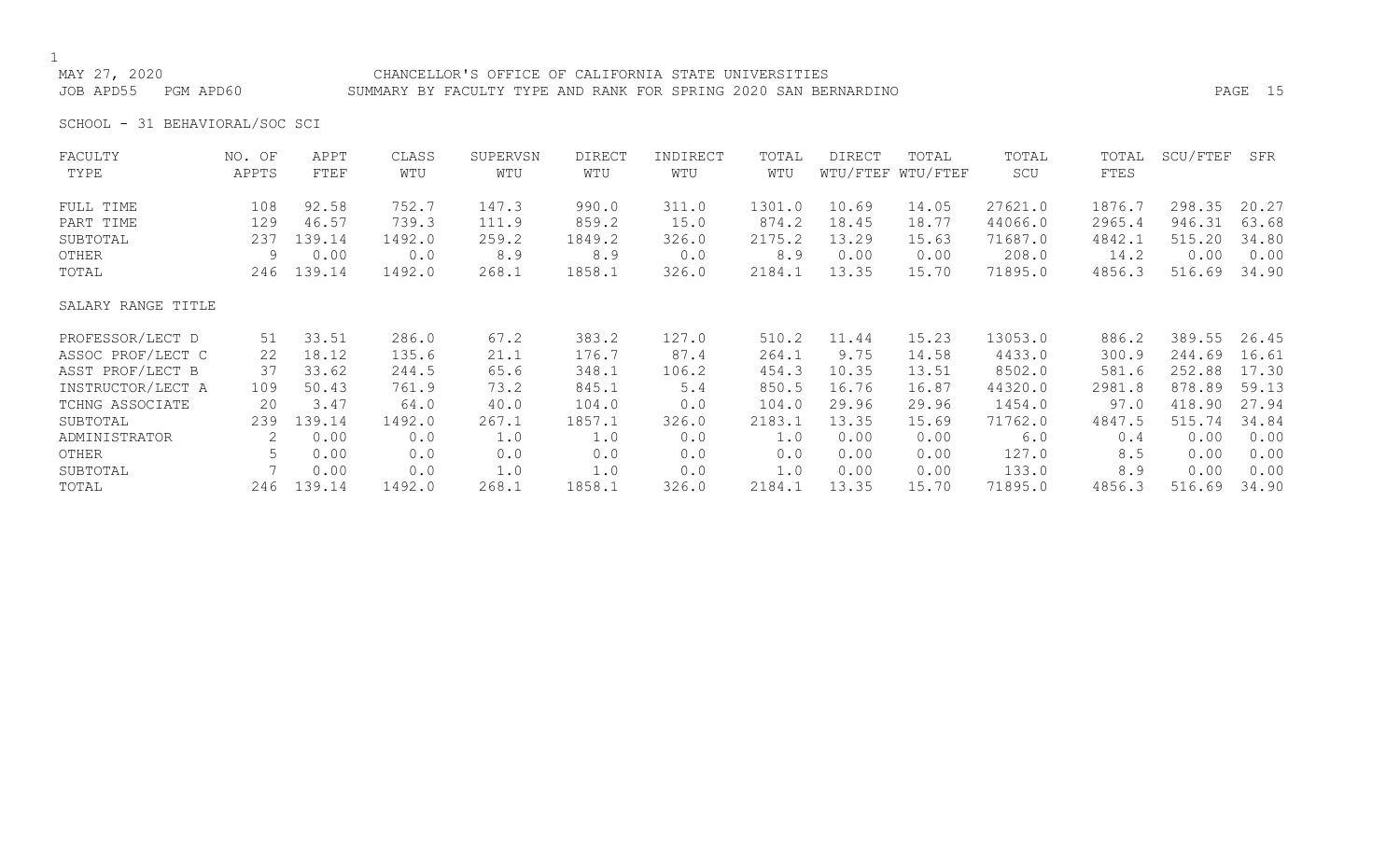## 1<br>MAY 27, 2020 CHANCELLOR'S OFFICE OF CALIFORNIA STATE UNIVERSITIES JOB APD55 PGM APD60 SUMMARY BY FACULTY TYPE AND RANK FOR SPRING 2020 SAN BERNARDINO PAGE 16 SCHOOL - 44 BUSINESS/PUBLIC ADMIN DEPARTMENT - 102 ACCOUNTING AND FINANCE FACULTY NO. OF APPT CLASS SUPERVSN DIRECT INDIRECT TOTAL DIRECT TOTAL TOTAL TOTAL SCU/FTEF SFR WTU WTU/FTEF WTU/FTEF

| FULL TIME          | 21 | 19.28 | 188.1 |     | 196.4 | 56.0 | 252.4 | 10.19 | 13.09 | 6132.0 | 416.2 | 318.08       | 21.59 |
|--------------------|----|-------|-------|-----|-------|------|-------|-------|-------|--------|-------|--------------|-------|
| PART TIME          | 14 | 6.40  | 97.2  | 0.0 | 97.2  | 0.0  | 97.2  | 15.18 | 15.18 | 3282.0 | 219.6 | 512.57       | 34.29 |
| SUBTOTAL           | 35 | 25.68 | 285.3 | 0.3 | 293.6 | 56.0 | 349.6 | 11.43 | 13.61 | 9414.0 | 635.7 | 366.57       | 24.76 |
| TOTAL              | 35 | 25.68 | 285.3 | 0.3 | 293.6 | 56.0 | 349.6 | 11.43 | 13.61 | 9414.0 | 635.7 | 366.57       | 24.76 |
| SALARY RANGE TITLE |    |       |       |     |       |      |       |       |       |        |       |              |       |
| PROFESSOR/LECT D   | 10 | 8.52  | 84.3  | 0.3 | 88.6  | 24.0 | 112.6 | 10.41 | 13.22 | 2604.0 | 179.0 | 305.81 21.02 |       |
| ASSOC PROF/LECT C  | 3  | 3.00  | 26.6  | 0.0 | 26.6  | 12.0 | 38.6  | 8.87  | 12.87 | 788.0  | 53.0  | 262.75 17.68 |       |
| ASST PROF/LECT B   | 6  | 6.00  | 48.3  | 0.0 | 52.3  | 20.0 | 72.3  | 8.72  | 12.05 | 1976.0 | 133.1 | 329.33       | 22.19 |
| INSTRUCTOR/LECT A  | 16 | 8.17  | 126.1 | 0.0 | 126.1 | 0.0  | 126.1 | 15.44 | 15.44 | 4046.0 | 270.6 | 495.41       | 33.13 |
| SUBTOTAL           | 35 | 25.68 | 285.3 | 0.3 | 293.6 | 56.0 | 349.6 | 11.43 | 13.61 | 9414.0 | 635.7 | 366.57       | 24.76 |
| TOTAL              | 35 | 25.68 | 285.3 | 0.3 | 293.6 | 56.0 | 349.6 | 11.43 | 13.61 | 9414.0 | 635.7 | 366.57       | 24.76 |
|                    |    |       |       |     |       |      |       |       |       |        |       |              |       |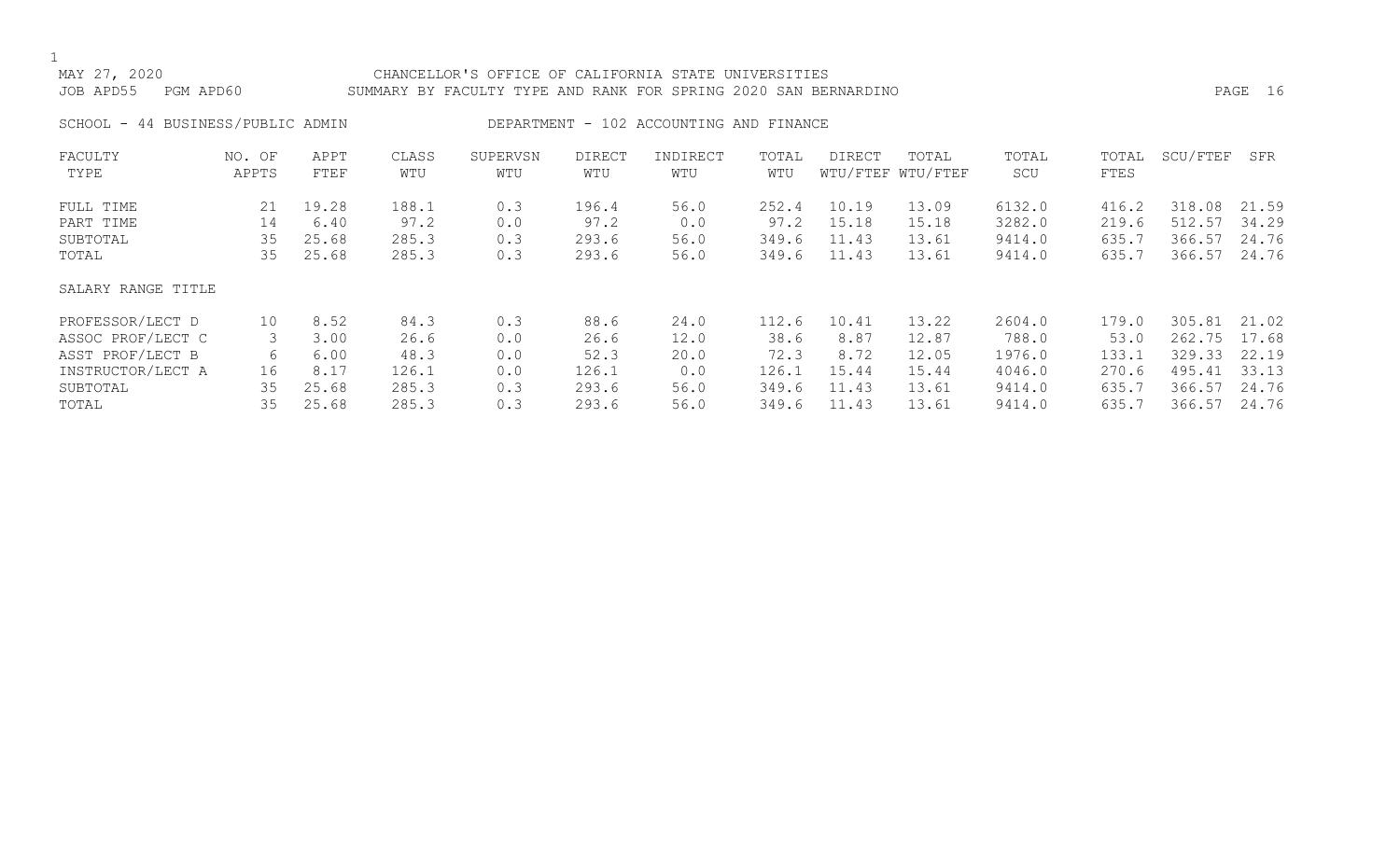### MAY 27, 2020 CHANCELLOR'S OFFICE OF CALIFORNIA STATE UNIVERSITIES JOB APD55 PGM APD60 SUMMARY BY FACULTY TYPE AND RANK FOR SPRING 2020 SAN BERNARDINO PAGE 17

SCHOOL - 44 BUSINESS/PUBLIC ADMIN DEPARTMENT - 369 INFORMATION AND DECISION SCIENCES

| FACULTY            | NO. OF | APPT  | CLASS | SUPERVSN | <b>DIRECT</b> | INDIRECT | TOTAL | <b>DIRECT</b> | TOTAL             | TOTAL  | TOTAL | SCU/FTEF | SFR   |
|--------------------|--------|-------|-------|----------|---------------|----------|-------|---------------|-------------------|--------|-------|----------|-------|
| TYPE               | APPTS  | FTEF  | WTU   | WTU      | WTU           | WTU      | WTU   |               | WTU/FTEF WTU/FTEF | SCU    | FTES  |          |       |
| FULL TIME          | 15     | 13.33 | 147.6 | 0.3      | 147.9         | 40.0     | 187.9 | 11.09         | 14.09             | 4870.0 | 331.5 | 365.29   | 24.86 |
| PART TIME          | 18     | 7.80  | 117.1 | 0.0      | 117.1         | 4.0      | 121.1 | 15.01         | 15.52             | 4462.0 | 305.7 | 571.83   | 39.18 |
| SUBTOTAL           | 33     | 21.14 | 264.7 | 0.3      | 265.0         | 44.0     | 309.0 | 12.54         | 14.62             | 9332.0 | 637.2 | 441.54   | 30.15 |
| TOTAL              | 33     | 21.14 | 264.7 | 0.3      | 265.0         | 44.0     | 309.0 | 12.54         | 14.62             | 9332.0 | 637.2 | 441.54   | 30.15 |
| SALARY RANGE TITLE |        |       |       |          |               |          |       |               |                   |        |       |          |       |
| PROFESSOR/LECT D   | 8      | 5.33  | 48.0  | 0.3      | 48.3          | 32.0     | 80.3  | 9.06          | 15.06             | 1416.0 | 96.5  | 265.57   | 18.11 |
| ASSOC PROF/LECT C  |        | 1.00  | 8.0   | 0.0      | 8.0           | 4.0      | 12.0  | 8.00          | 12.00             | 268.0  | 17.9  | 268.00   | 17.87 |
| ASST PROF/LECT B   | 4      | 4.00  | 40.0  | 0.0      | 40.0          | 8.0      | 48.0  | 10.01         | 12.01             | 956.0  | 65.0  | 239.12   | 16.26 |
| INSTRUCTOR/LECT A  | 17     | 10.41 | 159.6 | 0.0      | 159.6         | 0.0      | 159.6 | 15.34         | 15.34             | 6518.0 | 446.2 | 626.43   | 42.88 |
| TCHNG ASSOCIATE    | 3      | 0.40  | 9.1   | 0.0      | 9.1           | 0.0      | 9.1   | 22.75         | 22.75             | 174.0  | 11.6  | 435.00   | 29.00 |
| SUBTOTAL           | 33     | 21.14 | 264.7 | 0.3      | 265.0         | 44.0     | 309.0 | 12.54         | 14.62             | 9332.0 | 637.2 | 441.54   | 30.15 |
| TOTAL              | 33     | 21.14 | 264.7 | 0.3      | 265.0         | 44.0     | 309.0 | 12.54         | 14.62             | 9332.0 | 637.2 | 441.54   | 30.15 |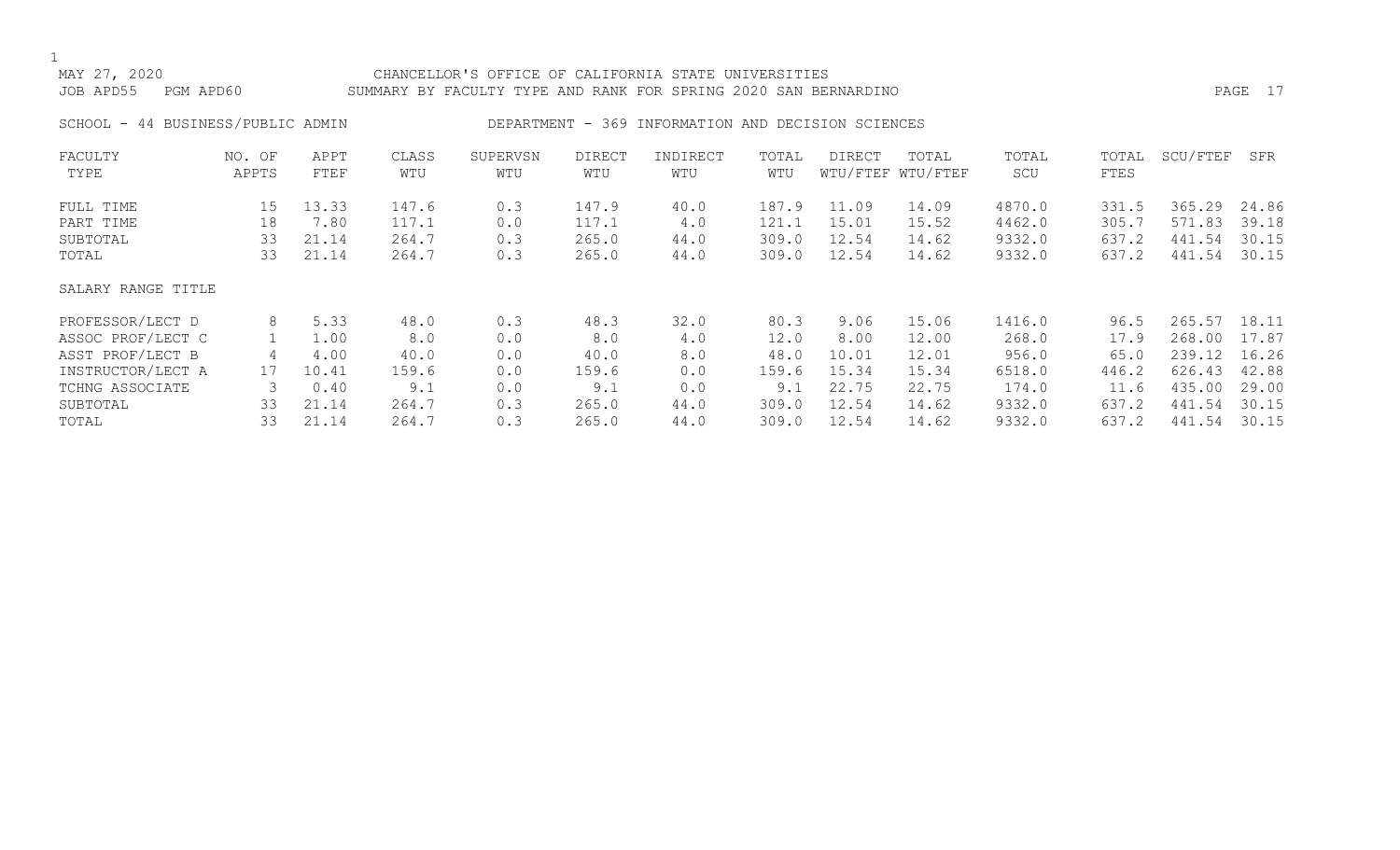### MAY 27, 2020 CHANCELLOR'S OFFICE OF CALIFORNIA STATE UNIVERSITIES JOB APD55 PGM APD60 SUMMARY BY FACULTY TYPE AND RANK FOR SPRING 2020 SAN BERNARDINO PAGE 18

SCHOOL - 44 BUSINESS/PUBLIC ADMIN DEPARTMENT - 461 MANAGEMENT

| FACULTY            | NO. OF | APPT  | CLASS | SUPERVSN | <b>DIRECT</b> | INDIRECT | TOTAL | DIRECT | TOTAL             | TOTAL   | TOTAL       | SCU/FTEF | SFR   |
|--------------------|--------|-------|-------|----------|---------------|----------|-------|--------|-------------------|---------|-------------|----------|-------|
| TYPE               | APPTS  | FTEF  | WTU   | WTU      | WTU           | WTU      | WTU   |        | WTU/FTEF WTU/FTEF | SCU     | <b>FTES</b> |          |       |
| FULL TIME          | 19     | 17.66 | 196.0 | 0.0      | 196.0         | 48.0     | 244.0 | 11.10  | 13.81             | 5580.0  | 375.9       | 315.91   | 21.28 |
| PART TIME          | 22     | 9.75  | 140.0 | 9.0      | 149.0         | 0.0      | 149.0 | 15.29  | 15.29             | 4704.0  | 321.4       | 482.71   | 32.98 |
| SUBTOTAL           | 41     | 27.41 | 336.0 | 9.0      | 345.0         | 48.0     | 393.0 | 12.59  | 14.34             | 10284.0 | 697.3       | 375.22   | 25.44 |
| OTHER              |        | 0.00  | 0.0   | 0.0      | 0.0           | 0.0      | 0.0   | 0.00   | 0.00              | 0.0     | 0.0         | 0.00     | 0.00  |
| TOTAL              | 43     | 27.41 | 336.0 | 9.0      | 345.0         | 48.0     | 393.0 | 12.59  | 14.34             | 10284.0 | 697.3       | 375.22   | 25.44 |
| SALARY RANGE TITLE |        |       |       |          |               |          |       |        |                   |         |             |          |       |
| PROFESSOR/LECT D   | 4      | 2.00  | 16.0  | 0.0      | 16.0          | 12.0     | 28.0  | 8.00   | 13.99             | 432.0   | 32.5        | 215.89   | 16.22 |
| ASSOC PROF/LECT C  | 4      | 4.00  | 48.0  | 0.0      | 48.0          | 4.0      | 52.0  | 12.01  | 13.01             | 1520.0  | 102.3       | 380.19   | 25.58 |
| ASST PROF/LECT B   |        | 6.00  | 56.0  | 0.0      | 56.0          | 24.0     | 80.0  | 9.34   | 13.34             | 1508.0  | 101.6       | 251.42   | 16.94 |
| INSTRUCTOR/LECT A  | 27     | 15.41 | 216.0 | 9.0      | 225.0         | 8.0      | 233.0 | 14.60  | 15.12             | 6824.0  | 460.9       | 442.80   | 29.91 |
| SUBTOTAL           | 42     | 27.41 | 336.0 | 9.0      | 345.0         | 48.0     | 393.0 | 12.59  | 14.34             | 10284.0 | 697.3       | 375.22   | 25.44 |
| OTHER              |        | 0.00  | 0.0   | 0.0      | 0.0           | 0.0      | 0.0   | 0.00   | 0.00              | 0.0     | 0.0         | 0.00     | 0.00  |
| SUBTOTAL           |        | 0.00  | 0.0   | 0.0      | 0.0           | 0.0      | 0.0   | 0.00   | 0.00              | 0.0     | 0.0         | 0.00     | 0.00  |
| TOTAL              | 43     | 27.41 | 336.0 | 9.0      | 345.0         | 48.0     | 393.0 | 12.59  | 14.34             | 10284.0 | 697.3       | 375.22   | 25.44 |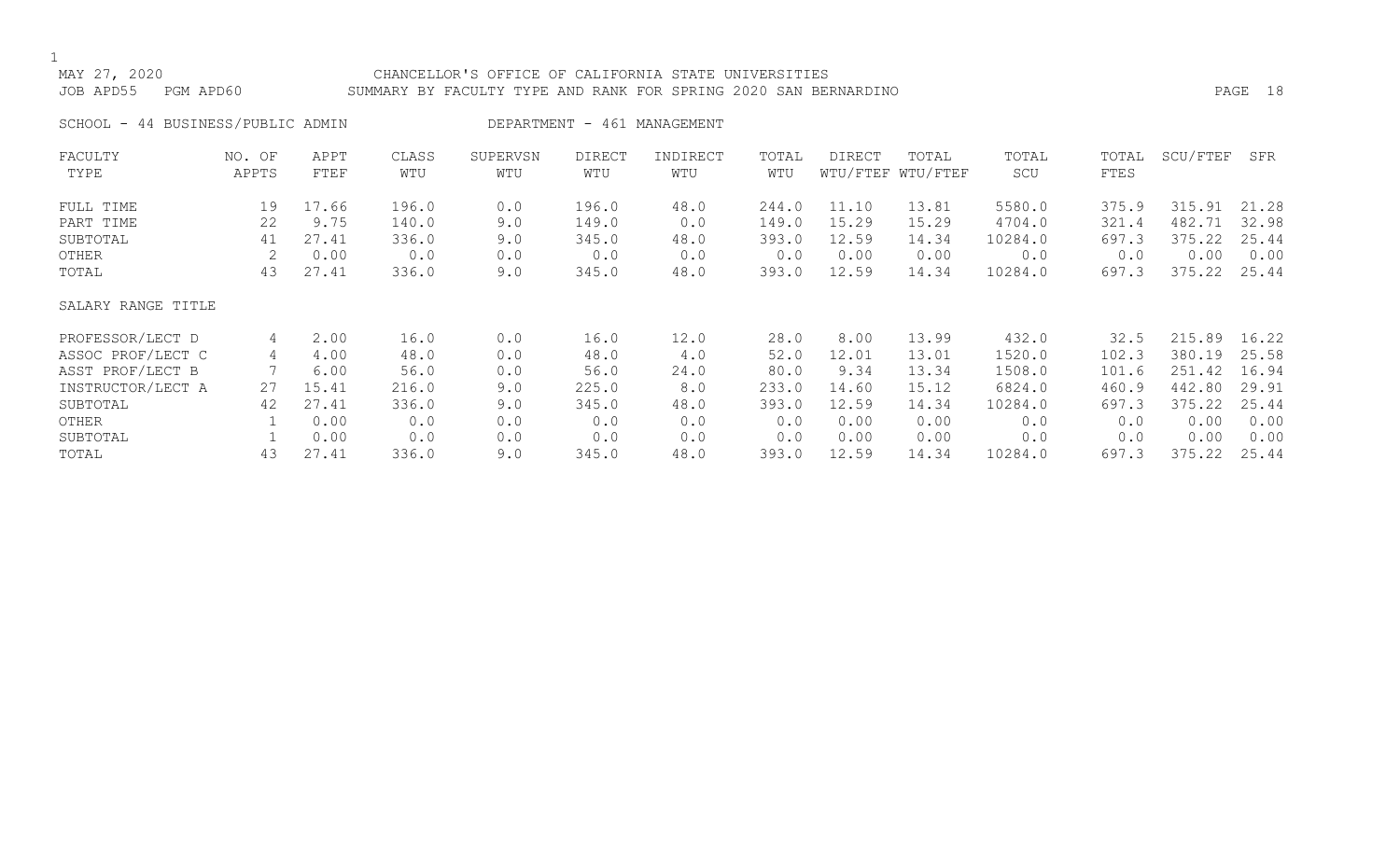### MAY 27, 2020 CHANCELLOR'S OFFICE OF CALIFORNIA STATE UNIVERSITIES JOB APD55 PGM APD60 SUMMARY BY FACULTY TYPE AND RANK FOR SPRING 2020 SAN BERNARDINO PAGE 19

SCHOOL - 44 BUSINESS/PUBLIC ADMIN DEPARTMENT - 476 MARKETING

| FACULTY<br>TYPE    | NO. OF<br>APPTS | APPT<br>FTEF | CLASS<br>WTU | SUPERVSN<br>WTU | <b>DIRECT</b><br>WTU | INDIRECT<br>WTU | TOTAL<br>WTU | <b>DIRECT</b> | TOTAL<br>WTU/FTEF WTU/FTEF | TOTAL<br>SCU | TOTAL<br>FTES | SCU/FTEF | SFR   |
|--------------------|-----------------|--------------|--------------|-----------------|----------------------|-----------------|--------------|---------------|----------------------------|--------------|---------------|----------|-------|
| FULL TIME          | 5               | 5.00         | 40.0         | 0.0             | 40.0                 | 20.0            | 60.0         | 8.00          | 12.00                      | 1336.0       | 89.1          | 267.25   | 17.82 |
| PART TIME          | 6               | 3.27         | 56.0         | 0.0             | 56.0                 | 0.0             | 56.0         | 17.13         | 17.13                      | 1984.0       | 135.2         | 606.73   | 41.35 |
| SUBTOTAL           | 11              | 8.27         | 96.0         | 0.0             | 96.0                 | 20.0            | 116.0        | 11.61         | 14.03                      | 3320.0       | 224.3         | 401.50   | 27.12 |
| TOTAL              | 11              | 8.27         | 96.0         | 0.0             | 96.0                 | 20.0            | 116.0        | 11.61         | 14.03                      | 3320.0       | 224.3         | 401.50   | 27.12 |
| SALARY RANGE TITLE |                 |              |              |                 |                      |                 |              |               |                            |              |               |          |       |
| PROFESSOR/LECT D   |                 | 2.33         | 24.0         | 0.0             | 24.0                 | 4.0             | 28.0         | 10.29         | 12.01                      | 728.0        | 48.5          | 312.18   | 20.81 |
| ASSOC PROF/LECT C  |                 | 1.00         | 8.0          | 0.0             | 8.0                  | 4.0             | 12.0         | 8.00          | 12.00                      | 340.0        | 22.7          | 340.00   | 22.67 |
| ASST PROF/LECT B   |                 | 2.00         | 12.0         | 0.0             | 12.0                 | 12.0            | 24.0         | 6.00          | 12.00                      | 364.0        | 24.3          | 182.00   | 12.14 |
| INSTRUCTOR/LECT A  |                 | 2.94         | 52.0         | 0.0             | 52.0                 | 0.0             | 52.0         | 17.71         | 17.71                      | 1888.0       | 128.8         | 642.83   | 43.85 |
| SUBTOTAL           |                 | 8.27         | 96.0         | 0.0             | 96.0                 | 20.0            | 116.0        | 11.61         | 14.03                      | 3320.0       | 224.3         | 401.50   | 27.12 |
| TOTAL              |                 | 8.27         | 96.0         | 0.0             | 96.0                 | 20.0            | 116.0        | 11.61         | 14.03                      | 3320.0       | 224.3         | 401.50   | 27.12 |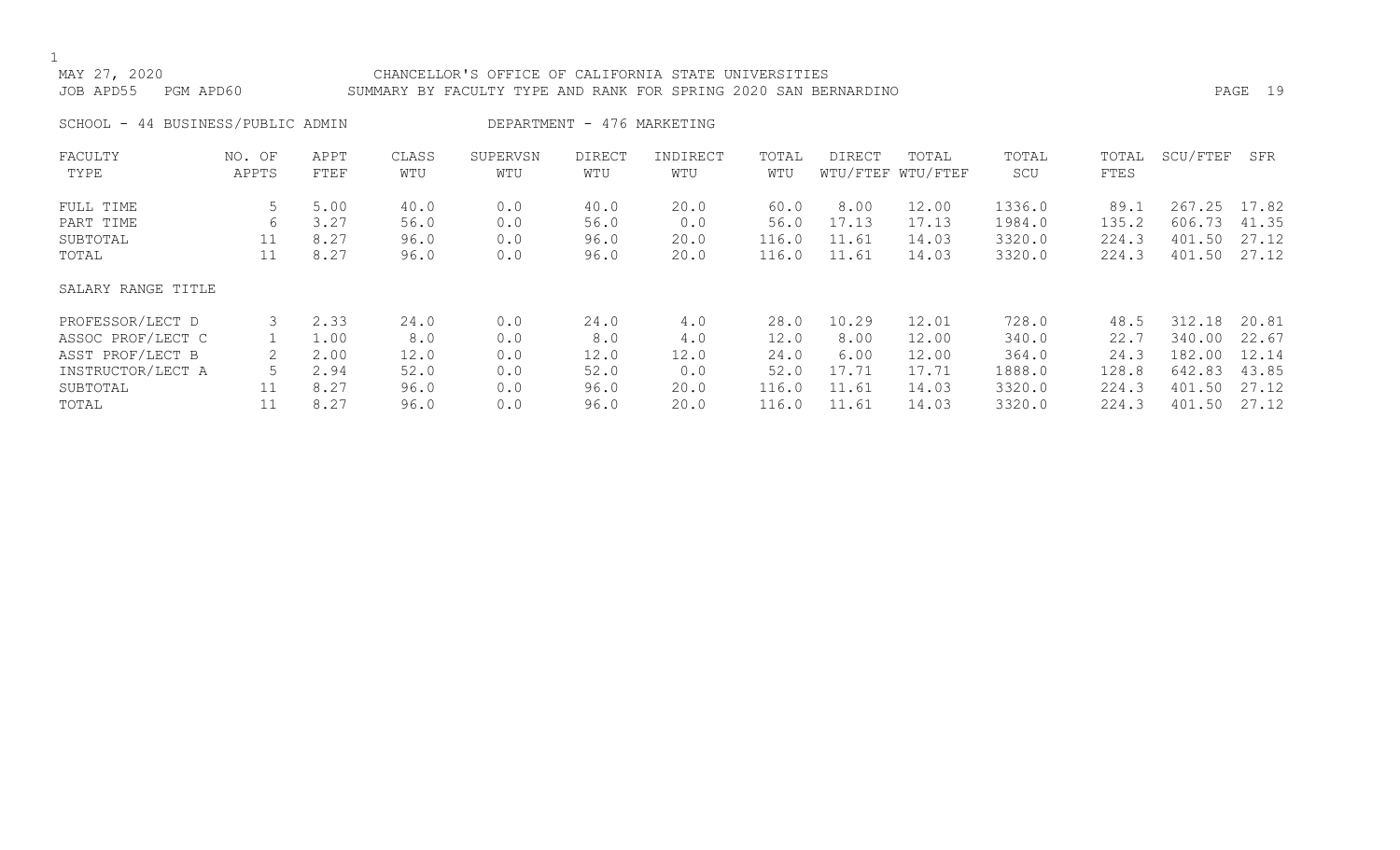### MAY 27, 2020 CHANCELLOR'S OFFICE OF CALIFORNIA STATE UNIVERSITIES JOB APD55 PGM APD60 SUMMARY BY FACULTY TYPE AND RANK FOR SPRING 2020 SAN BERNARDINO PAGE 20

SCHOOL - 44 BUSINESS/PUBLIC ADMIN DEPARTMENT - 598 PUBLIC ADMINISTRATION

| FACULTY            | NO. OF | APPT | CLASS | SUPERVSN | <b>DIRECT</b> | INDIRECT | TOTAL | DIRECT | TOTAL             | TOTAL  | TOTAL | SCU/FTEF | SFR   |
|--------------------|--------|------|-------|----------|---------------|----------|-------|--------|-------------------|--------|-------|----------|-------|
| TYPE               | APPTS  | FTEF | WTU   | WTU      | WTU           | WTU      | WTU   |        | WTU/FTEF WTU/FTEF | SCU    | FTES  |          |       |
| FULL TIME          | 9      | 6.67 | 64.0  | 0.0      | 68.0          | 25.4     | 93.4  | 10.20  | 14.01             | 1796.0 | 130.7 | 269.47   | 19.61 |
| PART TIME          | 8      | 2.67 | 40.0  | 0.0      | 40.0          | 0.0      | 40.0  | 14.98  | 14.98             | 1068.0 | 84.6  | 400.00   | 31.69 |
| SUBTOTAL           | 17     | 9.34 | 104.0 | 0.0      | 108.0         | 25.4     | 133.4 | 11.57  | 14.29             | 2864.0 | 215.3 | 306.80   | 23.07 |
| OTHER              |        | 0.00 | 0.0   | 0.7      | 0.7           | 0.0      | 0.7   | 0.00   | 0.00              | 8.0    | 0.5   | 0.00     | 0.00  |
| TOTAL              | 18     | 9.34 | 104.0 | 0.7      | 108.7         | 25.4     | 134.1 | 11.64  | 14.37             | 2872.0 | 215.9 | 307.66   | 23.12 |
| SALARY RANGE TITLE |        |      |       |          |               |          |       |        |                   |        |       |          |       |
| PROFESSOR/LECT D   | 5      | 2.67 | 20.0  | 0.0      | 20.0          | 17.4     | 37.4  | 7.50   | 14.03             | 300.0  | 24.1  | 112.53   | 9.05  |
| ASST PROF/LECT B   |        | 3.00 | 28.0  | 0.0      | 28.0          | 8.0      | 36.0  | 9.34   | 12.00             | 860.0  | 62.5  | 286.76   | 20.85 |
| INSTRUCTOR/LECT A  | 9      | 3.67 | 56.0  | 0.0      | 60.0          | 0.0      | 60.0  | 16.35  | 16.35             | 1704.0 | 128.7 | 464.31   | 35.06 |
| SUBTOTAL           | 17     | 9.34 | 104.0 | 0.0      | 108.0         | 25.4     | 133.4 | 11.57  | 14.29             | 2864.0 | 215.3 | 306.80   | 23.07 |
| OTHER              |        | 0.00 | 0.0   | 0.7      | 0.7           | 0.0      | 0.7   | 0.00   | 0.00              | 8.0    | 0.5   | 0.00     | 0.00  |
| SUBTOTAL           |        | 0.00 | 0.0   | 0.7      | 0.7           | 0.0      | 0.7   | 0.00   | 0.00              | 8.0    | 0.5   | 0.00     | 0.00  |
| TOTAL              | 18     | 9.34 | 104.0 | 0.7      | 108.7         | 25.4     | 134.1 | 11.64  | 14.37             | 2872.0 | 215.9 | 307.66   | 23.12 |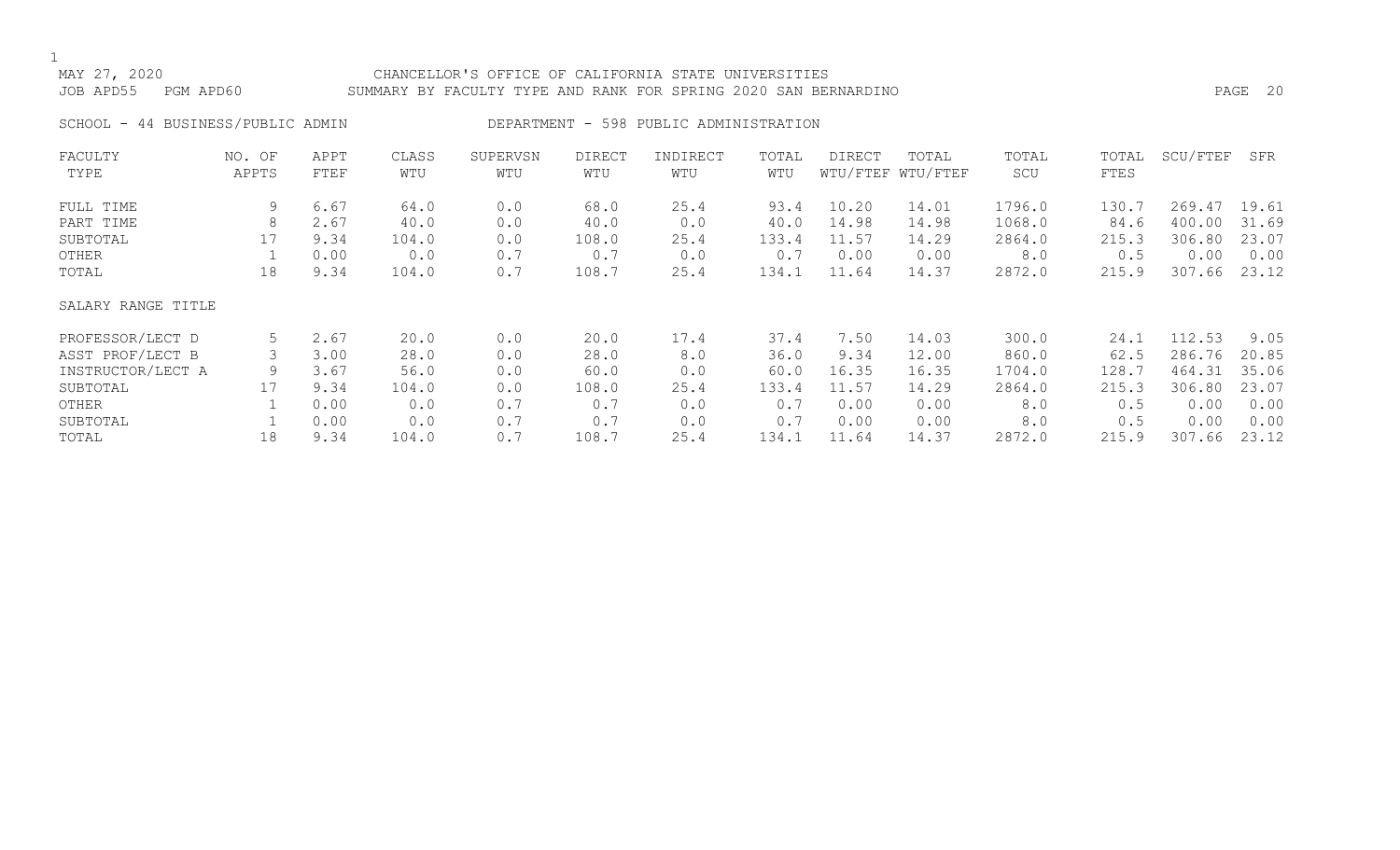### MAY 27, 2020 CHANCELLOR'S OFFICE OF CALIFORNIA STATE UNIVERSITIES JOB APD55 PGM APD60 SUMMARY BY FACULTY TYPE AND RANK FOR SPRING 2020 SAN BERNARDINO PAGE 21

SCHOOL - 44 BUSINESS/PUBLIC ADMIN

| FACULTY            | NO. OF | APPT  | CLASS  | SUPERVSN | DIRECT | INDIRECT | TOTAL  | <b>DIRECT</b> | TOTAL             | TOTAL   | TOTAL  | SCU/FTEF | SFR   |
|--------------------|--------|-------|--------|----------|--------|----------|--------|---------------|-------------------|---------|--------|----------|-------|
| TYPE               | APPTS  | FTEF  | WTU    | WTU      | WTU    | WTU      | WTU    |               | WTU/FTEF WTU/FTEF | SCU     | FTES   |          |       |
| FULL TIME          | 69     | 61.94 | 635.7  | 0.6      | 648.3  | 189.4    | 837.7  | 10.47         | 13.53             | 19714.0 | 1343.3 | 318.29   | 21.69 |
| PART TIME          | 68     | 29.89 | 450.3  | 9.0      | 459.3  | 4.0      | 463.3  | 15.37         | 15.50             | 15500.0 | 1066.5 | 518.55   | 35.68 |
| SUBTOTAL           | 137    | 91.83 | 1086.0 | 9.6      | 1107.6 | 193.4    | 1301.0 | 12.06         | 14.17             | 35214.0 | 2409.8 | 383.48   | 26.24 |
| OTHER              | 3      | 0.00  | 0.0    | 0.7      | 0.7    | 0.0      | 0.7    | 0.00          | 0.00              | 8.0     | 0.5    | 0.00     | 0.00  |
| TOTAL              | 140    | 91.83 | 1086.0 | 10.3     | 1108.3 | 193.4    | 1301.7 | 12.07         | 14.18             | 35222.0 | 2410.3 | 383.56   | 26.25 |
| SALARY RANGE TITLE |        |       |        |          |        |          |        |               |                   |         |        |          |       |
| PROFESSOR/LECT D   | 30     | 20.85 | 192.3  | 0.6      | 196.9  | 89.4     | 286.3  | 9.45          | 13.73             | 5480.0  | 380.7  | 262.88   | 18.26 |
| ASSOC PROF/LECT C  | 9      | 9.00  | 90.6   | 0.0      | 90.6   | 24.0     | 114.6  | 10.07         | 12.74             | 2916.0  | 195.8  | 324.11   | 21.77 |
| ASST PROF/LECT B   | 22     | 21.00 | 184.3  | 0.0      | 188.3  | 72.0     | 260.3  | 8.97          | 12.40             | 5664.0  | 386.5  | 269.78   | 18.41 |
| INSTRUCTOR/LECT A  | 74     | 40.59 | 609.7  | 9.0      | 622.7  | 8.0      | 630.7  | 15.34         | 15.54             | 20980.0 | 1435.2 | 516.88   | 35.36 |
| TCHNG ASSOCIATE    | 3      | 0.40  | 9.1    | 0.0      | 9.1    | 0.0      | 9.1    | 22.75         | 22.75             | 174.0   | 11.6   | 435.00   | 29.00 |
| SUBTOTAL           | 138    | 91.83 | 1086.0 | 9.6      | 1107.6 | 193.4    | 1301.0 | 12.06         | 14.17             | 35214.0 | 2409.8 | 383.48   | 26.24 |
| OTHER              | 2      | 0.00  | 0.0    | 0.7      | 0.7    | 0.0      | 0.7    | 0.00          | 0.00              | 8.0     | 0.5    | 0.00     | 0.00  |
| SUBTOTAL           | 2      | 0.00  | 0.0    | 0.7      | 0.7    | 0.0      | 0.7    | 0.00          | 0.00              | 8.0     | 0.5    | 0.00     | 0.00  |
| TOTAL              | 140    | 91.83 | 1086.0 | 10.3     | 1108.3 | 193.4    | 1301.7 | 12.07         | 14.18             | 35222.0 | 2410.3 | 383.56   | 26.25 |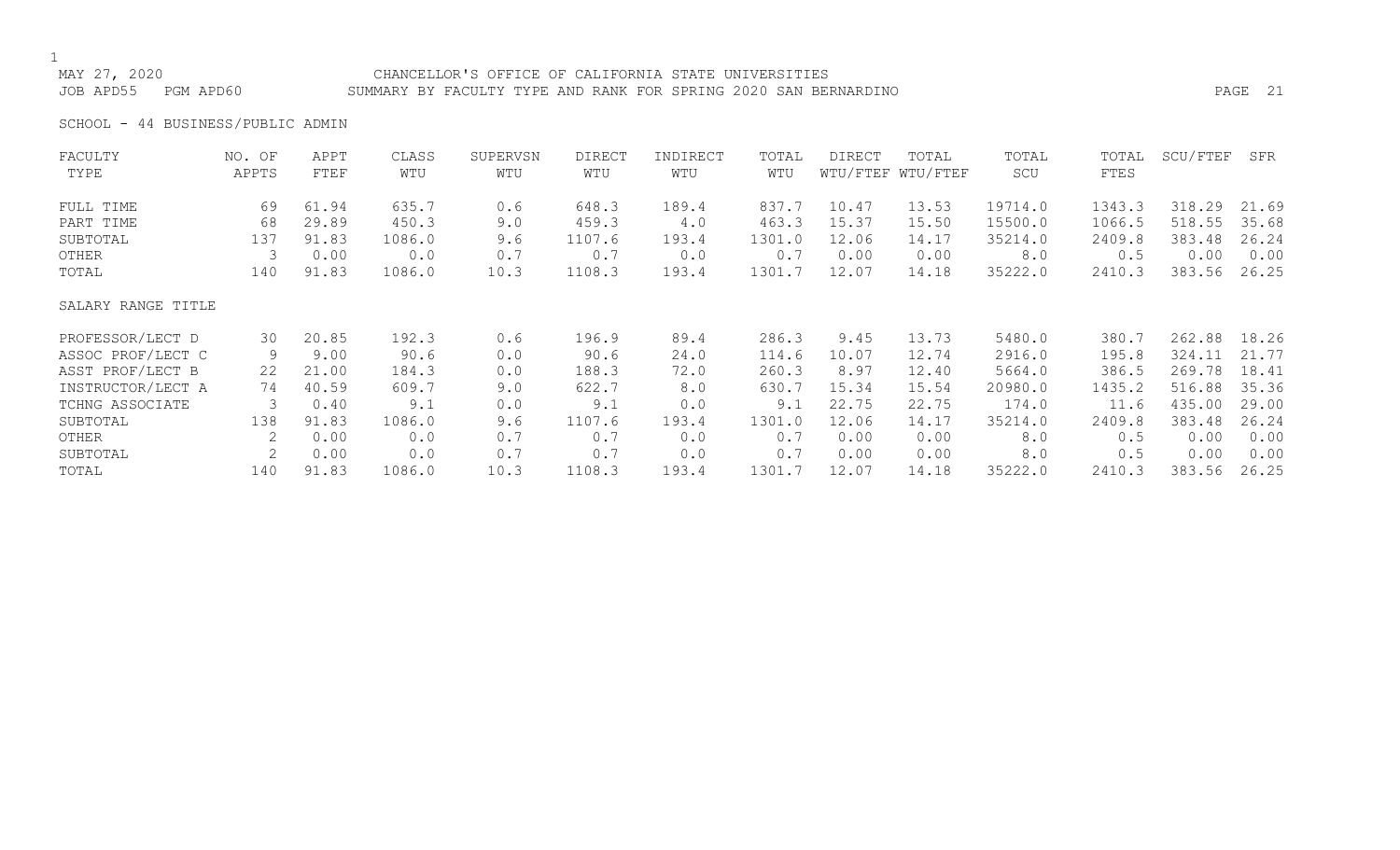### CHANCELLOR'S OFFICE OF CALIFORNIA STATE UNIVERSITIES JOB APD55 PGM APD60 SUMMARY BY FACULTY TYPE AND RANK FOR SPRING 2020 SAN BERNARDINO PAGE 22

SCHOOL - 47 HUMANITIES DEPARTMENT - 136 ART

| FACULTY            | NO. OF | APPT  | CLASS | SUPERVSN | <b>DIRECT</b> | INDIRECT | TOTAL | <b>DIRECT</b> | TOTAL             | TOTAL  | TOTAL | SCU/FTEF | SFR   |
|--------------------|--------|-------|-------|----------|---------------|----------|-------|---------------|-------------------|--------|-------|----------|-------|
| TYPE               | APPTS  | FTEF  | WTU   | WTU      | WTU           | WTU      | WTU   |               | WTU/FTEF WTU/FTEF | SCU    | FTES  |          |       |
| FULL TIME          | 9      | 5.00  | 64.7  | 0.0      | 64.7          | 52.0     | 116.7 | 12.94         | 23.34             | 2077.0 | 140.0 | 415.40   | 28.01 |
| PART TIME          | 23     | 11.96 | 176.8 | 0.0      | 176.8         | 2.0      | 178.8 | 14.78         | 14.95             | 3271.0 | 218.3 | 273.52   | 18.26 |
| SUBTOTAL           | 32     | 16.96 | 241.5 | 0.0      | 241.5         | 54.0     | 295.5 | 14.24         | 17.42             | 5348.0 | 358.4 | 315.35   | 21.13 |
| OTHER              |        | 0.00  | 0.0   | 6.3      | 6.3           | 0.0      | 6.3   | 0.00          | 0.00              | 57.0   | 4.4   | 0.00     | 0.00  |
| TOTAL              | 33     | 16.96 | 241.5 | 6.3      | 247.8         | 54.0     | 301.8 | 14.61         | 17.80             | 5405.0 | 362.7 | 318.71   | 21.39 |
| SALARY RANGE TITLE |        |       |       |          |               |          |       |               |                   |        |       |          |       |
| PROFESSOR/LECT D   | 5      | 1.00  | 17.0  | 6.3      | 23.3          | 36.0     | 59.3  | 23.28         | 59.24             | 218.0  | 16.6  | 217.78   | 16.53 |
| ASSOC PROF/LECT C  | 3      | 2.00  | 19.8  | 0.0      | 19.8          | 16.0     | 35.8  | 9.90          | 17.90             | 419.0  | 28.1  | 209.50   | 14.04 |
| ASST PROF/LECT B   | 14     | 7.71  | 110.2 | 0.0      | 110.2         | 2.0      | 112.2 | 14.29         | 14.55             | 1835.0 | 122.6 | 237.94   | 15.89 |
| INSTRUCTOR/LECT A  | 8      | 5.11  | 77.5  | 0.0      | 77.5          | 0.0      | 77.5  | 15.18         | 15.18             | 2595.0 | 173.0 | 508.23   | 33.88 |
| TCHNG ASSOCIATE    | 3      | 1.14  | 17.0  | 0.0      | 17.0          | 0.0      | 17.0  | 14.91         | 14.91             | 338.0  | 22.5  | 296.49   | 19.76 |
| SUBTOTAL           | 33     | 16.96 | 241.5 | 6.3      | 247.8         | 54.0     | 301.8 | 14.61         | 17.80             | 5405.0 | 362.7 | 318.71   | 21.39 |
| TOTAL              | 33     | 16.96 | 241.5 | 6.3      | 247.8         | 54.0     | 301.8 | 14.61         | 17.80             | 5405.0 | 362.7 | 318.71   | 21.39 |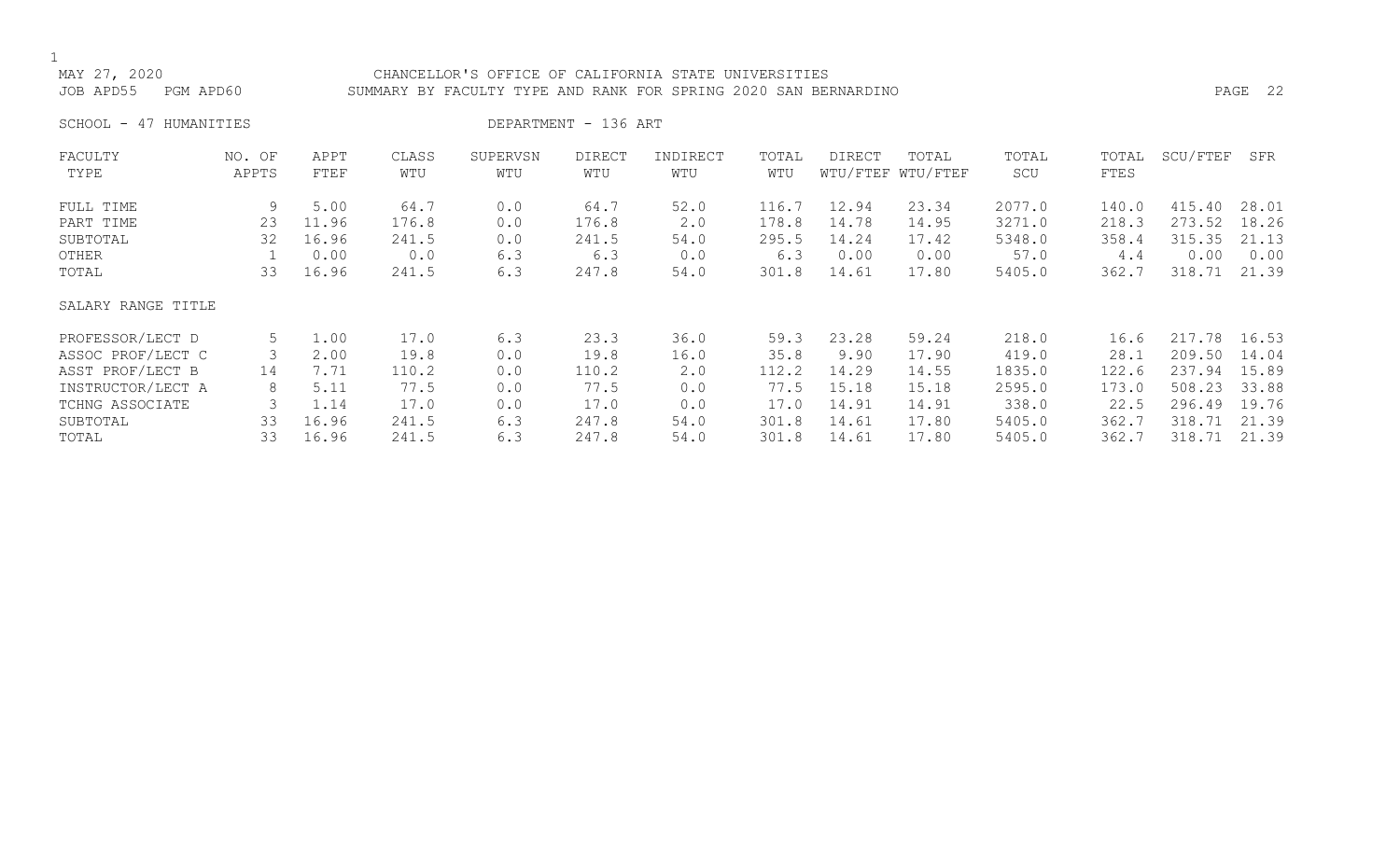### CHANCELLOR'S OFFICE OF CALIFORNIA STATE UNIVERSITIES JOB APD55 PGM APD60 SUMMARY BY FACULTY TYPE AND RANK FOR SPRING 2020 SAN BERNARDINO PAGE 23

SCHOOL - 47 HUMANITIES SERIES DEPARTMENT - 186 COMMUNICATIONS

| FACULTY            | NO. OF | APPT  | CLASS | SUPERVSN | DIRECT | INDIRECT | TOTAL | DIRECT | TOTAL             | TOTAL  | TOTAL       | SCU/FTEF | SFR   |
|--------------------|--------|-------|-------|----------|--------|----------|-------|--------|-------------------|--------|-------------|----------|-------|
| TYPE               | APPTS  | FTEF  | WTU   | WTU      | WTU    | WTU      | WTU   |        | WTU/FTEF WTU/FTEF | SCU    | <b>FTES</b> |          |       |
| FULL TIME          | 23     | 14.66 | 127.4 | 7.5      | 154.9  | 92.0     | 246.9 | 10.57  | 16.85             | 3146.0 | 211.9       | 214.67   | 14.46 |
| PART TIME          | 30     | 12.82 | 190.5 | 4.6      | 195.7  | 4.0      | 199.7 | 15.26  | 15.57             | 5408.0 | 360.9       | 421.71   | 28.14 |
| SUBTOTAL           | 53     | 27.48 | 317.9 | 12.1     | 350.6  | 96.0     | 446.6 | 12.76  | 16.25             | 8554.0 | 572.8       | 311.29   | 20.84 |
| OTHER              |        | 0.00  | 3.9   | 5.3      | 9.2    | 0.0      | 9.2   | 0.00   | 0.00              | 84.0   | 5.6         | 0.00     | 0.00  |
| TOTAL              | 54     | 27.48 | 321.8 | 17.4     | 359.8  | 96.0     | 455.8 | 13.09  | 16.59             | 8638.0 | 578.4       | 314.35   | 21.05 |
| SALARY RANGE TITLE |        |       |       |          |        |          |       |        |                   |        |             |          |       |
| PROFESSOR/LECT D   | 8      | 3.41  | 26.0  | 2.3      | 48.3   | 36.0     | 84.3  | 14.16  | 24.72             | 862.0  | 58.8        | 252.79   | 17.23 |
| ASSOC PROF/LECT C  | 4      | 2.00  | 22.9  | 5.6      | 28.5   | 16.0     | 44.5  | 14.25  | 22.25             | 454.0  | 30.3        | 227.00   | 15.17 |
| ASST PROF/LECT B   | 8      | 6.58  | 54.4  | 1.9      | 56.3   | 32.0     | 88.3  | 8.56   | 13.42             | 1531.0 | 102.4       | 232.67   | 15.56 |
| INSTRUCTOR/LECT A  | 22     | 12.02 | 170.5 | 7.6      | 178.7  | 12.0     | 190.7 | 14.87  | 15.87             | 4639.0 | 309.9       | 385.97   | 25.79 |
| TCHNG ASST/LECT L  |        | 0.27  | 4.0   | 0.0      | 4.0    | 0.0      | 4.0   | 14.98  | 14.98             | 84.0   | 5.6         | 314.61   | 20.97 |
| TCHNG ASSOCIATE    | 11     | 3.20  | 44.0  | 0.0      | 44.0   | 0.0      | 44.0  | 13.74  | 13.74             | 1068.0 | 71.3        | 333.44   | 22.27 |
| SUBTOTAL           | 54     | 27.48 | 321.8 | 17.4     | 359.8  | 96.0     | 455.8 | 13.09  | 16.59             | 8638.0 | 578.4       | 314.35   | 21.05 |
| TOTAL              | 54     | 27.48 | 321.8 | 17.4     | 359.8  | 96.0     | 455.8 | 13.09  | 16.59             | 8638.0 | 578.4       | 314.35   | 21.05 |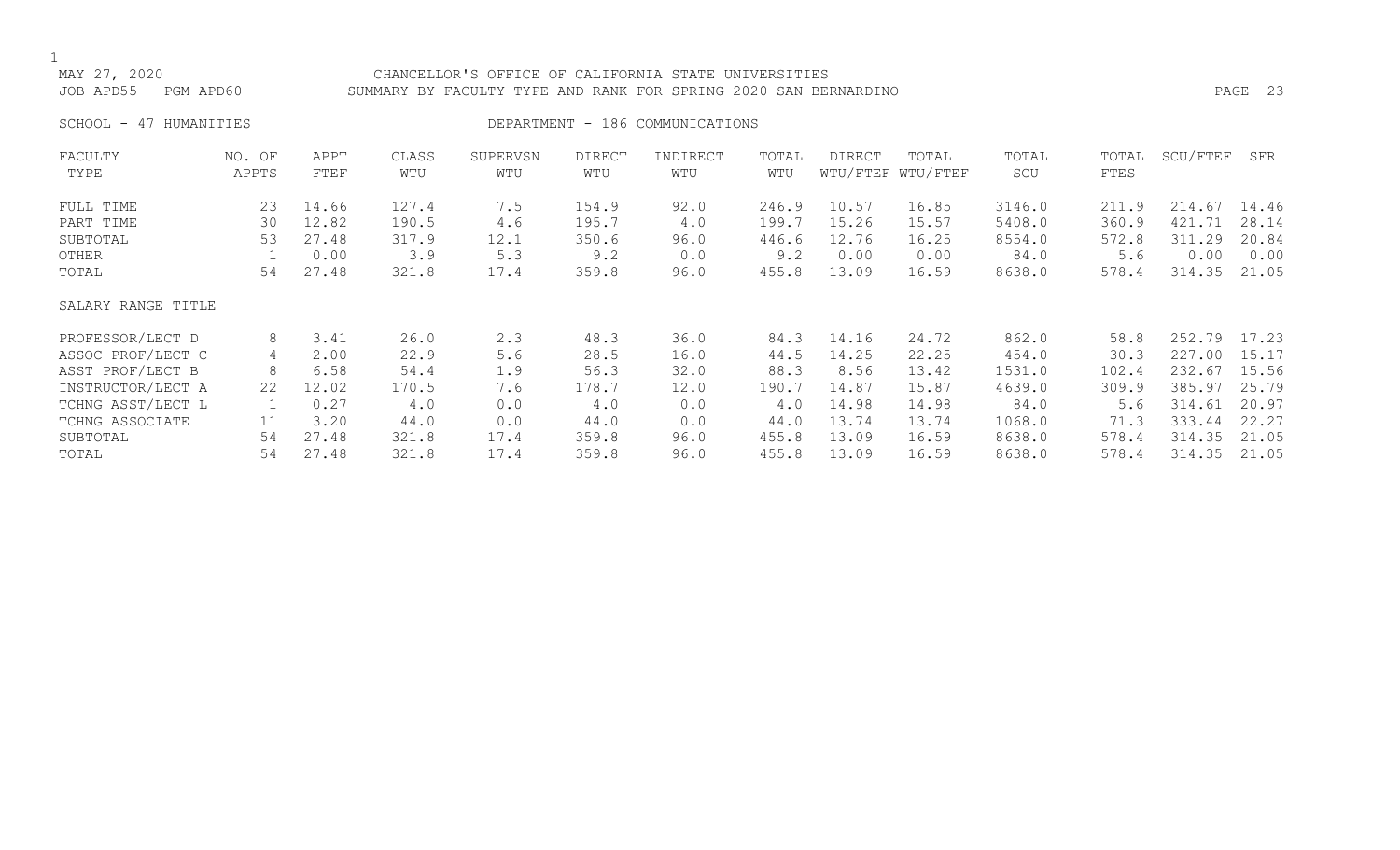### CHANCELLOR'S OFFICE OF CALIFORNIA STATE UNIVERSITIES JOB APD55 PGM APD60 SUMMARY BY FACULTY TYPE AND RANK FOR SPRING 2020 SAN BERNARDINO PAGE 24

SCHOOL - 47 HUMANITIES DEPARTMENT - 254 ENGLISH

| FACULTY            | NO. OF | APPT  | CLASS | SUPERVSN | <b>DIRECT</b> | INDIRECT | TOTAL | <b>DIRECT</b> | TOTAL             | TOTAL   | TOTAL | SCU/FTEF | SFR   |
|--------------------|--------|-------|-------|----------|---------------|----------|-------|---------------|-------------------|---------|-------|----------|-------|
| TYPE               | APPTS  | FTEF  | WTU   | WTU      | WTU           | WTU      | WTU   |               | WTU/FTEF WTU/FTEF | SCU     | FTES  |          |       |
| FULL TIME          | 27     | 22.92 | 236.2 | 32.2     | 286.4         | 68.0     | 354.4 | 12.50         | 15.61             | 7609.0  | 512.8 | 332.04   | 22.38 |
| PART TIME          | 23     | 14.38 | 224.0 | 0.0      | 228.0         | 0.0      | 228.0 | 15.85         | 15.85             | 5268.0  | 351.3 | 366.24   | 24.42 |
| SUBTOTAL           | 50     | 37.30 | 460.2 | 32.2     | 514.4         | 68.0     | 582.4 | 13.79         | 15.70             | 12877.0 | 864.1 | 345.23   | 23.17 |
| OTHER              |        | 0.00  | 0.0   | 0.0      | 0.0           | 0.0      | 0.0   | 0.00          | 0.00              | 0.0     | 0.0   | 0.00     | 0.00  |
| TOTAL              | 51     | 37.30 | 460.2 | 32.2     | 514.4         | 68.0     | 582.4 | 13.79         | 15.70             | 12877.0 | 864.1 | 345.23   | 23.17 |
| SALARY RANGE TITLE |        |       |       |          |               |          |       |               |                   |         |       |          |       |
| PROFESSOR/LECT D   | 15     | 10.09 | 88.3  | 30.1     | 138.4         | 32.0     | 170.4 | 13.72         | 16.89             | 2534.0  | 172.3 | 251.21   | 17.08 |
| ASSOC PROF/LECT C  | 2      | 2.00  | 16.0  | 0.0      | 16.0          | 8.0      | 24.0  | 8.00          | 12.01             | 396.0   | 26.4  | 198.10   | 13.21 |
| ASST PROF/LECT B   | 21     | 16.45 | 216.0 | 2.1      | 220.1         | 28.0     | 248.1 | 13.38         | 15.28             | 6503.0  | 435.6 | 395.32   | 26.48 |
| INSTRUCTOR/LECT A  | 13     | 8.76  | 139.9 | 0.0      | 139.9         | 0.0      | 139.9 | 15.96         | 15.96             | 3444.0  | 229.7 | 392.97   | 26.21 |
| SUBTOTAL           | 51     | 37.30 | 460.2 | 32.2     | 514.4         | 68.0     | 582.4 | 13.79         | 15.70             | 12877.0 | 864.1 | 345.23   | 23.17 |
| TOTAL              | 51     | 37.30 | 460.2 | 32.2     | 514.4         | 68.0     | 582.4 | 13.79         | 15.70             | 12877.0 | 864.1 | 345.23   | 23.17 |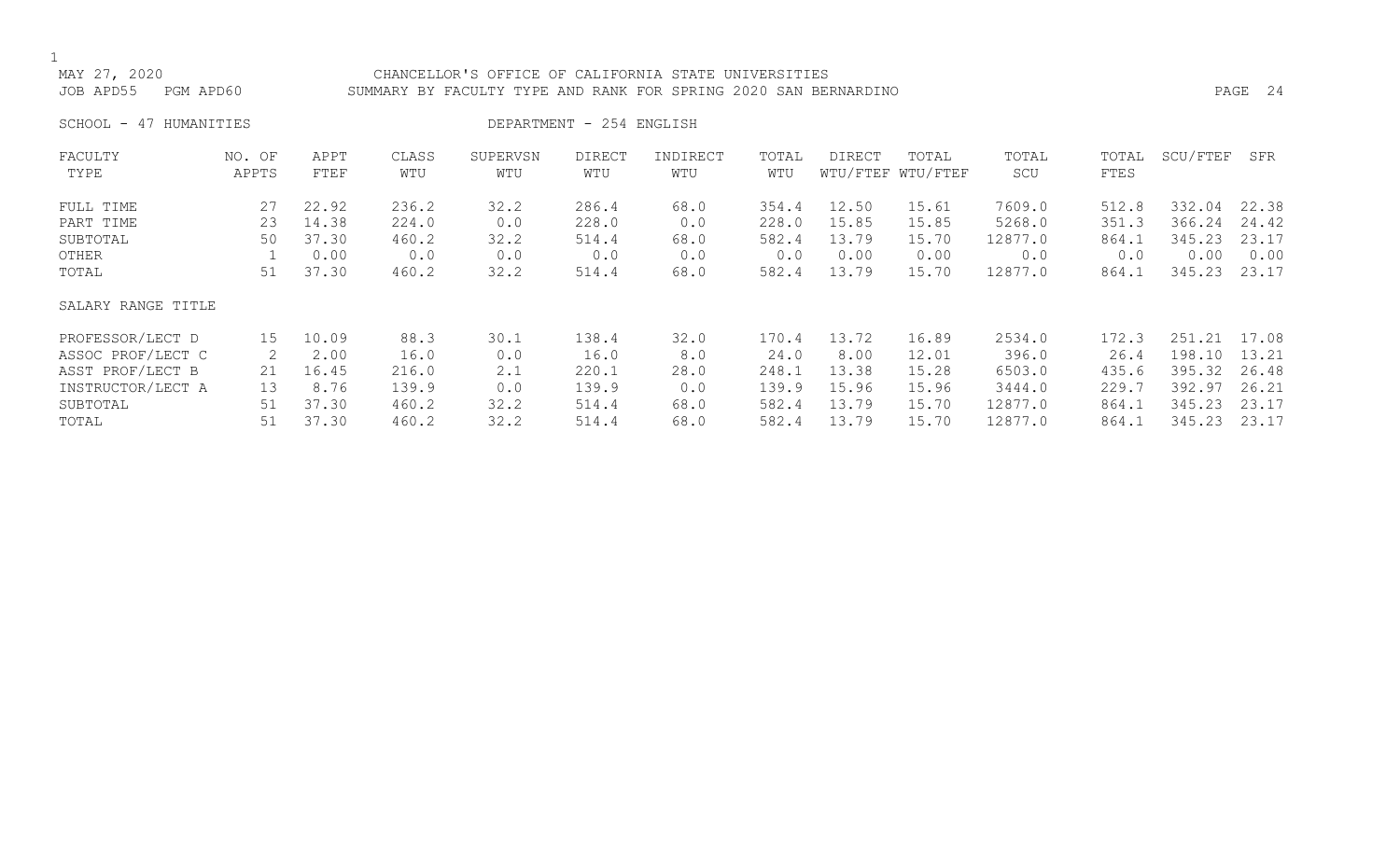### CHANCELLOR'S OFFICE OF CALIFORNIA STATE UNIVERSITIES JOB APD55 PGM APD60 SUMMARY BY FACULTY TYPE AND RANK FOR SPRING 2020 SAN BERNARDINO PAGE 25

### SCHOOL - 47 HUMANITIES SERVICES DEPARTMENT - 281 FOREIGN LANGUAGES AND LITERATURE

| FACULTY            | NO. OF | APPT  | CLASS | SUPERVSN | <b>DIRECT</b> | INDIRECT | TOTAL | <b>DIRECT</b> | TOTAL             | TOTAL  | TOTAL | SCU/FTEF | SFR   |
|--------------------|--------|-------|-------|----------|---------------|----------|-------|---------------|-------------------|--------|-------|----------|-------|
| TYPE               | APPTS  | FTEF  | WTU   | WTU      | WTU           | WTU      | WTU   |               | WTU/FTEF WTU/FTEF | SCU    | FTES  |          |       |
| FULL TIME          | 15     | 13.76 | 150.3 | 18.2     | 172.5         | 36.0     | 208.5 | 12.54         | 15.16             | 3722.0 | 249.4 | 270.57   | 18.13 |
| PART TIME          | 22     | 9.94  | 152.0 | 2.0      | 154.0         | 4.0      | 158.0 | 15.49         | 15.89             | 2424.0 | 163.4 | 243.77   | 16.43 |
| SUBTOTAL           | 37     | 23.70 | 302.3 | 20.2     | 326.5         | 40.0     | 366.5 | 13.78         | 15.46             | 6146.0 | 412.8 | 259.32   | 17.42 |
| OTHER              |        | 0.00  | 0.0   | 0.7      | 0.7           | 0.0      | 0.7   | 0.00          | 0.00              | 2.0    | 0.1   | 0.00     | 0.00  |
| TOTAL              | 38     | 23.70 | 302.3 | 20.9     | 327.2         | 40.0     | 367.2 | 13.81         | 15.49             | 6148.0 | 412.9 | 259.41   | 17.42 |
| SALARY RANGE TITLE |        |       |       |          |               |          |       |               |                   |        |       |          |       |
| PROFESSOR/LECT D   | 10     | 7.00  | 74.3  | 2.0      | 80.3          | 20.0     | 100.3 | 11.48         | 14.33             | 1402.0 | 94.4  | 200.37   | 13.49 |
| ASSOC PROF/LECT C  | 2      | 1.76  | 12.0  | 5.5      | 17.5          | 12.0     | 29.5  | 9.96          | 16.79             | 1078.0 | 71.9  | 613.55   | 40.90 |
| ASST PROF/LECT B   | 4      | 2.54  | 32.0  | 10.4     | 42.4          | 4.0      | 46.4  | 16.73         | 18.30             | 1004.0 | 67.8  | 396.06   | 26.75 |
| INSTRUCTOR/LECT A  | 18     | 11.88 | 176.0 | 3.0      | 179.0         | 4.0      | 183.0 | 15.07         | 15.41             | 2604.0 | 174.9 | 219.25   | 14.72 |
| TCHNG ASSOCIATE    | 2      | 0.53  | 8.0   | 0.0      | 8.0           | 0.0      | 8.0   | 14.98         | 14.98             | 60.0   | 4.0   | 112.36   | 7.49  |
| SUBTOTAL           | 36     | 23.70 | 302.3 | 20.9     | 327.2         | 40.0     | 367.2 | 13.81         | 15.49             | 6148.0 | 412.9 | 259.41   | 17.42 |
| OTHER              | 2      | 0.00  | 0.0   | 0.0      | 0.0           | 0.0      | 0.0   | 0.00          | 0.00              | 0.0    | 0.0   | 0.00     | 0.00  |
| SUBTOTAL           | 2      | 0.00  | 0.0   | 0.0      | 0.0           | 0.0      | 0.0   | 0.00          | 0.00              | 0.0    | 0.0   | 0.00     | 0.00  |
| TOTAL              | 38     | 23.70 | 302.3 | 20.9     | 327.2         | 40.0     | 367.2 | 13.81         | 15.49             | 6148.0 | 412.9 | 259.41   | 17.42 |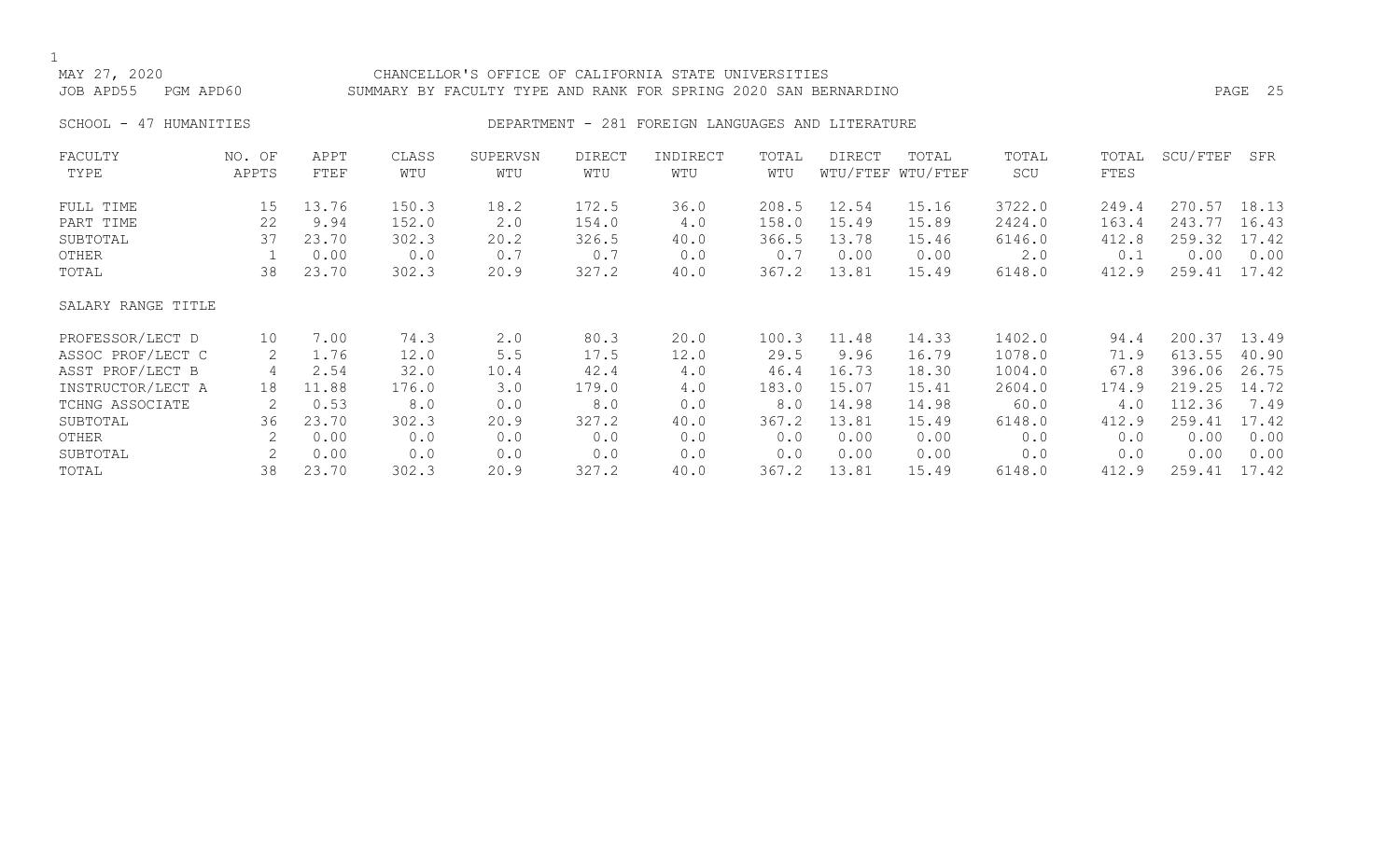### CHANCELLOR'S OFFICE OF CALIFORNIA STATE UNIVERSITIES JOB APD55 PGM APD60 SUMMARY BY FACULTY TYPE AND RANK FOR SPRING 2020 SAN BERNARDINO PAGE 26

SCHOOL - 47 HUMANITIES SCHOOL - 47 HUMANITIES

| FACULTY<br>TYPE    | NO. OF<br>APPTS | APPT<br><b>FTEF</b> | CLASS<br>WTU | SUPERVSN<br>WTU | DIRECT<br>WTU | INDIRECT<br>WTU | TOTAL<br>WTU | DIRECT | TOTAL<br>WTU/FTEF WTU/FTEF | TOTAL<br>SCU | TOTAL<br>FTES | SCU/FTEF | SFR   |
|--------------------|-----------------|---------------------|--------------|-----------------|---------------|-----------------|--------------|--------|----------------------------|--------------|---------------|----------|-------|
| FULL TIME          | 8               | 4.03                | 14.0         | 50.1            | 64.1          | 4.0             | 68.1         | 15.90  | 15.90                      | 724.0        | 48.3          | 179.56   | 11.97 |
| PART TIME          | 5               | 1.47                | 16.0         | 0.0             | 18.0          | 0.0             | 18.0         | 12.26  | 12.26                      | 2012.0       | 134.1         | 370.57   | 91.37 |
| SUBTOTAL           | 13              | 5.50                | 30.0         | 50.1            | 82.1          | 4.0             | 86.1         | 14.93  | 14.93                      | 2736.0       | 182.4         | 497.45   | 33.16 |
| TOTAL              | 13              | 5.50                | 30.0         | 50.1            | 82.1          | 4.0             | 86.1         | 14.93  | 14.93                      | 2736.0       | 182.4         | 497.45   | 33.16 |
| SALARY RANGE TITLE |                 |                     |              |                 |               |                 |              |        |                            |              |               |          |       |
| PROFESSOR/LECT D   | 2               | 1.00                | 0.0          | 0.0             | 0.0           | 0.0             | 0.0          | 0.00   | 0.00                       | 0.0          | 0.0           | 0.00     | 0.00  |
| ASSOC PROF/LECT C  |                 | 1.00                | 2.0          | 50.1            | 52.1          | 0.0             | 52.1         | 52.10  | 52.10                      | 332.0        | 22.1          | 332.00   | 22.13 |
| ASST PROF/LECT B   | 8               | 2.10                | 12.0         | 0.0             | 12.0          | 4.0             | 16.0         | 5.71   | 5.71                       | 1420.0       | 94.7          | 675.87   | 45.06 |
| INSTRUCTOR/LECT A  | 2               | 1.40                | 16.0         | 0.0             | 18.0          | 0.0             | 18.0         | 12.87  | 12.87                      | 984.0        | 65.6          | 703.36   | 46.89 |
| SUBTOTAL           | 13              | 5.50                | 30.0         | 50.1            | 82.1          | 4.0             | 86.1         | 14.93  | 14.93                      | 2736.0       | 182.4         | 497.45   | 33.16 |
| TOTAL              | 13              | 5.50                | 30.0         | 50.1            | 82.1          | 4.0             | 86.1         | 14.93  | 14.93                      | 2736.0       | 182.4         | 497.45   | 33.16 |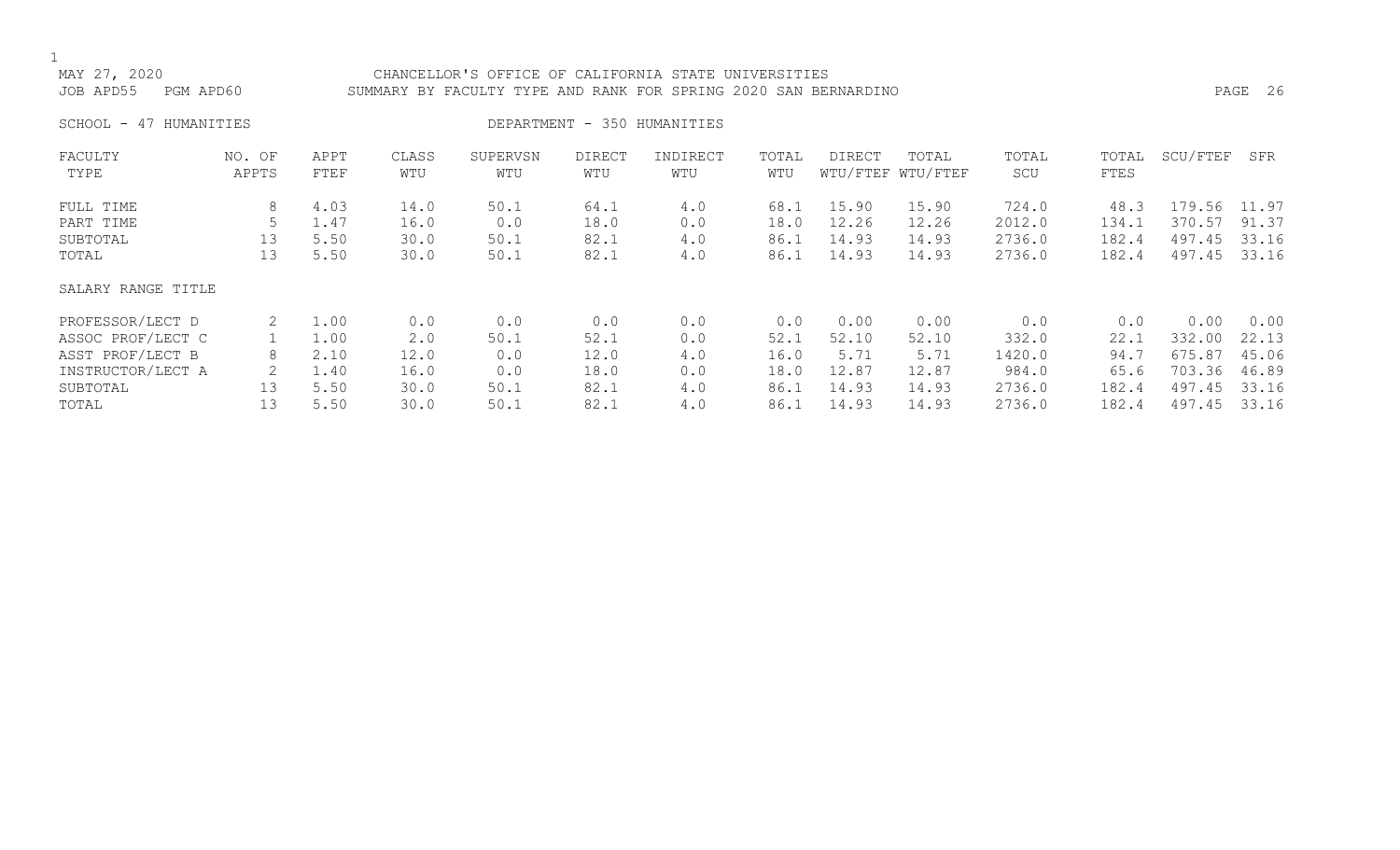## 1<br>MAY 27, 2020 CHANCELLOR'S OFFICE OF CALIFORNIA STATE UNIVERSITIES JOB APD55 PGM APD60 SUMMARY BY FACULTY TYPE AND RANK FOR SPRING 2020 SAN BERNARDINO PAGE 27 SCHOOL - 47 HUMANITIES **DEPARTMENT - 498 MUSIC** FACULTY NO. OF APPT CLASS SUPERVSN DIRECT INDIRECT TOTAL DIRECT TOTAL TOTAL TOTAL SCU/FTEF SFR WTU/FTEF WTU/FTEF FULL TIME 6 5.33 43.5 5.0 52.5 12.4 64.9 9.85 12.17 1133.0 75.5 212.53 14.17<br>PART TIME 19 5.80 64.6 17.7 82.3 4.0 86.3 14.19 14.88 1796.0 119.7 309.76 20.65 PART TIME 19 5.80 64.6 17.7 82.3 4.0 86.3 14.19 14.88 1796.0 119.7 309.76 20.65 SUBTOTAL 25 11.13 108.1 22.7 134.8 16.4 151.2 12.11 13.59 2929.0 195.3 263.19 17.55 195.3 263.19 17.55 SALARY RANGE TITLE PROFESSOR/LECT D 3 2.33 22.9 1.6 28.5 1.7 30.2 12.22 12.94 991.0 66.1 424.77 28.32 ASSOC PROF/LECT C 1 1.00 6.6 2.5 9.1 2.0 11.1 9.11 11.11 61.0 4.1 61.06 4.07 ASST PROF/LECT B 11 6.01 61.0 10.4 71.4 12.7 84.1 11.88 13.99 1705.0 113.7 283.60 18.91<br>INSTRUCTOR/LECT A 9 1.76 17.6 7.9 25.5 0.0 25.5 14.46 14.46 171.0 11.4 96.99 6.47 INSTRUCTOR/LECT A 9 1.76 17.6 7.9 25.5 0.0 25.5 14.46 14.46 171.0 11.4 96.99 6.47

SUBTOTAL 24 11.11 108.1 22.4 134.5 16.4 150.9 12.11 13.59 2928.0 195.2 263.62 17.57 OTHER 1 0.02 0.0 0.3 0.3 0.0 0.3 13.64 13.64 1.0 0.1 45.45 3.18 SUBTOTAL 1 0.02 0.0 0.3 0.3 0.0 0.3 13.64 13.64 1.0 0.1 45.45 3.18 TOTAL 25 11.13 108.1 22.7 134.8 16.4 151.2 12.11 13.59 2929.0 195.3 263.19 17.55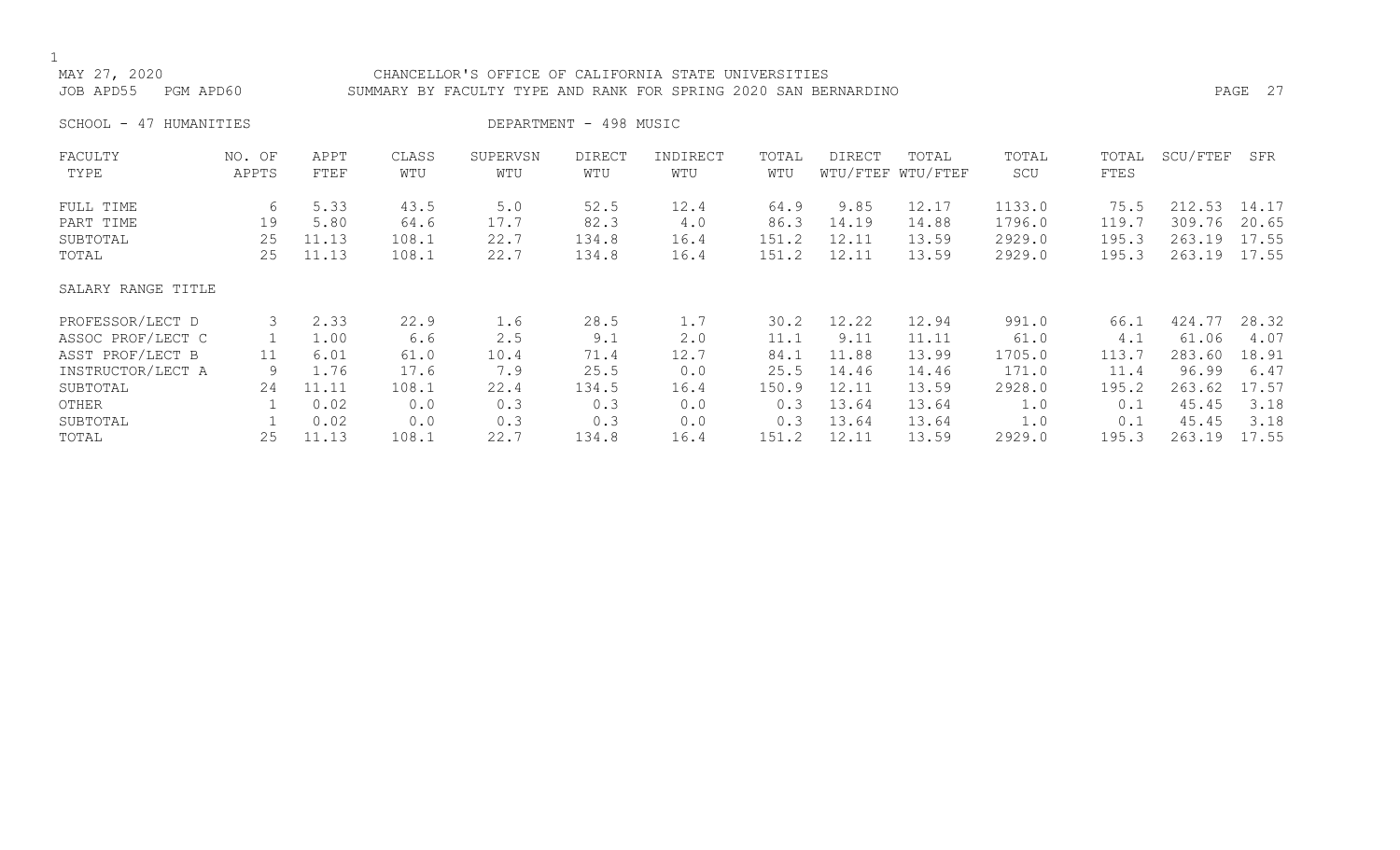CHANCELLOR'S OFFICE OF CALIFORNIA STATE UNIVERSITIES JOB APD55 PGM APD60 SUMMARY BY FACULTY TYPE AND RANK FOR SPRING 2020 SAN BERNARDINO PAGE 28

SCHOOL - 47 HUMANITIES DEPARTMENT - 560 PHILOSOPHY

| FACULTY            | NO. OF | APPT  | CLASS | SUPERVSN | <b>DIRECT</b> | INDIRECT | TOTAL | <b>DIRECT</b> | TOTAL             | TOTAL  | TOTAL | SCU/FTEF | SFR   |
|--------------------|--------|-------|-------|----------|---------------|----------|-------|---------------|-------------------|--------|-------|----------|-------|
| TYPE               | APPTS  | FTEF  | WTU   | WTU      | WTU           | WTU      | WTU   |               | WTU/FTEF WTU/FTEF | SCU    | FTES  |          |       |
| FULL TIME          | 8      | 8.00  | 84.0  | 4.7      | 88.7          | 20.0     | 108.7 | 11.09         | 13.59             | 1958.0 | 130.6 | 244.75   | 16.33 |
| PART TIME          | 11     | 7.47  | 112.0 | 0.0      | 112.0         | 0.0      | 112.0 | 14.99         | 14.99             | 3030.0 | 202.0 | 405.46   | 27.03 |
| SUBTOTAL           | 19     | 15.47 | 196.0 | 4.7      | 200.7         | 20.0     | 220.7 | 12.97         | 14.26             | 4988.0 | 332.6 | 322.37   | 21.50 |
| OTHER              |        | 0.00  | 0.0   | 0.0      | 0.0           | 0.0      | 0.0   | 0.00          | 0.00              | 0.0    | 0.0   | 0.00     | 0.00  |
| TOTAL              | 20     | 15.47 | 196.0 | 4.7      | 200.7         | 20.0     | 220.7 | 12.97         | 14.26             | 4988.0 | 332.6 | 322.37   | 21.50 |
| SALARY RANGE TITLE |        |       |       |          |               |          |       |               |                   |        |       |          |       |
| PROFESSOR/LECT D   | 4      | 3.00  | 28.0  | 4.7      | 32.7          | 8.0      | 40.7  | 10.90         | 13.57             | 610.0  | 40.7  | 203.33   | 13.56 |
| ASSOC PROF/LECT C  |        | 1.00  | 8.0   | 0.0      | 8.0           | 4.0      | 12.0  | 8.00          | 12.00             | 124.0  | 8.3   | 124.00   | 8.27  |
| ASST PROF/LECT B   | 11     | 9.07  | 124.0 | 0.0      | 124.0         | 8.0      | 132.0 | 13.67         | 14.55             | 3172.0 | 211.5 | 349.65   | 23.32 |
| INSTRUCTOR/LECT A  | 4      | 2.40  | 36.0  | 0.0      | 36.0          | 0.0      | 36.0  | 14.99         | 14.99             | 1082.0 | 72.1  | 450.65   | 30.04 |
| SUBTOTAL           | 20     | 15.47 | 196.0 | 4.7      | 200.7         | 20.0     | 220.7 | 12.97         | 14.26             | 4988.0 | 332.6 | 322.37   | 21.50 |
| TOTAL              | 20     | 15.47 | 196.0 | 4.7      | 200.7         | 20.0     | 220.7 | 12.97         | 14.26             | 4988.0 | 332.6 | 322.37   | 21.50 |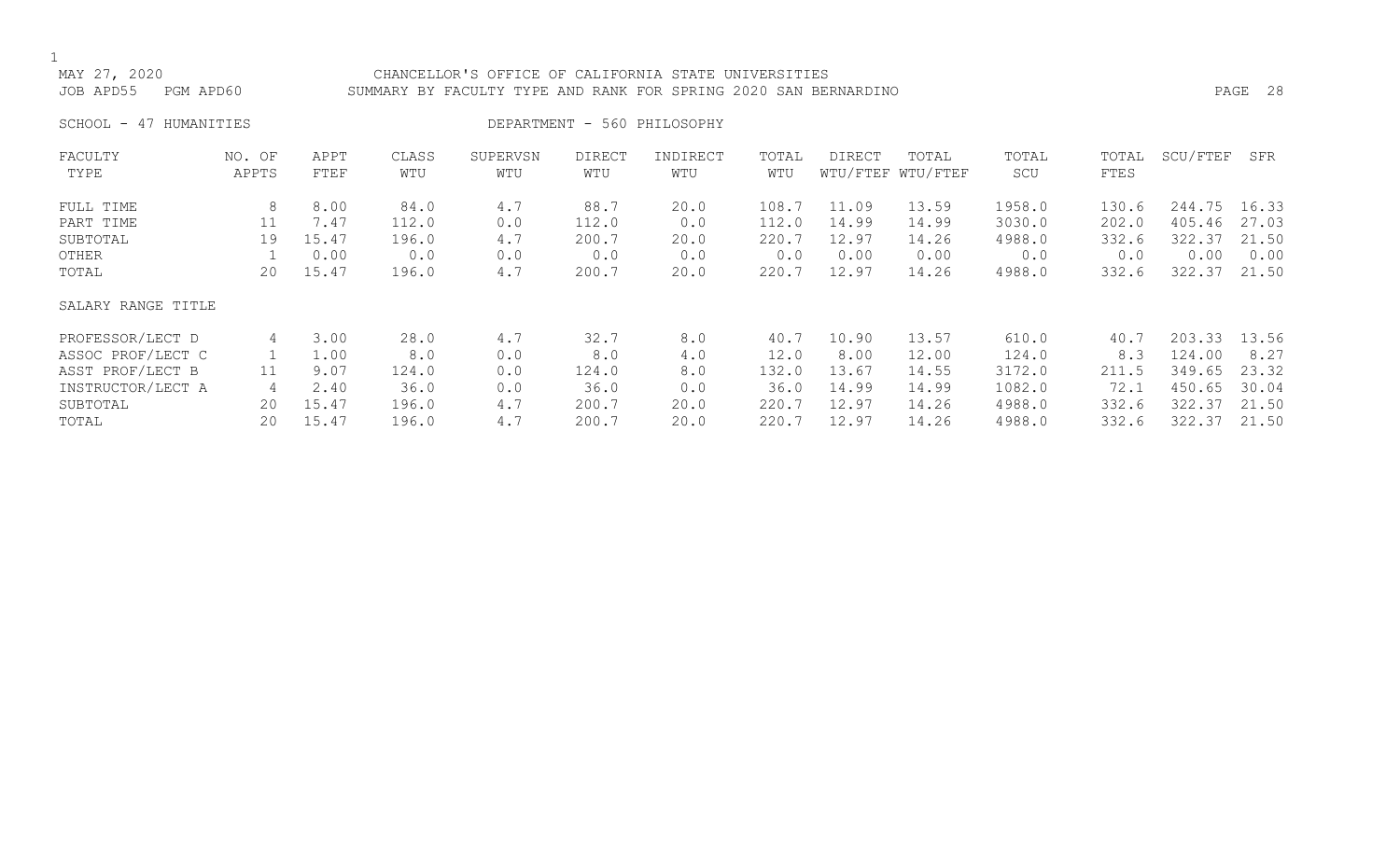$\frac{1}{M}$ 

| MAY 27, 2020<br>JOB APD55                   | PGM APD60           |                                |                                | CHANCELLOR'S OFFICE OF CALIFORNIA STATE UNIVERSITIES<br>SUMMARY BY FACULTY TYPE AND RANK FOR SPRING 2020 SAN BERNARDINO |                                |                                    |                                 |                                  |                                  |                                      |                                 |                                            | PAGE 29                 |
|---------------------------------------------|---------------------|--------------------------------|--------------------------------|-------------------------------------------------------------------------------------------------------------------------|--------------------------------|------------------------------------|---------------------------------|----------------------------------|----------------------------------|--------------------------------------|---------------------------------|--------------------------------------------|-------------------------|
| SCHOOL - 47 HUMANITIES                      |                     |                                |                                |                                                                                                                         |                                | DEPARTMENT - 711 THEATRE AND DANCE |                                 |                                  |                                  |                                      |                                 |                                            |                         |
| FACULTY<br>TYPE                             | NO. OF<br>APPTS     | APPT<br>FTEF                   | CLASS<br>WTU                   | SUPERVSN<br>WTU                                                                                                         | DIRECT<br>WTU                  | INDIRECT<br>WTU                    | TOTAL<br>WTU                    | <b>DIRECT</b>                    | TOTAL<br>WTU/FTEF WTU/FTEF       | TOTAL<br>SCU                         | TOTAL<br>FTES                   | SCU/FTEF                                   | SFR                     |
| FULL TIME<br>PART TIME<br>SUBTOTAL<br>TOTAL | 9<br>10<br>19<br>19 | 7.89<br>3.85<br>11.74<br>11.74 | 86.5<br>51.2<br>137.7<br>137.7 | 5.9<br>0.0<br>5.9<br>5.9                                                                                                | 92.4<br>53.2<br>145.6<br>145.6 | 18.0<br>0.0<br>18.0<br>18.0        | 110.4<br>53.2<br>163.6<br>163.6 | 11.72<br>13.80<br>12.40<br>12.40 | 14.51<br>13.80<br>14.28<br>14.28 | 2680.2<br>1153.8<br>3834.0<br>3834.0 | 178.9<br>76.9<br>255.9<br>255.9 | 339.87<br>299.38<br>326.58 21.79<br>326.58 | 22.69<br>19.96<br>21.79 |

### SALARY RANGE TITLE

| PROFESSOR/LECT D  |          | 3.33             | 28.6  | 4.4 | 35.0  | 10.0 | 45.0  | 10.50 | 13.50 | 501.6  | 33.6  | 150.45 | 10.09 |
|-------------------|----------|------------------|-------|-----|-------|------|-------|-------|-------|--------|-------|--------|-------|
| ASST PROF/LECT B  |          | 6.66             | 79.6  | l.J | 81.1  |      | 89.1  | 12.17 | 13.97 | 2400.6 | 160.0 | 360.29 | 24.02 |
| INSTRUCTOR/LECT A |          | <sub>4</sub> .74 | 29.5  | 0.0 | 29.5  |      | 29.5  | 16.92 | 16.92 | 931.8  | 62.2  | 534.60 | 35.67 |
| SUBTOTAL          | <b>Q</b> | 11.74            | 137.7 | 5.9 | 145.6 | 18.0 | 163.6 | 12.40 | 14.28 | 3834.0 | 255.9 | 326.58 | 21.79 |
| TOTAL             | Q        | 11.74            | .37.7 | 59  | 145.6 | 18.0 | 163.6 | 12.40 | 14.28 | 3834.0 | 255.9 | 326.58 | 21.79 |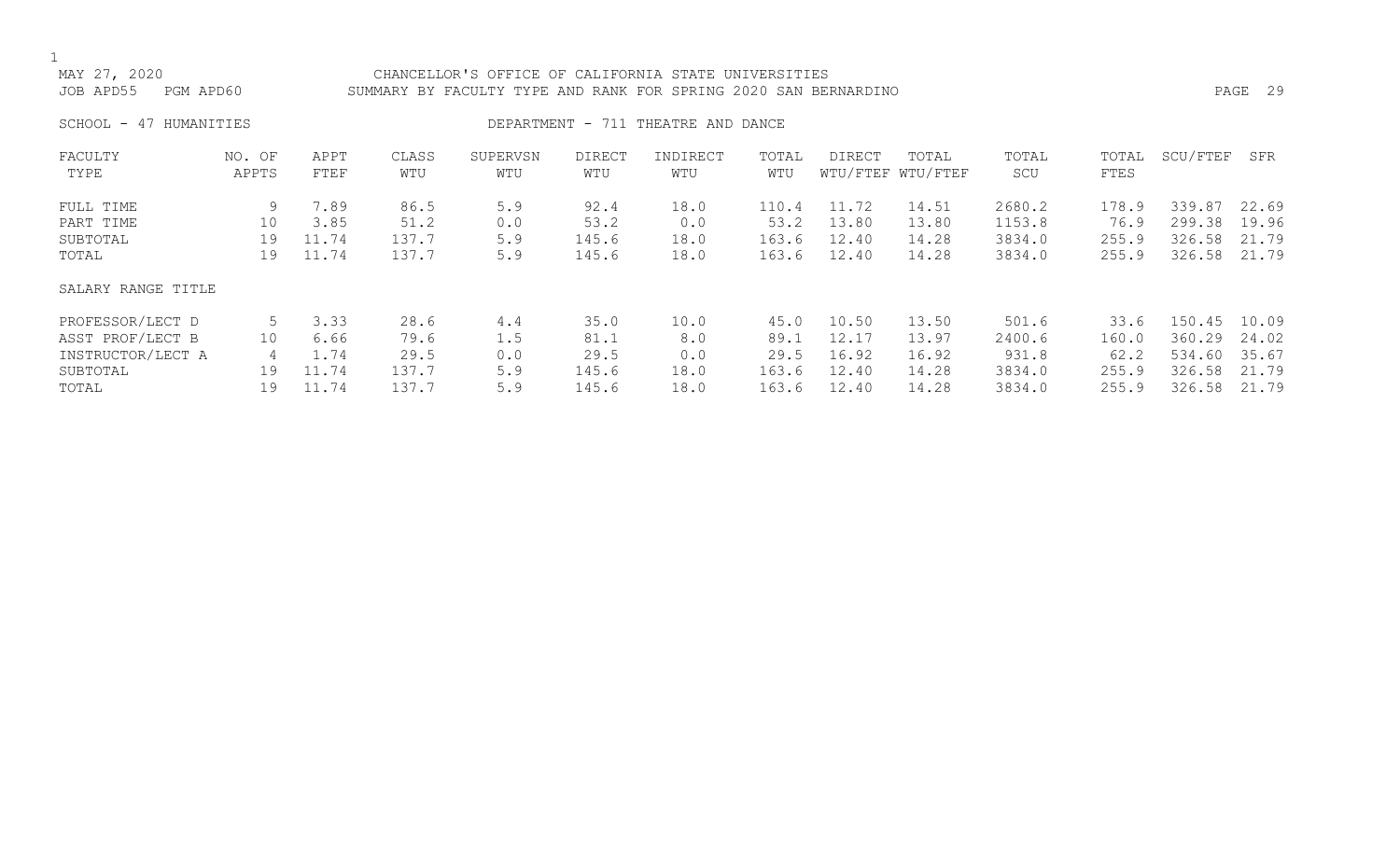### CHANCELLOR'S OFFICE OF CALIFORNIA STATE UNIVERSITIES JOB APD55 PGM APD60 SUMMARY BY FACULTY TYPE AND RANK FOR SPRING 2020 SAN BERNARDINO PAGE 30

SCHOOL - 47 HUMANITIES

| FACULTY            | NO. OF | APPT   | CLASS  | SUPERVSN | <b>DIRECT</b> | INDIRECT | TOTAL  | DIRECT | TOTAL             | TOTAL   | TOTAL  | SCU/FTEF | SFR   |
|--------------------|--------|--------|--------|----------|---------------|----------|--------|--------|-------------------|---------|--------|----------|-------|
| TYPE               | APPTS  | FTEF   | WTU    | WTU      | WTU           | WTU      | WTU    |        | WTU/FTEF WTU/FTEF | SCU     | FTES   |          |       |
| FULL TIME          | 105    | 81.58  | 806.6  | 123.6    | 976.2         | 302.4    | 1278.6 | 11.97  | 15.71             | 23049.2 | 1547.5 | 282.55   | 18.97 |
| PART TIME          | 143    | 67.70  | 987.1  | 24.3     | 1020.0        | 14.0     | 1034.0 | 15.07  | 15.27             | 24362.8 | 1626.6 | 359.84   | 24.03 |
| SUBTOTAL           | 248    | 149.28 | 1793.7 | 147.9    | 1996.2        | 316.4    | 2312.6 | 13.37  | 15.51             | 47412.0 | 3174.1 | 317.60   | 21.26 |
| OTHER              |        | 0.00   | 3.9    | 12.3     | 16.2          | 0.0      | 16.2   | 0.00   | 0.00              | 143.0   | 10.1   | 0.00     | 0.00  |
| TOTAL              | 253    | 149.28 | 1797.6 | 160.2    | 2012.4        | 316.4    | 2328.8 | 13.48  | 15.62             | 47555.0 | 3184.3 | 318.56   | 21.33 |
| SALARY RANGE TITLE |        |        |        |          |               |          |        |        |                   |         |        |          |       |
| PROFESSOR/LECT D   | 52     | 31.16  | 285.1  | 51.4     | 386.5         | 143.7    | 530.2  | 12.40  | 17.01             | 7118.6  | 482.4  | 228.44   | 15.48 |
| ASSOC PROF/LECT C  | 14     | 10.76  | 87.3   | 63.7     | 151.0         | 58.0     | 209.0  | 14.04  | 19.43             | 2864.0  | 191.1  | 266.29   | 17.77 |
| ASST PROF/LECT B   | 87     | 57.13  | 689.2  | 26.3     | 717.5         | 98.7     | 816.2  | 12.56  | 14.35             | 19570.6 | 1308.3 | 342.59   | 22.90 |
| INSTRUCTOR/LECT A  | 80     | 45.07  | 663.0  | 18.5     | 684.1         | 16.0     | 700.1  | 15.18  | 15.53             | 16450.8 | 1098.8 | 364.99   | 24.38 |
| TCHNG ASST/LECT L  |        | 0.27   | 4.0    | 0.0      | 4.0           | 0.0      | 4.0    | 14.98  | 14.98             | 84.0    | 5.6    | 314.61   | 20.97 |
| TCHNG ASSOCIATE    | 16     | 4.88   | 69.0   | 0.0      | 69.0          | 0.0      | 69.0   | 14.15  | 14.15             | 1466.0  | 97.9   | 300.59   | 20.07 |
| SUBTOTAL           | 250    | 149.26 | 1797.6 | 159.9    | 2012.1        | 316.4    | 2328.5 | 13.48  | 15.62             | 47554.0 | 3184.2 | 318.60   | 21.33 |
| OTHER              | 3      | 0.02   | 0.0    | 0.3      | 0.3           | 0.0      | 0.3    | 13.64  | 13.64             | 1.0     | 0.1    | 45.45    | 3.18  |
| SUBTOTAL           |        | 0.02   | 0.0    | 0.3      | 0.3           | 0.0      | 0.3    | 13.64  | 13.64             | 1.0     | 0.1    | 45.45    | 3.18  |
| TOTAL              | 253    | 149.28 | 1797.6 | 160.2    | 2012.4        | 316.4    | 2328.8 | 13.48  | 15.62             | 47555.0 | 3184.3 | 318.56   | 21.33 |
|                    |        |        |        |          |               |          |        |        |                   |         |        |          |       |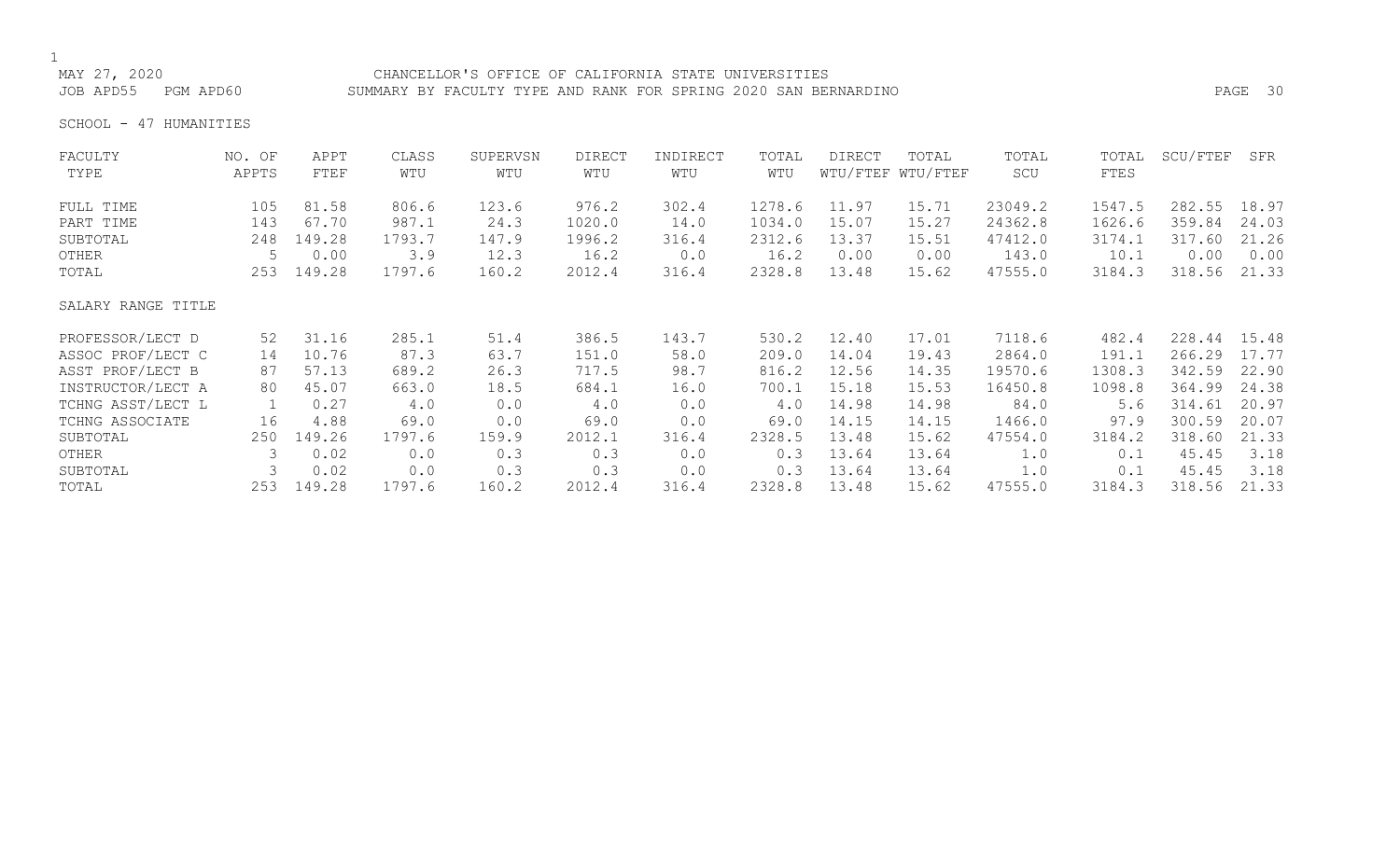### CHANCELLOR'S OFFICE OF CALIFORNIA STATE UNIVERSITIES JOB APD55 PGM APD60 SUMMARY BY FACULTY TYPE AND RANK FOR SPRING 2020 SAN BERNARDINO PAGE 31

### SCHOOL - 50 EDUCATION **DEPARTMENT - 242 EDUCATIONAL PSYCHOLOGY**

| FACULTY            | NO. OF | APPT  | CLASS | SUPERVSN | <b>DIRECT</b> | INDIRECT | TOTAL | DIRECT | TOTAL             | TOTAL  | TOTAL | SCU/FTEF | SFR   |
|--------------------|--------|-------|-------|----------|---------------|----------|-------|--------|-------------------|--------|-------|----------|-------|
| TYPE               | APPTS  | FTEF  | WTU   | WTU      | WTU           | WTU      | WTU   |        | WTU/FTEF WTU/FTEF | SCU    | FTES  |          |       |
| FULL TIME          | 18     | 13.28 | 118.3 | 15.8     | 138.1         | 64.0     | 202.1 | 10.40  | 15.22             | 2088.0 | 160.7 | 157.23   | 12.10 |
| PART TIME          | 34     | 10.67 | 85.0  | 84.0     | 169.0         | 0.0      | 169.0 | 15.84  | 15.84             | 2610.0 | 204.4 | 244.63   | 19.16 |
| SUBTOTAL           | 52     | 23.95 | 203.3 | 99.8     | 307.1         | 64.0     | 371.1 | 12.82  | 15.50             | 4698.0 | 365.1 | 196.17   | 15.25 |
| <b>OTHER</b>       |        | 0.00  | 0.0   | 0.0      | 0.0           | 0.0      | 0.0   | 0.00   | 0.00              | 0.0    | 0.0   | 0.00     | 0.00  |
| TOTAL              | 54     | 23.95 | 203.3 | 99.8     | 307.1         | 64.0     | 371.1 | 12.82  | 15.50             | 4698.0 | 365.1 | 196.17   | 15.25 |
| SALARY RANGE TITLE |        |       |       |          |               |          |       |        |                   |        |       |          |       |
| PROFESSOR/LECT D   | 9      | 4.33  | 50.3  | 5.3      | 59.6          | 40.0     | 99.6  | 13.78  | 23.02             | 820.0  | 60.4  | 189.55   | 13.96 |
| ASST PROF/LECT B   |        | 6.07  | 40.0  | 10.0     | 50.0          | 24.0     | 74.0  | 8.24   | 12.20             | 700.0  | 55.8  | 115.40   | 9.19  |
| INSTRUCTOR/LECT A  | 37     | 13.56 | 113.0 | 84.5     | 197.5         | 0.0      | 197.5 | 14.57  | 14.57             | 3178.0 | 249.0 | 234.42   | 18.36 |
| SUBTOTAL           | 53     | 23.95 | 203.3 | 99.8     | 307.1         | 64.0     | 371.1 | 12.82  | 15.50             | 4698.0 | 365.1 | 196.17   | 15.25 |
| ADMINISTRATOR      |        | 0.00  | 0.0   | 0.0      | 0.0           | 0.0      | 0.0   | 0.00   | 0.00              | 0.0    | 0.0   | 0.00     | 0.00  |
| SUBTOTAL           |        | 0.00  | 0.0   | 0.0      | 0.0           | 0.0      | 0.0   | 0.00   | 0.00              | 0.0    | 0.0   | 0.00     | 0.00  |
| TOTAL              | 54     | 23.95 | 203.3 | 99.8     | 307.1         | 64.0     | 371.1 | 12.82  | 15.50             | 4698.0 | 365.1 | 196.17   | 15.25 |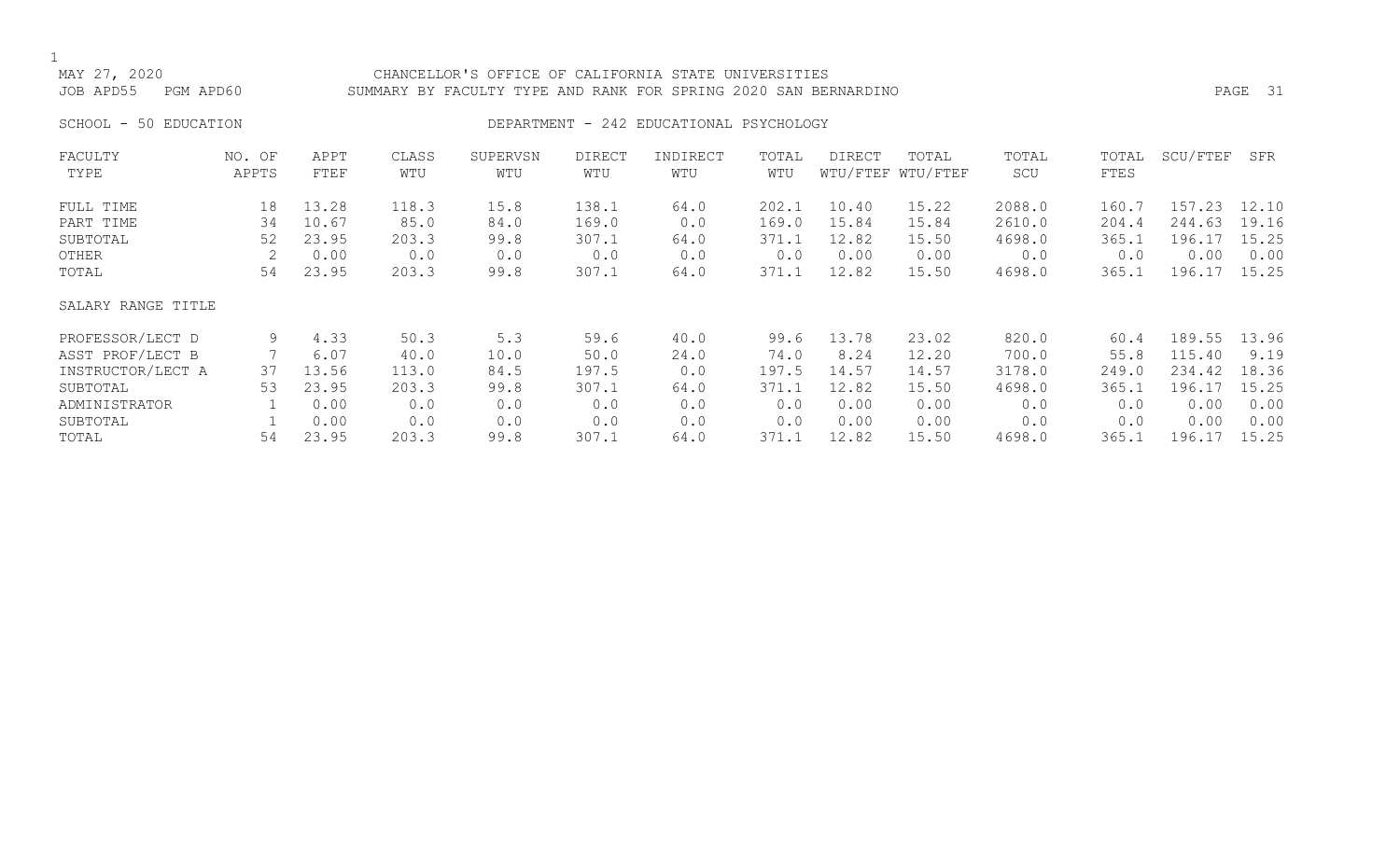## 1<br>MAY 27, 2020 CHANCELLOR'S OFFICE OF CALIFORNIA STATE UNIVERSITIES JOB APD55 PGM APD60 SUMMARY BY FACULTY TYPE AND RANK FOR SPRING 2020 SAN BERNARDINO PAGE 32 SCHOOL - 50 EDUCATION **DEPARTMENT - 245 TEACHER PREPARATION**

| FACULTY<br>TYPE                                                                                     | NO. OF<br>APPTS          | APPT<br>FTEF                                   | CLASS<br>WTU                                   | SUPERVSN<br>WTU                           | <b>DIRECT</b><br>WTU                           | INDIRECT<br>WTU                             | TOTAL<br>WTU                                   | DIRECT                                           | TOTAL<br>WTU/FTEF WTU/FTEF                         | TOTAL<br>SCU                                         | TOTAL<br>FTES                                  | SCU/FTEF                                               | SFR                                              |
|-----------------------------------------------------------------------------------------------------|--------------------------|------------------------------------------------|------------------------------------------------|-------------------------------------------|------------------------------------------------|---------------------------------------------|------------------------------------------------|--------------------------------------------------|----------------------------------------------------|------------------------------------------------------|------------------------------------------------|--------------------------------------------------------|--------------------------------------------------|
| FULL TIME<br>PART TIME<br>SUBTOTAL<br>TOTAL                                                         | 12<br>13<br>25<br>25     | 8.61<br>3.45<br>12.06<br>12.06                 | 71.7<br>41.2<br>112.9<br>112.9                 | 22.6<br>5.6<br>28.2<br>28.2               | 98.3<br>46.8<br>145.1<br>145.1                 | 53.5<br>19.5<br>73.0<br>73.0                | 151.8<br>66.3<br>218.1<br>218.1                | 11.41<br>13.57<br>12.03<br>12.03                 | 17.63<br>19.22<br>18.08<br>18.08                   | 1100.5<br>479.5<br>1580.0<br>1580.0                  | 87.3<br>39.2<br>126.4<br>126.4                 | .79<br>127<br>139.03<br>131.00<br>131.00               | 10.13<br>11.35<br>10.48<br>10.48                 |
| SALARY RANGE TITLE                                                                                  |                          |                                                |                                                |                                           |                                                |                                             |                                                |                                                  |                                                    |                                                      |                                                |                                                        |                                                  |
| PROFESSOR/LECT D<br>ASSOC PROF/LECT C<br>ASST PROF/LECT B<br>INSTRUCTOR/LECT A<br>SUBTOTAL<br>TOTAL | 3<br>2<br>13<br>25<br>25 | 3.00<br>1.67<br>2.00<br>5.39<br>12.06<br>12.06 | 20.0<br>18.0<br>13.5<br>61.4<br>112.9<br>112.9 | 0.0<br>9.9<br>3.3<br>15.0<br>28.2<br>28.2 | 24.0<br>27.9<br>16.8<br>76.4<br>145.1<br>145.1 | 40.0<br>12.5<br>9.0<br>11.5<br>73.0<br>73.0 | 64.0<br>40.4<br>25.8<br>87.9<br>218.1<br>218.1 | 8.00<br>16.74<br>8.40<br>14.16<br>12.03<br>12.03 | 21.33<br>24.24<br>12.90<br>16.30<br>18.08<br>18.08 | 196.0<br>371.0<br>194.0<br>819.0<br>1580.0<br>1580.0 | 16.1<br>30.9<br>15.0<br>64.6<br>126.4<br>126.4 | 65.33<br>222.56<br>97.00<br>151.84<br>131.00<br>131.00 | 5.36<br>18.51<br>7.49<br>11.97<br>10.48<br>10.48 |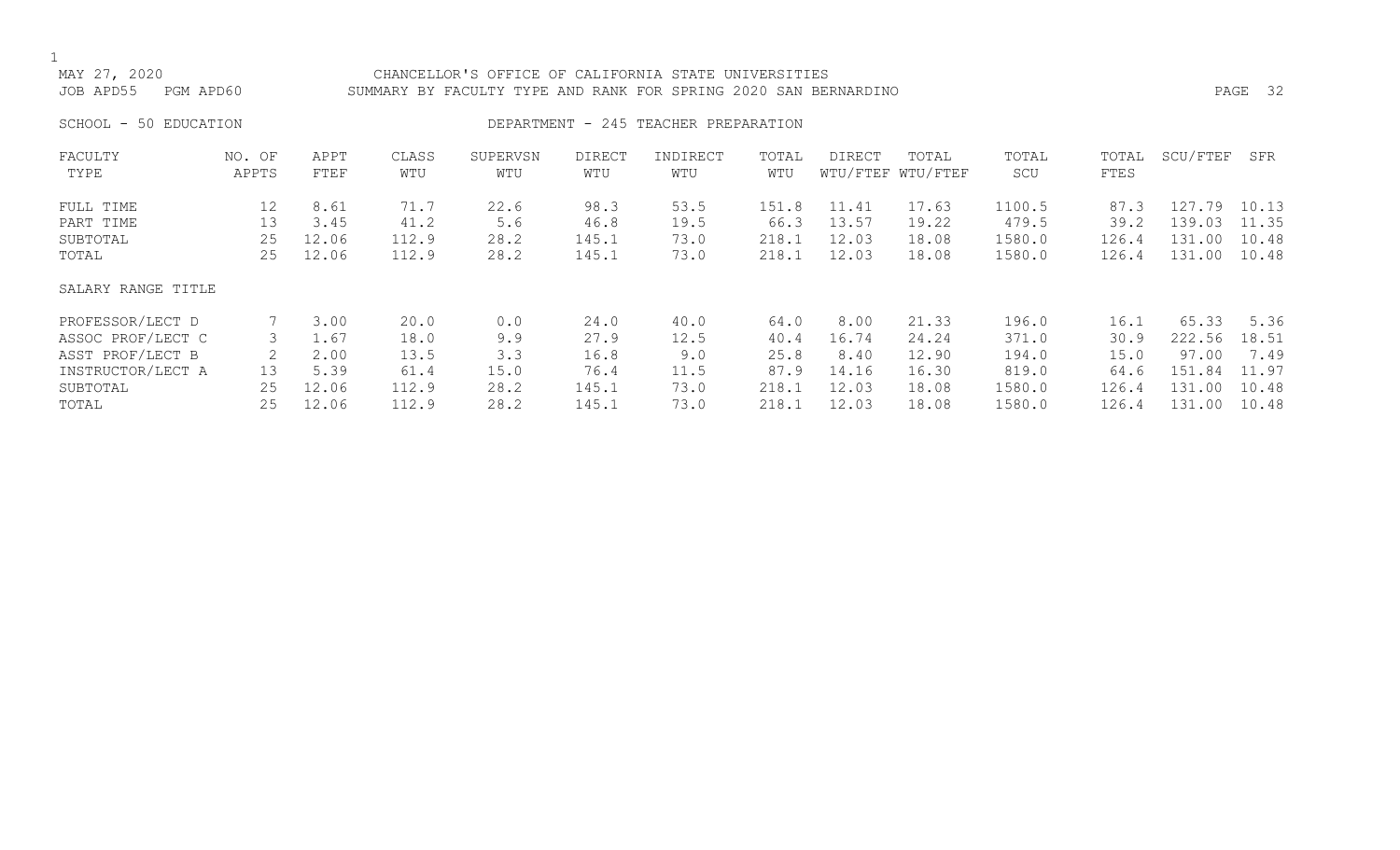### CHANCELLOR'S OFFICE OF CALIFORNIA STATE UNIVERSITIES JOB APD55 PGM APD60 SUMMARY BY FACULTY TYPE AND RANK FOR SPRING 2020 SAN BERNARDINO PAGE 33

SCHOOL - 50 EDUCATION **DEPARTMENT - 701 TEACHER EDUCATION** 

| FACULTY<br>TYPE    | NO. OF<br>APPTS | APPT<br>FTEF | CLASS<br>WTU | SUPERVSN<br>WTU | <b>DIRECT</b><br>WTU | INDIRECT<br>WTU | TOTAL<br>WTU | <b>DIRECT</b> | TOTAL<br>WTU/FTEF WTU/FTEF | TOTAL<br>SCU | TOTAL<br><b>FTES</b> | SCU/FTEF | SFR   |
|--------------------|-----------------|--------------|--------------|-----------------|----------------------|-----------------|--------------|---------------|----------------------------|--------------|----------------------|----------|-------|
| FULL TIME          | 16              | 10.42        | 86.0         | 6.6             | 103.6                | 46.0            | 149.6        | 9.95          | 14.36                      | 1350.0       | 93.1                 | 129.61   | 8.94  |
| PART TIME          | 68              | 15.70        | 183.0        | 81.3            | 264.3                | 18.0            | 282.3        | 16.84         | 17.98                      | 4546.0       | 312.0                | 289.59   | 19.87 |
| SUBTOTAL           | 84              | 26.11        | 269.0        | 87.9            | 367.9                | 64.0            | 431.9        | 14.09         | 16.54                      | 5896.0       | 405.1                | 225.78   | 15.51 |
| OTHER              |                 | 0.00         | 0.0          | 0.0             | 0.0                  | 0.0             | 0.0          | 0.00          | 0.00                       | 0.0          | 0.0                  | 0.00     | 0.00  |
| TOTAL              | 85              | 26.11        | 269.0        | 87.9            | 367.9                | 64.0            | 431.9        | 14.09         | 16.54                      | 5896.0       | 405.1                | 225.78   | 15.51 |
| SALARY RANGE TITLE |                 |              |              |                 |                      |                 |              |               |                            |              |                      |          |       |
| PROFESSOR/LECT D   | 14              | 4.83         | 66.0         | 3.8             | 77.8                 | 28.0            | 105.8        | 16.10         | 21.90                      | 1342.0       | 95.7                 | 277.73   | 19.80 |
| ASSOC PROF/LECT C  |                 | 0.00         | 0.0          | 0.3             | 3.3                  | 8.0             | 11.3         | 0.00          | 0.00                       | 4.0          | 0.3                  | 0.00     | 0.00  |
| ASST PROF/LECT B   | 6               | 5.25         | 36.0         | 0.0             | 36.0                 | 20.0            | 56.0         | 6.86          | 10.67                      | 536.0        | 36.4                 | 102.10   | 6.93  |
| INSTRUCTOR/LECT A  | 64              | 16.03        | 167.0        | 83.8            | 250.8                | 8.0             | 258.8        | 15.64         | 16.14                      | 4014.0       | 272.7                | 250.37   | 17.01 |
| SUBTOTAL           | 85              | 26.11        | 269.0        | 87.9            | 367.9                | 64.0            | 431.9        | 14.09         | 16.54                      | 5896.0       | 405.1                | 225.78   | 15.51 |
| TOTAL              | 85              | 26.11        | 269.0        | 87.9            | 367.9                | 64.0            | 431.9        | 14.09         | 16.54                      | 5896.0       | 405.1                | 225.78   | 15.51 |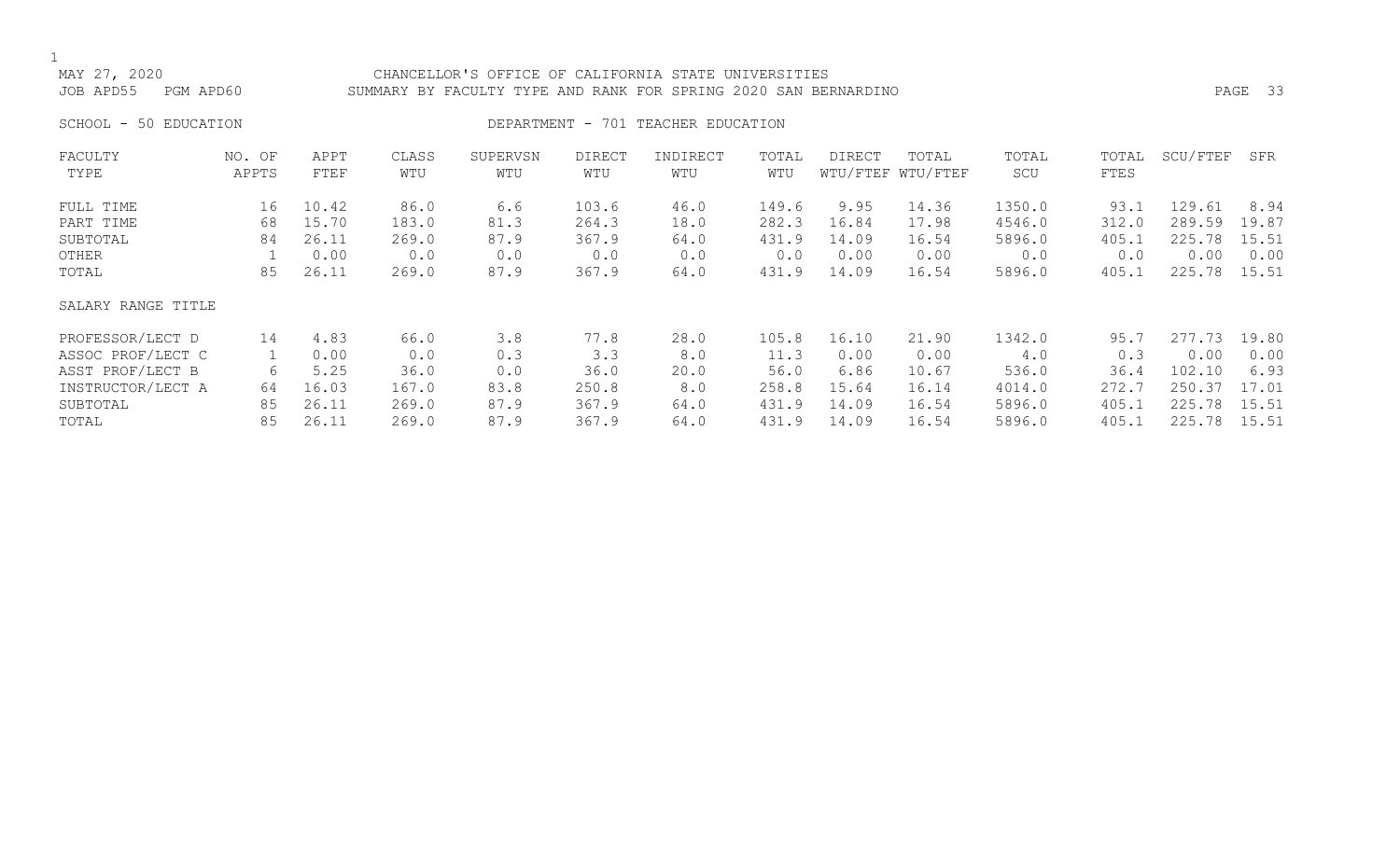CHANCELLOR'S OFFICE OF CALIFORNIA STATE UNIVERSITIES JOB APD55 PGM APD60 SUMMARY BY FACULTY TYPE AND RANK FOR SPRING 2020 SAN BERNARDINO PAGE 34

SCHOOL - 50 EDUCATION

| FACULTY            | NO. OF | APPT  | CLASS | SUPERVSN | <b>DIRECT</b> | INDIRECT | TOTAL  | <b>DIRECT</b> | TOTAL             | TOTAL   | TOTAL | SCU/FTEF | SFR   |
|--------------------|--------|-------|-------|----------|---------------|----------|--------|---------------|-------------------|---------|-------|----------|-------|
| TYPE               | APPTS  | FTEF  | WTU   | WTU      | WTU           | WTU      | WTU    |               | WTU/FTEF WTU/FTEF | SCU     | FTES  |          |       |
| FULL TIME          | 46     | 32.31 | 276.0 | 45.0     | 340.0         | 163.5    | 503.5  | 10.52         | 15.58             | 4538.5  | 341.1 | 140.48   | 10.56 |
| PART TIME          | 115    | 29.82 | 309.2 | 170.9    | 480.1         | 37.5     | 517.6  | 16.10         | 17.36             | 7635.5  | 555.6 | 256.09   | 18.63 |
| SUBTOTAL           | 161    | 62.12 | 585.2 | 215.9    | 820.1         | 201.0    | 1021.1 | 13.20         | 16.44             | 12174.0 | 896.7 | 195.96   | 14.43 |
| OTHER              | 3      | 0.00  | 0.0   | 0.0      | 0.0           | 0.0      | 0.0    | 0.00          | 0.00              | 0.0     | 0.0   | 0.00     | 0.00  |
| TOTAL              | 164    | 62.12 | 585.2 | 215.9    | 820.1         | 201.0    | 1021.1 | 13.20         | 16.44             | 12174.0 | 896.7 | 195.96   | 14.43 |
| SALARY RANGE TITLE |        |       |       |          |               |          |        |               |                   |         |       |          |       |
| PROFESSOR/LECT D   | 30     | 12.16 | 136.3 | 9.1      | 161.4         | 108.0    | 269.4  | 13.28         | 22.16             | 2358.0  | 172.1 | 193.95   | 14.16 |
| ASSOC PROF/LECT C  | 4      | 1.67  | 18.0  | 10.2     | 31.2          | 20.5     | 51.7   | 18.72         | 31.01             | 375.0   | 31.2  | 224.96   | 18.71 |
| ASST PROF/LECT B   | 15     | 13.32 | 89.5  | 13.3     | 102.8         | 53.0     | 155.8  | 7.72          | 11.70             | 1430.0  | 107.1 | 107.39   | 8.05  |
| INSTRUCTOR/LECT A  | 114    | 34.98 | 341.4 | 183.3    | 524.7         | 19.5     | 544.2  | 15.00         | 15.56             | 8011.0  | 586.2 | 229.00   | 16.76 |
| SUBTOTAL           | 163    | 62.12 | 585.2 | 215.9    | 820.1         | 201.0    | 1021.1 | 13.20         | 16.44             | 12174.0 | 896.7 | 195.96   | 14.43 |
| ADMINISTRATOR      |        | 0.00  | 0.0   | 0.0      | 0.0           | 0.0      | 0.0    | 0.00          | 0.00              | 0.0     | 0.0   | 0.00     | 0.00  |
| SUBTOTAL           |        | 0.00  | 0.0   | 0.0      | 0.0           | 0.0      | 0.0    | 0.00          | 0.00              | 0.0     | 0.0   | 0.00     | 0.00  |
| TOTAL              | 164    | 62.12 | 585.2 | 215.9    | 820.1         | 201.0    | 1021.1 | 13.20         | 16.44             | 12174.0 | 896.7 | 195.96   | 14.43 |
|                    |        |       |       |          |               |          |        |               |                   |         |       |          |       |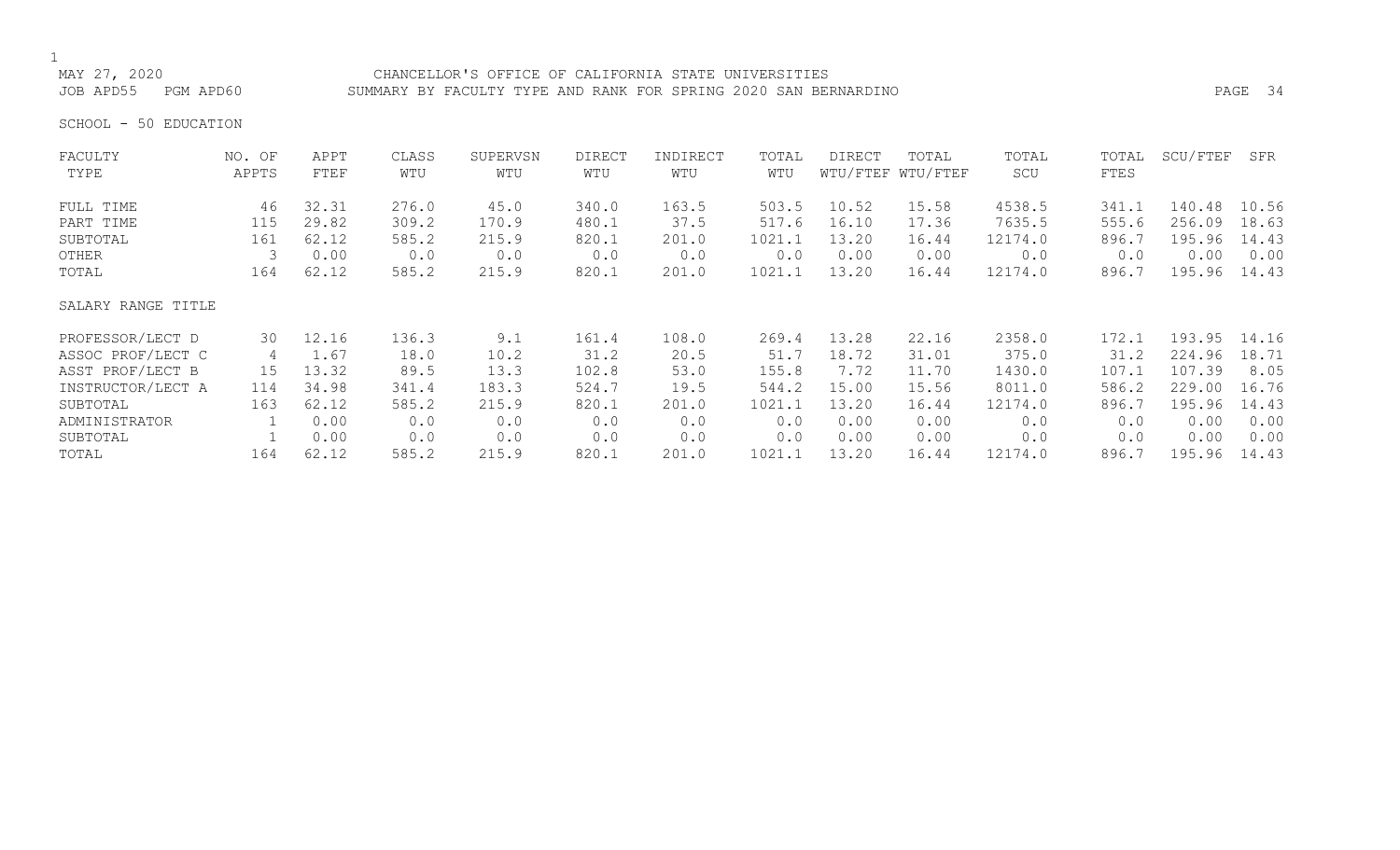### 1<br>MAY 27, 2020 CHANCELLOR'S OFFICE OF CALIFORNIA STATE UNIVERSITIES JOB APD55 PGM APD60 SUMMARY BY FACULTY TYPE AND RANK FOR SPRING 2020 SAN BERNARDINO PAGE 35

SCHOOL - 66 NATURAL SCI AND MATH DEPARTMENT - 145 BIOLOGY

| FACULTY<br>TYPE    | NO. OF<br>APPTS | APPT<br>FTEF | CLASS<br>WTU | SUPERVSN<br>WTU | <b>DIRECT</b><br>WTU | INDIRECT<br>WTU | TOTAL<br>WTU | DIRECT | TOTAL<br>WTU/FTEF WTU/FTEF | TOTAL<br>SCU | TOTAL<br><b>FTES</b> | SCU/FTEF | SFR   |
|--------------------|-----------------|--------------|--------------|-----------------|----------------------|-----------------|--------------|--------|----------------------------|--------------|----------------------|----------|-------|
| FULL TIME          | 19              | 18.34        | 143.5        | 15.8            | 208.5                | 25.0            | 233.5        | 11.37  | 12.74                      | 6248.0       | 420.3                | 340.77   | 22.92 |
| PART TIME          | 34              | 11.57        | 170.0        | 0.0             | 175.0                | 8.0             | 183.0        | 15.12  | 15.81                      | 4912.0       | 327.6                | 424.40   | 28.31 |
| SUBTOTAL           | 53              | 29.91        | 313.5        | 15.8            | 383.5                | 33.0            | 416.5        | 12.82  | 13.93                      | 11160.0      | 747.9                | 373.13   | 25.01 |
| TOTAL              | 53              | 29.91        | 313.5        | 15.8            | 383.5                | 33.0            | 416.5        | 12.82  | 13.93                      | 11160.0      | 747.9                | 373.13   | 25.01 |
| SALARY RANGE TITLE |                 |              |              |                 |                      |                 |              |        |                            |              |                      |          |       |
| PROFESSOR/LECT D   | 11              | 9.33         | 78.5         | 10.9            | 117.5                | 8.0             | 125.5        | 12.59  | 13.45                      | 2243.0       | 151.9                | 240.33   | 16.27 |
| ASSOC PROF/LECT C  | 3               | 3.00         | 19.0         | 0.3             | 34.3                 | 2.0             | 36.3         | 11.43  | 12.10                      | 1143.0       | 76.6                 | 381.00   | 25.55 |
| ASST PROF/LECT B   | 4               | 4.00         | 30.0         | 4.6             | 36.7                 | 10.0            | 46.7         | 9.17   | 11.67                      | 695.0        | 47.3                 | 173.62   | 11.82 |
| INSTRUCTOR/LECT A  | 12              | 5.85         | 72.0         | 0.0             | 81.0                 | 11.0            | 92.0         | 13.86  | 15.74                      | 5736.0       | 382.6                | 981.35   | 65.45 |
| TCHNG ASST/LECT L  | 2               | 0.67         | 10.0         | 0.0             | 10.0                 | 0.0             | 10.0         | 14.99  | 14.99                      | 117.0        | 7.8                  | 175.41   | 11.69 |
| TCHNG ASSOCIATE    | 21              | 7.06         | 104.0        | 0.0             | 104.0                | 2.0             | 106.0        | 14.73  | 15.01                      | 1226.0       | 81.7                 | 173.63   | 11.57 |
| SUBTOTAL           | 53              | 29.91        | 313.5        | 15.8            | 383.5                | 33.0            | 416.5        | 12.82  | 13.93                      | 11160.0      | 747.9                | 373.13   | 25.01 |
| TOTAL              | 53              | 29.91        | 313.5        | 15.8            | 383.5                | 33.0            | 416.5        | 12.82  | 13.93                      | 11160.0      | 747.9                | 373.13   | 25.01 |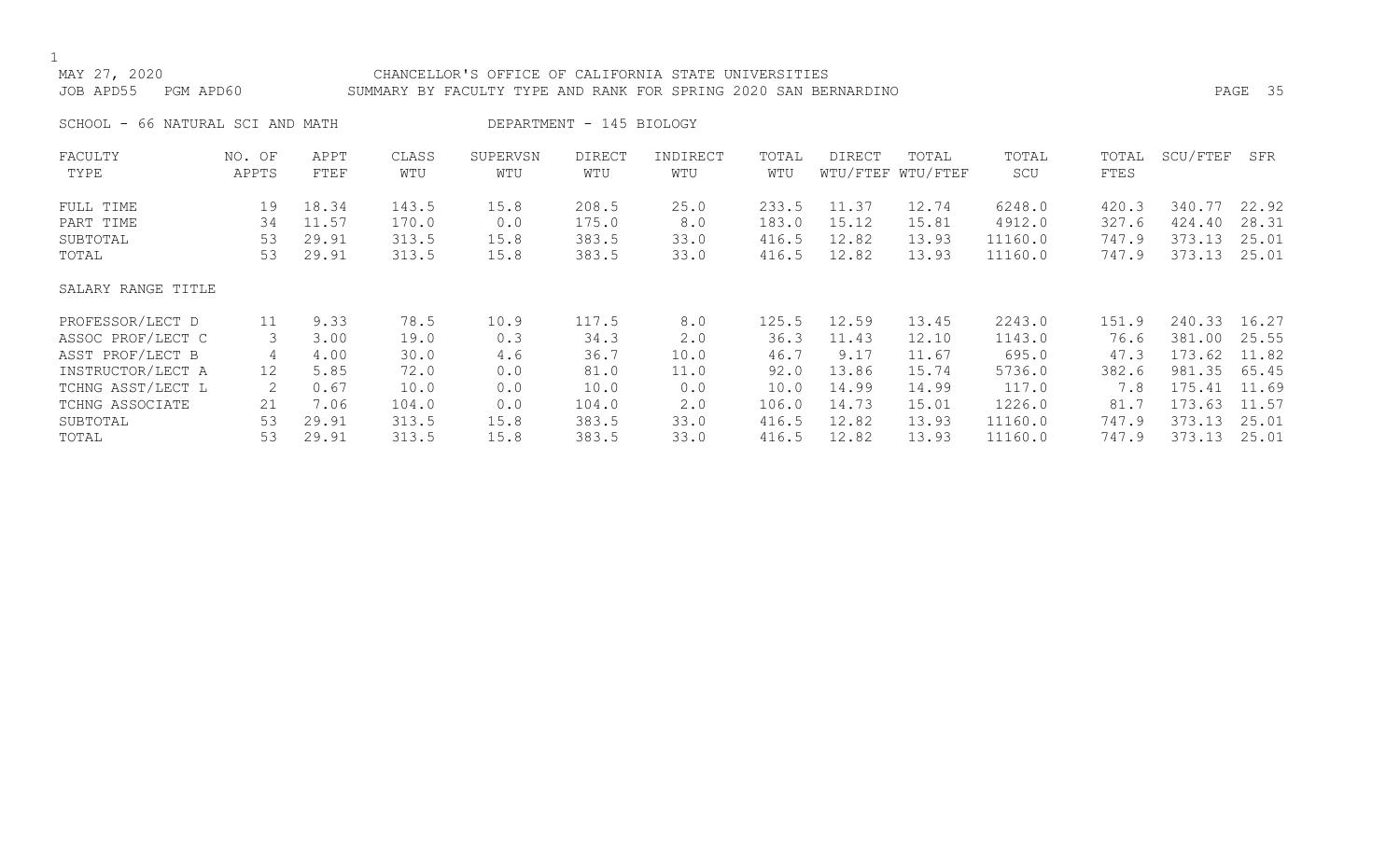## 1<br>MAY 27, 2020 CHANCELLOR'S OFFICE OF CALIFORNIA STATE UNIVERSITIES JOB APD55 PGM APD60 SUMMARY BY FACULTY TYPE AND RANK FOR SPRING 2020 SAN BERNARDINO PAGE 36 SCHOOL - 66 NATURAL SCI AND MATH DEPARTMENT - 168 CHEMISTRY AND BIOCHEMISTRY FACULTY NO. OF APPT CLASS SUPERVSN DIRECT INDIRECT TOTAL DIRECT TOTAL TOTAL TOTAL SCU/FTEF SFR WTU/FTEF WTU/FTEF FULL TIME 13 10.83 110.7 3.8 116.5 28.0 144.5 10.76 13.34 4386.1 292.9 405.03 27.04 PART TIME 12 7.40 106.8 0.0 108.8 2.0 110.8 14.70 14.97 2159.9 144.0 291.76 19.45 SUBTOTAL 25 18.23 217.5 3.8 225.3 30.0 255.3 12.36 14.00 6546.0 436.9 359.04 23.96 TOTAL 25 18.23 217.5 3.8 225.3 30.0 255.3 12.36 14.00 6546.0 436.9 359.04 23.96 SALARY RANGE TITLE PROFESSOR/LECT D 8 6.28 70.7 1.6 73.3 12.0 85.3 11.67 13.58 2706.1 180.9 430.77 28.79<br>ASSOC PROF/LECT C 1 1.00 10.0 0.0 10.0 2.0 12.0 10.00 12.00 426.0 28.4 426.00 28.40 ASSOC PROF/LECT C 1 1.00 10.0 0.0 10.0 2.0 12.0 10.00 12.00 426.0 28.4 426.00 28.40<br>ASST PROF/LECT B 3 2.83 16.0 2.2 19.2 12.0 31.2 6.78 11.02 791.0 52.7 279.31 18.62

ASST PROF/LECT B 3 2.83 16.0 2.2 19.2 12.0 31.2 6.78 11.02 791.0 52.7 279.31 18.62 INSTRUCTOR/LECT A 9 5.85 86.0 0.0 88.0 4.0 92.0 15.04 15.73 2212.5 147.5 378.21 25.21<br>TCHNG ASSOCIATE 3 1.74 26.8 0.0 26.8 0.0 26.8 15.44 15.44 309.4 20.6 178.23 11.88 TCHNG ASSOCIATE 3 1.74 26.8 0.0 26.8 0.0 26.8 15.44 15.44 309.4 20.6 178.23 11.88 SUBTOTAL 24 17.70 209.5 3.8 217.3 30.0 247.3 12.28 13.97 6445.0 430.1 364.12 24.30 OTHER 1 0.53 8.0 0.0 8.0 0.0 8.0 15.04 15.04 101.0 6.7 189.85 12.65 SUBTOTAL 1 0.53 8.0 0.0 8.0 0.0 8.0 15.04 15.04 101.0 6.7 189.85 12.65

436.9 359.04 23.96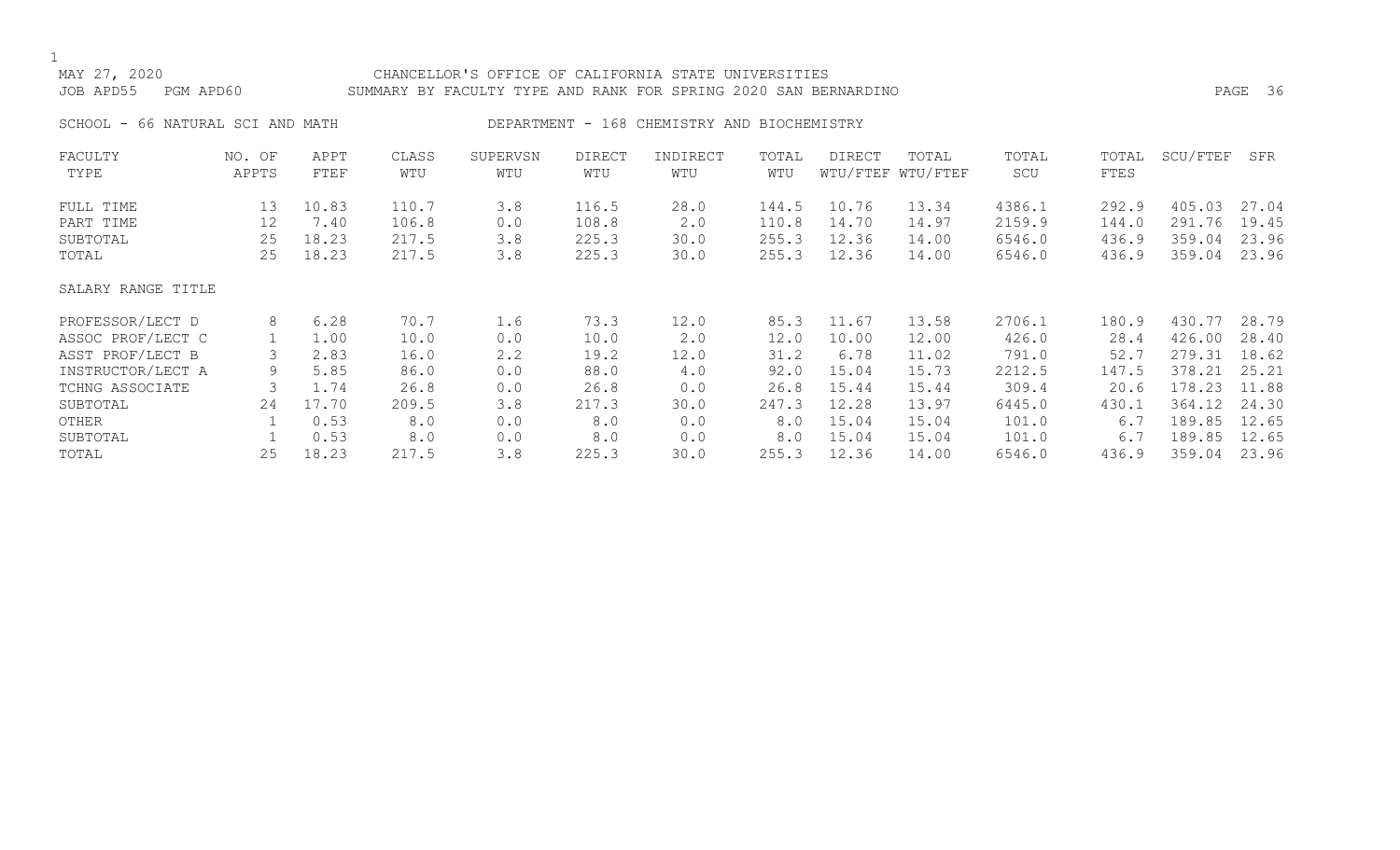## 1<br>MAY 27, 2020 CHANCELLOR'S OFFICE OF CALIFORNIA STATE UNIVERSITIES JOB APD55 PGM APD60 SUMMARY BY FACULTY TYPE AND RANK FOR SPRING 2020 SAN BERNARDINO PAGE 37 SCHOOL - 66 NATURAL SCI AND MATH DEPARTMENT - 189 COMPUTER SCIENCE FACULTY NO. OF APPT CLASS SUPERVSN DIRECT INDIRECT TOTAL DIRECT TOTAL TOTAL TOTAL SCU/FTEF SFR WTU WTU/FTEF WTU/FTEF

| FULL TIME          | 12     | 10.33 | 84.8  | 4.2 | 97.9  | 34.5 | 132.4 | 9.47  | 12.81 | 3511.0 | 235.0 | 339.79 | 22.74 |
|--------------------|--------|-------|-------|-----|-------|------|-------|-------|-------|--------|-------|--------|-------|
| PART TIME          | 14     | 4.88  | 70.6  | 0.9 | 73.5  | 8.0  | 81.5  | 15.07 | 16.71 | 3517.0 | 235.9 | 720.99 | 48.35 |
| SUBTOTAL           | 26     | 15.21 | 155.4 | 5.1 | 171.4 | 42.5 | 213.9 | 11.27 | 14.06 | 7028.0 | 470.8 | 462.03 | 30.95 |
| TOTAL              | 26     | 15.21 | 155.4 | 5.1 | 171.4 | 42.5 | 213.9 | 11.27 | 14.06 | 7028.0 | 470.8 | 462.03 | 30.95 |
| SALARY RANGE TITLE |        |       |       |     |       |      |       |       |       |        |       |        |       |
| PROFESSOR/LECT D   | 10     | 6.58  | 54.0  | 4.5 | 65.0  | 23.8 | 88.8  | 9.87  | 13.49 | 2645.0 | 177.7 | 401.73 | 26.99 |
| ASST PROF/LECT B   |        | 4.00  | 27.2  | 0.6 | 30.2  | 17.7 | 47.9  | 7.55  | 11.98 | 933.0  | 62.4  | 233.25 | 15.61 |
| INSTRUCTOR/LECT A  | 4<br>8 | 3.59  | 58.7  | 0.0 | 60.7  | 1.0  | 61.7  | 16.90 | 17.18 | 3177.0 | 212.3 | 884.71 | 59.12 |
| TCHNG ASSOCIATE    | 4      | 1.04  | 15.5  | 0.0 | 15.5  | 0.0  | 15.5  | 14.96 | 14.96 | 273.0  | 18.3  | 263.51 | 17.70 |
| SUBTOTAL           | 26     | 15.21 | 155.4 | 5.1 | 171.4 | 42.5 | 213.9 | 11.27 | 14.06 | 7028.0 | 470.8 | 462.03 | 30.95 |
| TOTAL              | 26     | 15.21 | 155.4 | 5.1 | 171.4 | 42.5 | 213.9 | 11.27 | 14.06 | 7028.0 | 470.8 | 462.03 | 30.95 |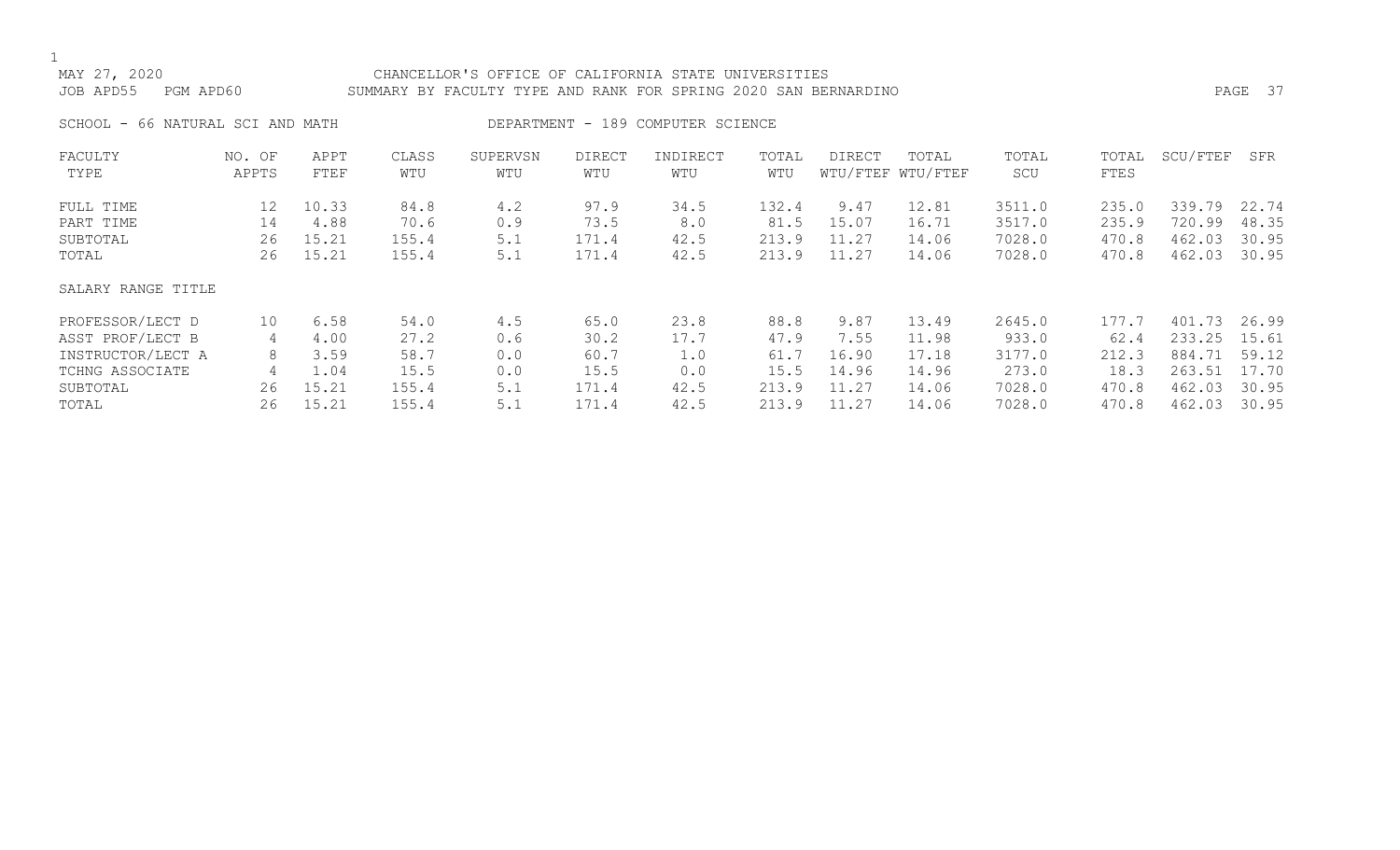### MAY 27, 2020 CHANCELLOR'S OFFICE OF CALIFORNIA STATE UNIVERSITIES JOB APD55 PGM APD60 SUMMARY BY FACULTY TYPE AND RANK FOR SPRING 2020 SAN BERNARDINO PAGE 38

SCHOOL - 66 NATURAL SCI AND MATH DEPARTMENT - 308 GEOLOGICAL SCIENCES

| FACULTY            | NO. OF | APPT | CLASS | SUPERVSN | DIRECT | INDIRECT | TOTAL | <b>DIRECT</b> | TOTAL             | TOTAL  | TOTAL | SCU/FTEF | SFR   |
|--------------------|--------|------|-------|----------|--------|----------|-------|---------------|-------------------|--------|-------|----------|-------|
| TYPE               | APPTS  | FTEF | WTU   | WTU      | WTU    | WTU      | WTU   |               | WTU/FTEF WTU/FTEF | SCU    | FTES  |          |       |
| FULL TIME          | 6      | 5.34 | 53.0  | 5.1      | 59.1   | 13.8     | 72.9  | 11.08         | 13.66             | 1500.0 | 100.9 | 281.11   | 18.90 |
| PART TIME          | 8      | 4.47 | 64.0  | 0.0      | 65.0   | 2.0      | 67.0  | 14.55         | 15.00             | 2521.0 | 168.1 | 564.23   | 37.62 |
| SUBTOTAL           | 14     | 9.80 | 117.0 | 5.1      | 124.1  | 15.8     | 139.9 | 12.66         | 14.27             | 4021.0 | 268.9 | 410.14   | 27.43 |
| OTHER              |        | 0.00 | 0.0   | 0.0      | 0.0    | 0.0      | 0.0   | 0.00          | 0.00              | 0.0    | 0.0   | 0.00     | 0.00  |
| TOTAL              | 15     | 9.80 | 117.0 | 5.1      | 124.1  | 15.8     | 139.9 | 12.66         | 14.27             | 4021.0 | 268.9 | 410.14   | 27.43 |
| SALARY RANGE TITLE |        |      |       |          |        |          |       |               |                   |        |       |          |       |
| PROFESSOR/LECT D   | 4      | 2.83 | 23.0  | 1.2      | 24.2   | 9.8      | 34.0  | 8.54          | 12.00             | 237.0  | 16.3  | 83.66    | 5.74  |
| ASSOC PROF/LECT C  |        | 1.00 | 12.0  | 1.6      | 13.6   | 0.0      | 13.6  | 13.60         | 13.60             | 73.0   | 4.9   | 73.00    | 4.87  |
| ASST PROF/LECT B   |        | 1.50 | 18.0  | 2.3      | 21.3   | 4.0      | 25.3  | 14.17         | 16.83             | 1190.0 | 79.7  | 791.75   | 53.04 |
| INSTRUCTOR/LECT A  | 5      | 3.40 | 50.0  | 0.0      | 51.0   | 0.0      | 51.0  | 15.01         | 15.01             | 2261.0 | 150.7 | 665.39   | 44.36 |
| TCHNG ASSOCIATE    | 3      | 1.07 | 14.0  | 0.0      | 14.0   | 2.0      | 16.0  | 13.08         | 14.95             | 260.0  | 17.3  | 242.99   | 16.20 |
| SUBTOTAL           | 15     | 9.80 | 117.0 | 5.1      | 124.1  | 15.8     | 139.9 | 12.66         | 14.27             | 4021.0 | 268.9 | 410.14   | 27.43 |
| TOTAL              | 15     | 9.80 | 117.0 | 5.1      | 124.1  | 15.8     | 139.9 | 12.66         | 14.27             | 4021.0 | 268.9 | 410.14   | 27.43 |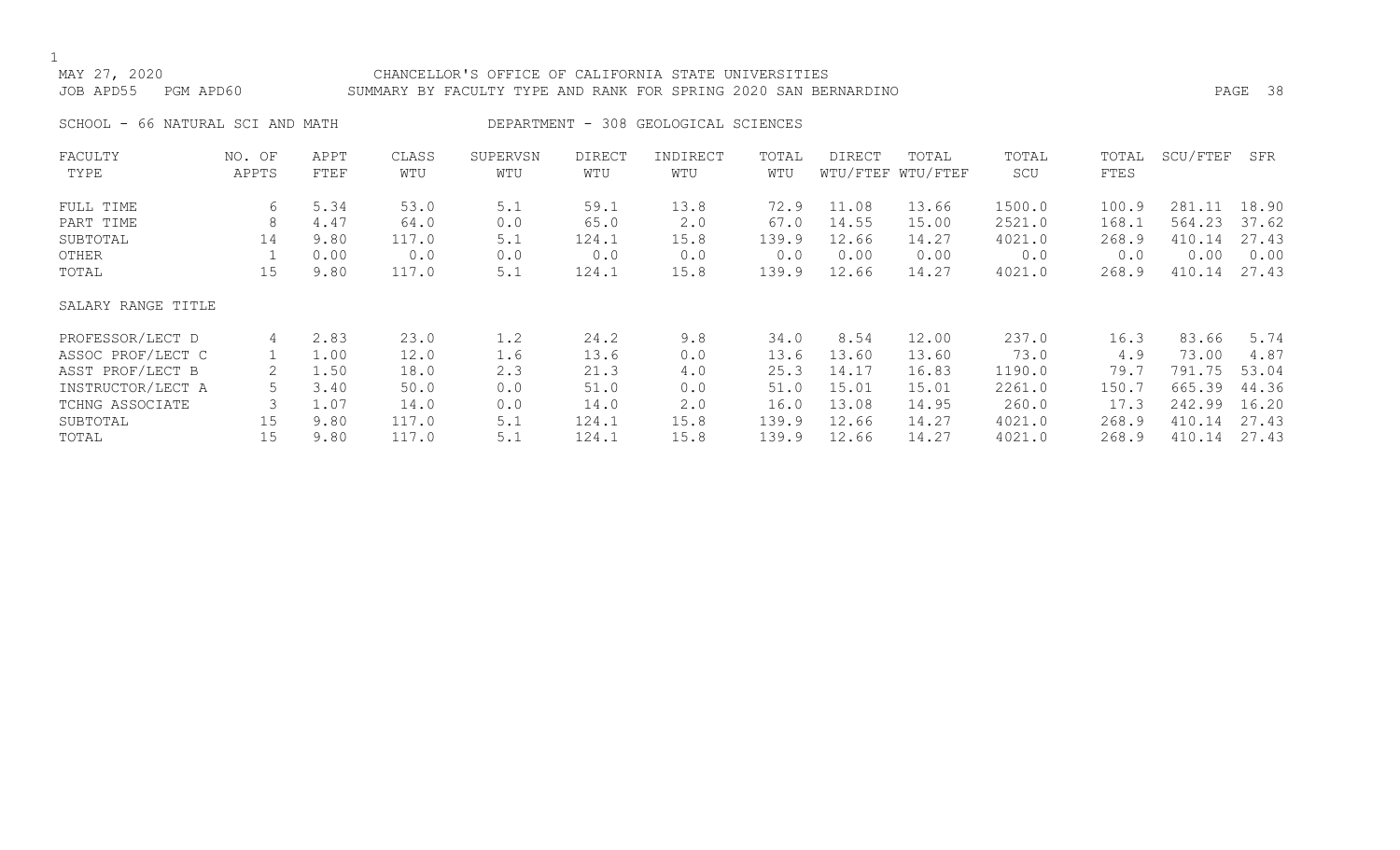## 1<br>MAY 27, 2020 CHANCELLOR'S OFFICE OF CALIFORNIA STATE UNIVERSITIES JOB APD55 PGM APD60 SUMMARY BY FACULTY TYPE AND RANK FOR SPRING 2020 SAN BERNARDINO PAGE 39 SCHOOL - 66 NATURAL SCI AND MATH DEPARTMENT - 337 HEALTH SCIENCE FACULTY NO. OF APPT CLASS SUPERVSN DIRECT INDIRECT TOTAL DIRECT TOTAL TOTAL TOTAL SCU/FTEF SFR WTU/FTEF WTU/FTEF FULL TIME 13 11.00 102.2 0.0 107.2 49.0 156.2 9.75 14.20 4376.4 295.7 397.89 26.89<br>PART TIME 34 12.51 180.0

| SALARY RANGE TITLE |    |       |       |     |       |      |       |       |       |        |       |              |       |
|--------------------|----|-------|-------|-----|-------|------|-------|-------|-------|--------|-------|--------------|-------|
|                    |    |       |       |     |       |      |       |       |       |        |       |              |       |
| PROFESSOR/LECT D   | 5  | 3.50  | 30.2  | 0.0 | 32.2  | 9.0  | 41.2  | 9.20  | 11.77 | 1013.4 | 69.0  | 289.63 19.71 |       |
| ASSOC PROF/LECT C  | 2  | 2.00  | 22.0  | 0.0 | 22.0  | 8.0  | 30.0  | 11.00 | 15.00 | 544.0  | 36.3  | 272.00       | 18.14 |
| ASST PROF/LECT B   | 6  | 5.00  | 44.0  | 0.0 | 44.0  | 32.0 | 76.0  | 8.80  | 15.20 | 1236.0 | 85.0  | 247.25 17.00 |       |
| INSTRUCTOR/LECT A  | 19 | 10.48 | 148.0 | 0.0 | 151.0 | 10.0 | 161.0 | 14.41 | 15.75 | 6075.6 | 412.2 | 579.90 39.34 |       |
| TCHNG ASST/LECT L  |    | 0.27  | 4.0   | 0.0 | 4.0   | 0.0  | 4.0   | 14.93 | 14.93 | 26.0   | 1.7   | 97.01        | 6.46  |
| TCHNG ASSOCIATE    | 14 | 2.26  | 34.0  | 0.0 | 34.0  | 0.0  | 34.0  | 15.02 | 15.02 | 372.0  | 24.8  | 164.38 10.96 |       |
| SUBTOTAL           | 47 | 23.51 | 282.2 | 0.0 | 287.2 | 59.0 | 346.2 | 12.22 | 14.90 | 9267.0 | 628.9 | 394.24       | 26.75 |
| TOTAL              | 47 | 23.51 | 282.2 | 0.0 | 287.2 | 59.0 | 346.2 | 12.22 | 14.90 | 9267.0 | 628.9 | 394.24       | 26.75 |
|                    |    |       |       |     |       |      |       |       |       |        |       |              |       |

PART TIME 34 12.51 180.0 0.0 180.0 10.0 190.0 14.39 15.51 4890.6 333.2 391.03 26.64 SUBTOTAL 47 23.51 282.2 0.0 287.2 59.0 346.2 12.22 14.90 9267.0 628.9 394.24 26.75

628.9 394.24 26.75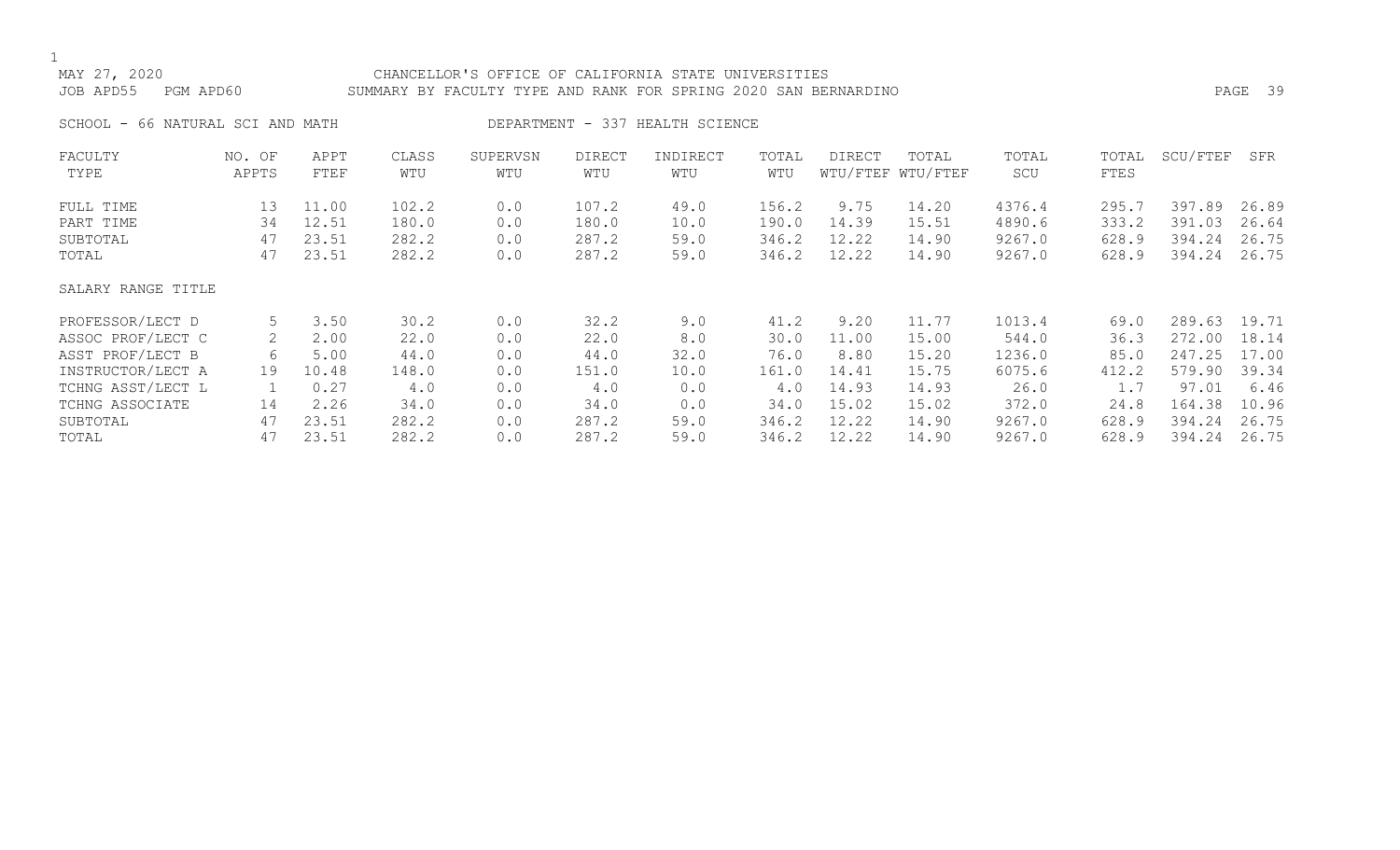### MAY 27, 2020 CHANCELLOR'S OFFICE OF CALIFORNIA STATE UNIVERSITIES JOB APD55 PGM APD60 SUMMARY BY FACULTY TYPE AND RANK FOR SPRING 2020 SAN BERNARDINO PAGE 40

SCHOOL - 66 NATURAL SCI AND MATH DEPARTMENT - 421 KINESIOLOGY

| FACULTY            | NO. OF | APPT  | CLASS | SUPERVSN | <b>DIRECT</b> | INDIRECT | TOTAL | <b>DIRECT</b> | TOTAL             | TOTAL   | TOTAL | SCU/FTEF | SFR   |
|--------------------|--------|-------|-------|----------|---------------|----------|-------|---------------|-------------------|---------|-------|----------|-------|
| TYPE               | APPTS  | FTEF  | WTU   | WTU      | WTU           | WTU      | WTU   |               | WTU/FTEF WTU/FTEF | SCU     | FTES  |          |       |
| FULL TIME          | 15     | 13.33 | 131.2 | 5.3      | 151.4         | 28.0     | 179.4 | 11.36         | 13.46             | 3996.0  | 266.4 | 299.75   | 19.98 |
| PART TIME          | 27     | 15.39 | 225.3 | 3.7      | 231.0         | 0.0      | 231.0 | 15.01         | 15.01             | 7114.0  | 474.4 | 462.28   | 30.83 |
| SUBTOTAL           | 42     | 28.72 | 356.5 | 9.0      | 382.4         | 28.0     | 410.4 | 13.31         | 14.29             | 11110.0 | 740.8 | 386.84   | 25.79 |
| OTHER              |        | 0.00  | 0.0   | 0.0      | 0.0           | 0.0      | 0.0   | 0.00          | 0.00              | 0.0     | 0.0   | 0.00     | 0.00  |
| TOTAL              | 43     | 28.72 | 356.5 | 9.0      | 382.4         | 28.0     | 410.4 | 13.31         | 14.29             | 11110.0 | 740.8 | 386.84   | 25.79 |
| SALARY RANGE TITLE |        |       |       |          |               |          |       |               |                   |         |       |          |       |
| PROFESSOR/LECT D   | 4      | 1.33  | 14.6  | 1.0      | 27.6          | 0.0      | 27.6  | 20.72         | 20.72             | 296.0   | 19.7  | 222.22   | 14.81 |
| ASSOC PROF/LECT C  | 4      | 4.00  | 31.2  | 4.3      | 36.4          | 12.0     | 48.4  | 9.10          | 12.11             | 954.0   | 63.6  | 238.62   | 15.91 |
| ASST PROF/LECT B   |        | 6.52  | 67.2  | 0.0      | 69.2          | 16.0     | 85.2  | 10.61         | 13.07             | 1776.0  | 118.4 | 272.39   | 18.16 |
| INSTRUCTOR/LECT A  | 28     | 16.87 | 243.5 | 3.7      | 249.2         | 0.0      | 249.2 | 14.77         | 14.77             | 8084.0  | 539.0 | 479.19   | 31.95 |
| SUBTOTAL           | 43     | 28.72 | 356.5 | 9.0      | 382.4         | 28.0     | 410.4 | 13.31         | 14.29             | 11110.0 | 740.8 | 386.84   | 25.79 |
| TOTAL              | 43     | 28.72 | 356.5 | 9.0      | 382.4         | 28.0     | 410.4 | 13.31         | 14.29             | 11110.0 | 740.8 | 386.84   | 25.79 |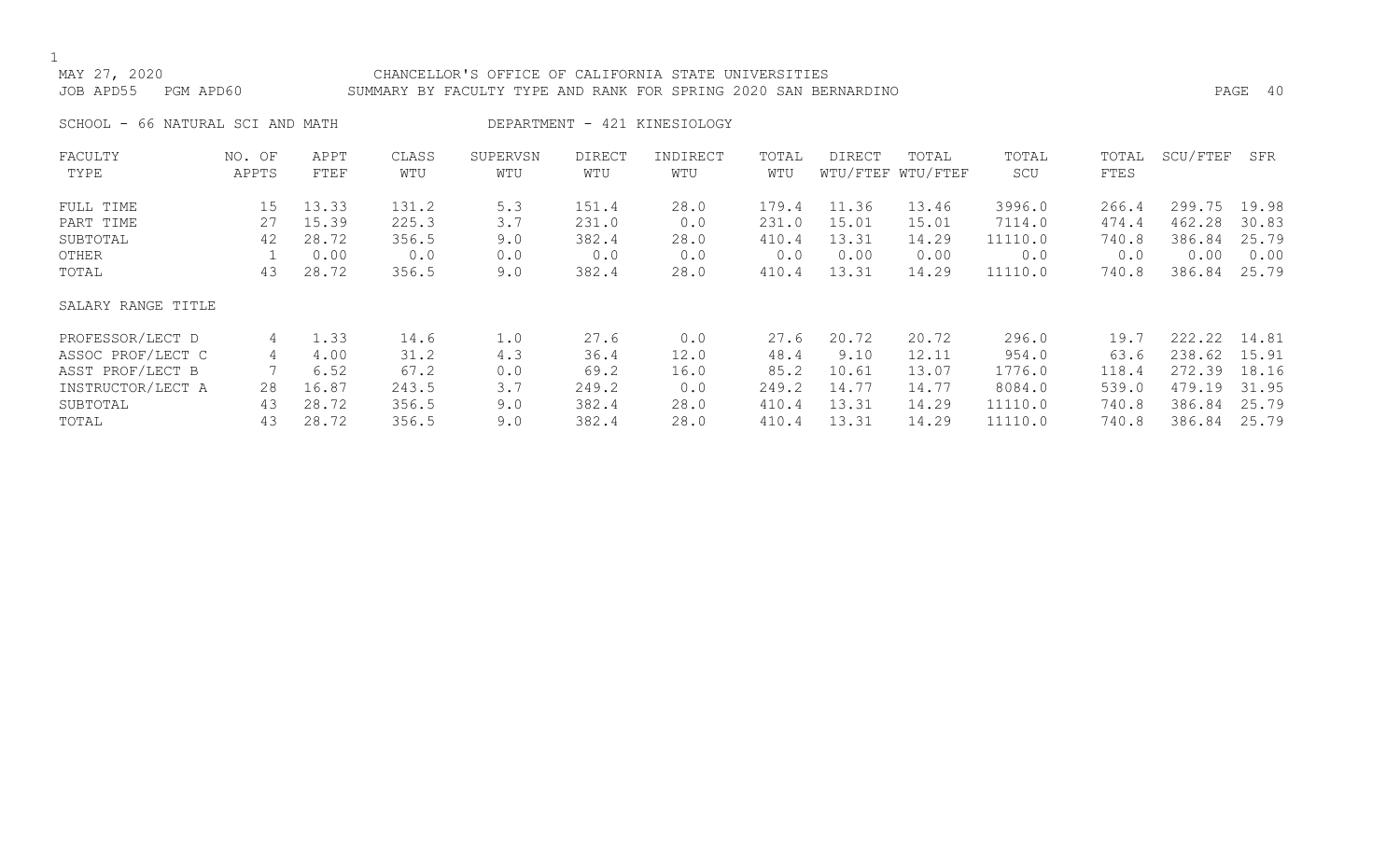### MAY 27, 2020 CHANCELLOR'S OFFICE OF CALIFORNIA STATE UNIVERSITIES JOB APD55 PGM APD60 SUMMARY BY FACULTY TYPE AND RANK FOR SPRING 2020 SAN BERNARDINO PAGE 41

SCHOOL - 66 NATURAL SCI AND MATH DEPARTMENT - 487 MATHEMATICS

| FACULTY            | NO. OF | APPT  | CLASS | SUPERVSN | DIRECT | INDIRECT | TOTAL | DIRECT | TOTAL             | TOTAL   | TOTAL | SCU/FTEF | SFR   |
|--------------------|--------|-------|-------|----------|--------|----------|-------|--------|-------------------|---------|-------|----------|-------|
| TYPE               | APPTS  | FTEF  | WTU   | WTU      | WTU    | WTU      | WTU   |        | WTU/FTEF WTU/FTEF | SCU     | FTES  |          |       |
| FULL TIME          | 24     | 20.66 | 216.0 | 13.2     | 233.2  | 45.0     | 278.2 | 11.29  | 13.47             | 5817.5  | 391.4 | 281.58   | 18.94 |
| PART TIME          | 33     | 15.98 | 237.0 | 4.5      | 241.5  | 9.0      | 250.5 | 15.11  | 15.67             | 6612.5  | 441.7 | 413.75   | 27.64 |
| SUBTOTAL           | 57     | 36.64 | 453.0 | 17.7     | 474.7  | 54.0     | 528.7 | 12.96  | 14.43             | 12430.0 | 833.1 | 339.23   | 22.74 |
| OTHER              |        | 0.00  | 0.0   | 0.0      | 0.0    | 0.0      | 0.0   | 0.00   | 0.00              | 0.0     | 0.0   | 0.00     | 0.00  |
| TOTAL              | 58     | 36.64 | 453.0 | 17.7     | 474.7  | 54.0     | 528.7 | 12.96  | 14.43             | 12430.0 | 833.1 | 339.23   | 22.74 |
| SALARY RANGE TITLE |        |       |       |          |        |          |       |        |                   |         |       |          |       |
| PROFESSOR/LECT D   | 18     | 12.66 | 128.0 | 7.2      | 139.2  | 36.0     | 175.2 | 10.99  | 13.84             | 3305.0  | 222.2 | 261.00   | 17.54 |
| ASSOC PROF/LECT C  |        | 1.00  | 7.0   | 1.0      | 8.0    | 4.0      | 12.0  | 8.00   | 12.00             | 164.0   | 11.0  | 164.00   | 11.03 |
| ASST PROF/LECT B   | 4      | 3.67  | 36.0  | 5.5      | 41.5   | 8.0      | 49.5  | 11.32  | 13.50             | 963.0   | 66.1  | 262.61   | 18.01 |
| INSTRUCTOR/LECT A  | 27     | 15.31 | 223.0 | 4.0      | 227.0  | 5.0      | 232.0 | 14.83  | 15.16             | 6431.0  | 429.4 | 420.11   | 28.05 |
| TCHNG ASST/LECT L  |        | 0.13  | 2.0   | 0.0      | 2.0    | 0.0      | 2.0   | 14.93  | 14.93             | 9.0     | 0.6   | 67.16    | 4.48  |
| TCHNG ASSOCIATE    |        | 3.87  | 57.0  | 0.0      | 57.0   | 1.0      | 58.0  | 14.73  | 14.99             | 1558.0  | 103.9 | 402.58   | 26.84 |
| SUBTOTAL           | 58     | 36.64 | 453.0 | 17.7     | 474.7  | 54.0     | 528.7 | 12.96  | 14.43             | 12430.0 | 833.1 | 339.23   | 22.74 |
| TOTAL              | 58     | 36.64 | 453.0 | 17.7     | 474.7  | 54.0     | 528.7 | 12.96  | 14.43             | 12430.0 | 833.1 | 339.23   | 22.74 |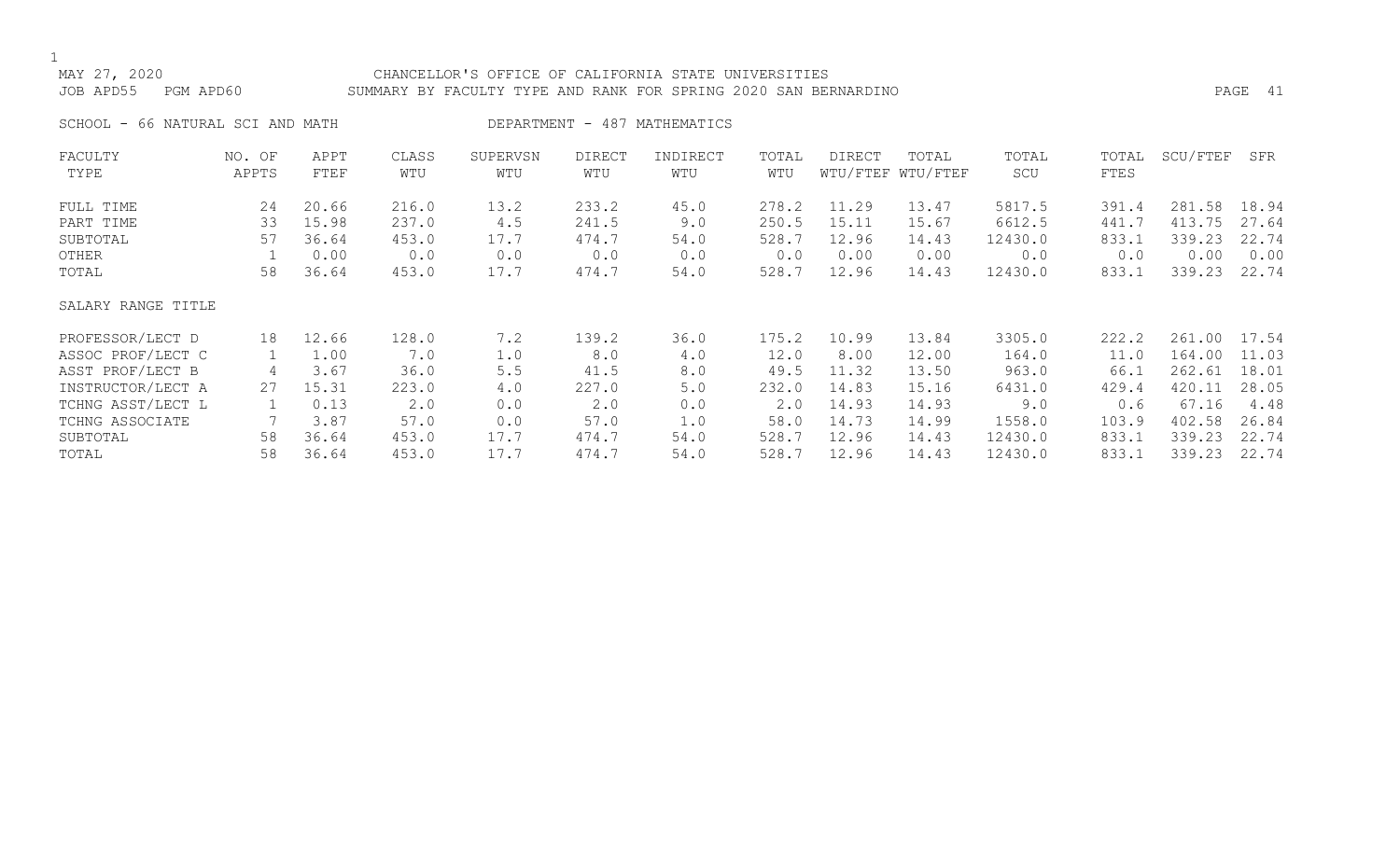### MAY 27, 2020 CHANCELLOR'S OFFICE OF CALIFORNIA STATE UNIVERSITIES JOB APD55 PGM APD60 SUMMARY BY FACULTY TYPE AND RANK FOR SPRING 2020 SAN BERNARDINO PAGE 42

SCHOOL - 66 NATURAL SCI AND MATH DEPARTMENT - 510 NATURAL SCIENCE

| FACULTY            | NO. OF | APPT | CLASS | SUPERVSN | <b>DIRECT</b> | INDIRECT | TOTAL | DIRECT | TOTAL             | TOTAL  | TOTAL       | SCU/FTEF | SFR   |
|--------------------|--------|------|-------|----------|---------------|----------|-------|--------|-------------------|--------|-------------|----------|-------|
| TYPE               | APPTS  | FTEF | WTU   | WTU      | WTU           | WTU      | WTU   |        | WTU/FTEF WTU/FTEF | SCU    | <b>FTES</b> |          |       |
| FULL TIME          | 4      | 2.29 | 24.0  | 0.0      | 28.0          | 3.3      | 31.3  | 12.25  | 12.25             | 2260.0 | 150.7       | 988.63   | 65.91 |
| PART TIME          |        | 2.58 | 16.0  | 0.6      | 18.6          | 4.0      | 22.6  | 7.20   | 7.20              | 1332.0 | 88.9        | 515.88   | 34.42 |
| SUBTOTAL           | 11     | 4.87 | 40.0  | 0.6      | 46.6          | 7.3      | 53.9  | 9.57   | 9.57              | 3592.0 | 239.5       | 737.88   | 49.21 |
| TOTAL              | 11     | 4.87 | 40.0  | 0.6      | 46.6          | 7.3      | 53.9  | 9.57   | 9.57              | 3592.0 | 239.5       | 737.88   | 49.21 |
| SALARY RANGE TITLE |        |      |       |          |               |          |       |        |                   |        |             |          |       |
| ASST PROF/LECT B   |        | 0.00 | 0.0   | 0.0      | 0.0           | 3.3      | 3.3   | 0.00   | 0.00              | 0.0    | 0.0         | 0.00     | 0.00  |
| INSTRUCTOR/LECT A  | 9      | 4.33 | 40.0  | 0.6      | 46.6          | 4.0      | 50.6  | 10.75  | 10.75             | 3592.0 | 239.5       | 828.80   | 55.27 |
| SUBTOTAL           | 10     | 4.33 | 40.0  | 0.6      | 46.6          | 7.3      | 53.9  | 10.75  | 10.75             | 3592.0 | 239.5       | 828.80   | 55.27 |
| OTHER              |        | 0.53 | 0.0   | 0.0      | 0.0           | 0.0      | 0.0   | 0.00   | 0.00              | 0.0    | 0.0         | 0.00     | 0.00  |
| SUBTOTAL           |        | 0.53 | 0.0   | 0.0      | 0.0           | 0.0      | 0.0   | 0.00   | 0.00              | 0.0    | 0.0         | 0.00     | 0.00  |
| TOTAL              | 11     | 4.87 | 40.0  | 0.6      | 46.6          | 7.3      | 53.9  | 9.57   | 9.57              | 3592.0 | 239.5       | 737.88   | 49.21 |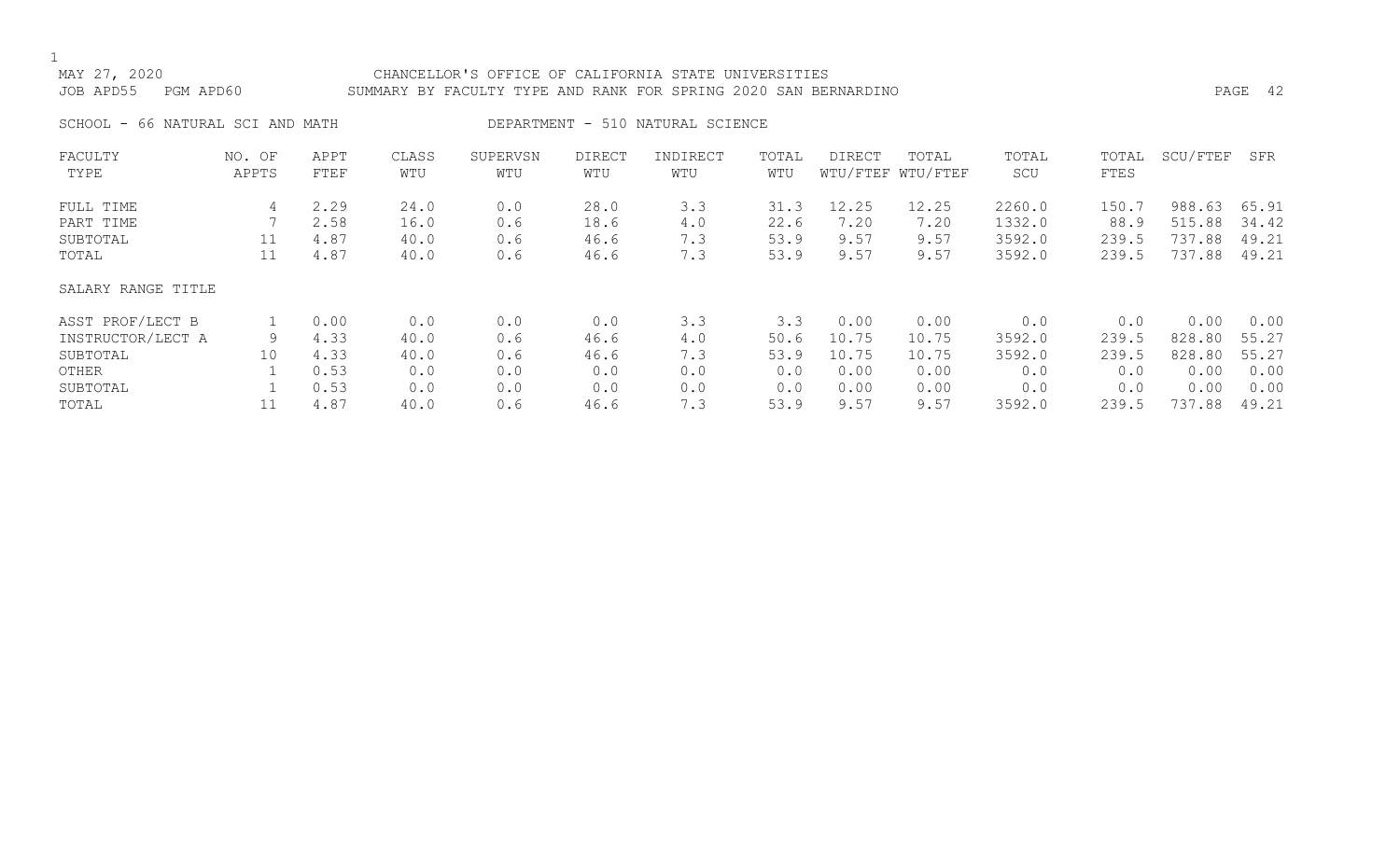### MAY 27, 2020 CHANCELLOR'S OFFICE OF CALIFORNIA STATE UNIVERSITIES JOB APD55 PGM APD60 SUMMARY BY FACULTY TYPE AND RANK FOR SPRING 2020 SAN BERNARDINO PAGE 43

SCHOOL - 66 NATURAL SCI AND MATH DEPARTMENT - 515 NURSING

| FACULTY<br>TYPE    | NO. OF<br>APPTS | APPT<br>FTEF | CLASS<br>WTU | SUPERVSN<br>WTU | <b>DIRECT</b><br>WTU | INDIRECT<br>WTU | TOTAL<br>WTU | DIRECT | TOTAL<br>WTU/FTEF WTU/FTEF | TOTAL<br>SCU | TOTAL<br>FTES | SCU/FTEF | SFR   |
|--------------------|-----------------|--------------|--------------|-----------------|----------------------|-----------------|--------------|--------|----------------------------|--------------|---------------|----------|-------|
|                    |                 |              |              |                 |                      |                 |              |        |                            |              |               |          |       |
| FULL TIME          | 15              | 13.00        | 131.1        | 0.0             | 131.1                | 59.3            | 190.4        | 10.08  | 14.65                      | 1942.0       | 130.2         | 149.38   | 10.01 |
| PART TIME          | 24              | 12.98        | 181.1        | 3.5             | 190.6                | 7.8             | 198.4        | 14.69  | 15.29                      | 1233.0       | 84.4          | 95.02    | 6.50  |
| SUBTOTAL           | 39              | 25.98        | 312.2        | 3.5             | 321.7                | 67.1            | 388.8        | 12.38  | 14.97                      | 3175.0       | 214.5         | 122.23   | 8.26  |
| OTHER              |                 | 0.00         | 0.0          | 0.0             | 0.0                  | 0.0             | 0.0          | 0.00   | 0.00                       | 0.0          | 0.0           | 0.00     | 0.00  |
| TOTAL              | 40              | 25.98        | 312.2        | 3.5             | 321.7                | 67.1            | 388.8        | 12.38  | 14.97                      | 3175.0       | 214.5         | 122.23   | 8.26  |
| SALARY RANGE TITLE |                 |              |              |                 |                      |                 |              |        |                            |              |               |          |       |
| PROFESSOR/LECT D   | 3               | 0.75         | 8.0          | 0.0             | 14.0                 | 1.0             | 15.0         | 18.67  | 20.00                      | 44.0         | 3.0           | 58.67    | 4.00  |
| ASSOC PROF/LECT C  | 5               | 4.00         | 38.8         | 0.0             | 38.8                 | 21.8            | 60.6         | 9.70   | 15.15                      | 759.0        | 51.2          | 189.75   | 12.80 |
| ASST PROF/LECT B   |                 | 2.00         | 11.0         | 0.0             | 11.0                 | 11.0            | 22.0         | 5.50   | 11.00                      | 325.0        | 21.7          | 162.50   | 10.84 |
| INSTRUCTOR/LECT A  | 30              | 19.23        | 254.4        | 3.5             | 257.9                | 33.3            | 291.2        | 13.41  | 15.15                      | 2047.0       | 138.7         | 106.47   | 7.21  |
| SUBTOTAL           | 40              | 25.98        | 312.2        | 3.5             | 321.7                | 67.1            | 388.8        | 12.38  | 14.97                      | 3175.0       | 214.5         | 122.23   | 8.26  |
| TOTAL              | 40              | 25.98        | 312.2        | 3.5             | 321.7                | 67.1            | 388.8        | 12.38  | 14.97                      | 3175.0       | 214.5         | 122.23   | 8.26  |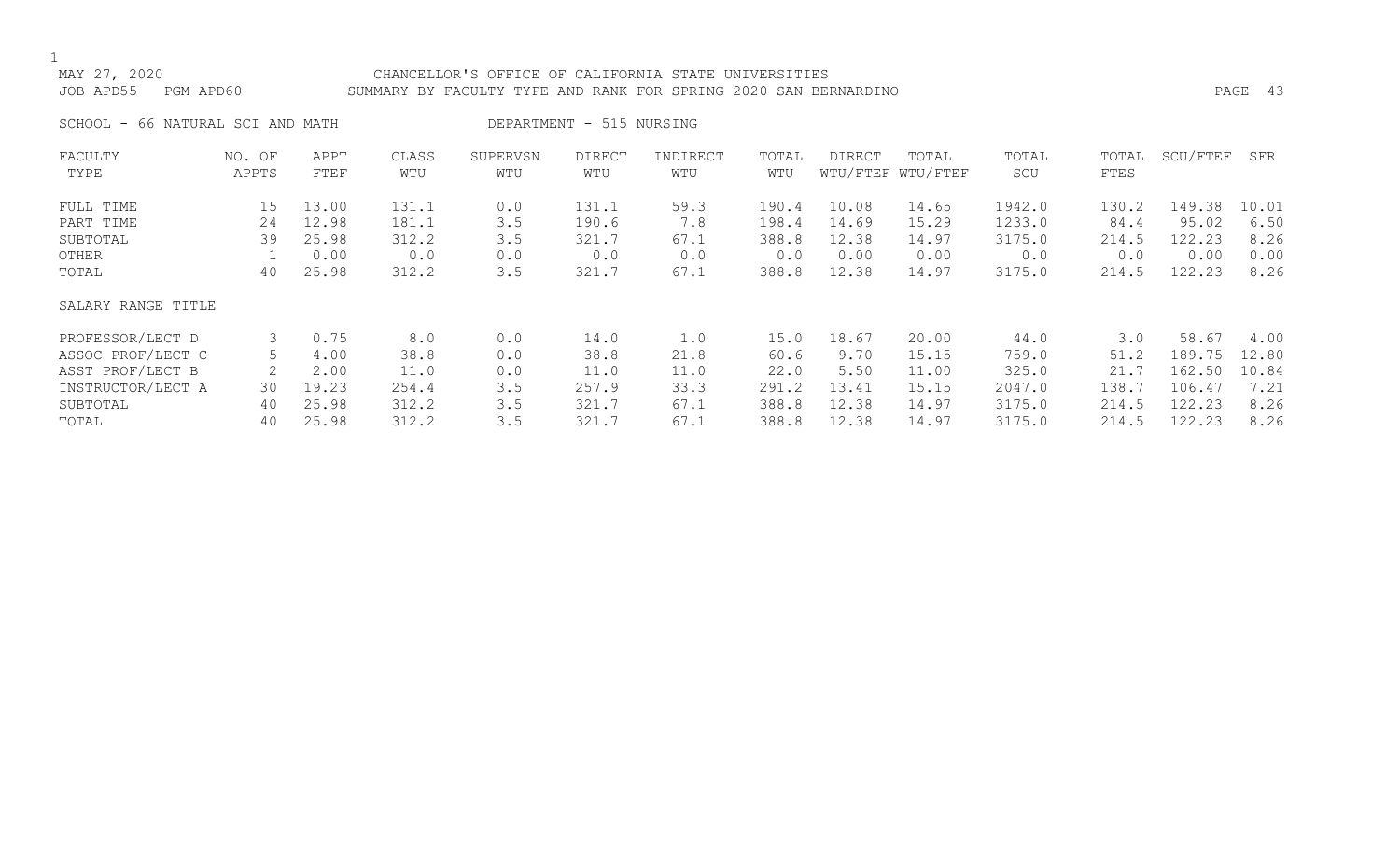### MAY 27, 2020 CHANCELLOR'S OFFICE OF CALIFORNIA STATE UNIVERSITIES JOB APD55 PGM APD60 SUMMARY BY FACULTY TYPE AND RANK FOR SPRING 2020 SAN BERNARDINO PAGE 44

SCHOOL - 66 NATURAL SCI AND MATH DEPARTMENT - 571 PHYSICS

| FACULTY            | NO. OF | APPT        | CLASS | SUPERVSN | <b>DIRECT</b> | INDIRECT | TOTAL | DIRECT | TOTAL             | TOTAL  | TOTAL       | SCU/FTEF | SFR   |
|--------------------|--------|-------------|-------|----------|---------------|----------|-------|--------|-------------------|--------|-------------|----------|-------|
| TYPE               | APPTS  | <b>FTEF</b> | WTU   | WTU      | WTU           | WTU      | WTU   |        | WTU/FTEF WTU/FTEF | SCU    | <b>FTES</b> |          |       |
| FULL TIME          | 6      | 3.92        | 23.0  | 0.3      | 23.3          | 24.0     | 47.3  | 5.95   | 12.07             | 400.0  | 26.7        | 102.07   | 6.81  |
| PART TIME          | 11     | 5.30        | 71.5  | 0.0      | 73.5          | 0.5      | 74.0  | 13.88  | 13.97             | 2093.0 | 139.6       | 395.13   | 26.35 |
| SUBTOTAL           | 17     | 9.22        | 94.5  | 0.3      | 96.8          | 24.5     | 121.3 | 10.50  | 13.16             | 2493.0 | 166.3       | 270.51   | 18.04 |
| OTHER              |        | 0.00        | 0.0   | 0.3      | 0.3           | 0.0      | 0.3   | 0.00   | 0.00              | 1.0    | 0.1         | 0.00     | 0.00  |
| TOTAL              | 18     | 9.22        | 94.5  | 0.6      | 97.1          | 24.5     | 121.6 | 10.54  | 13.19             | 2494.0 | 166.3       | 270.62   | 18.05 |
| SALARY RANGE TITLE |        |             |       |          |               |          |       |        |                   |        |             |          |       |
| PROFESSOR/LECT D   |        | 3.75        | 23.0  | 0.6      | 23.6          | 22.0     | 45.6  | 6.29   | 12.15             | 403.0  | 26.9        | 107.41   | 7.16  |
| ASST PROF/LECT B   |        | 0.67        | 6.0   | 0.0      | 6.0           | 2.0      | 8.0   | 9.00   | 11.99             | 40.0   | 2.7         | 59.97    | 4.00  |
| INSTRUCTOR/LECT A  | 10     | 4.80        | 65.5  | 0.0      | 67.5          | 0.5      | 68.0  | 14.07  | 14.18             | 2051.0 | 136.8       | 427.56   | 28.52 |
| SUBTOTAL           | 18     | 9.22        | 94.5  | 0.6      | 97.1          | 24.5     | 121.6 | 10.54  | 13.19             | 2494.0 | 166.3       | 270.62   | 18.05 |
| TOTAL              | 18     | 9.22        | 94.5  | 0.6      | 97.1          | 24.5     | 121.6 | 10.54  | 13.19             | 2494.0 | 166.3       | 270.62   | 18.05 |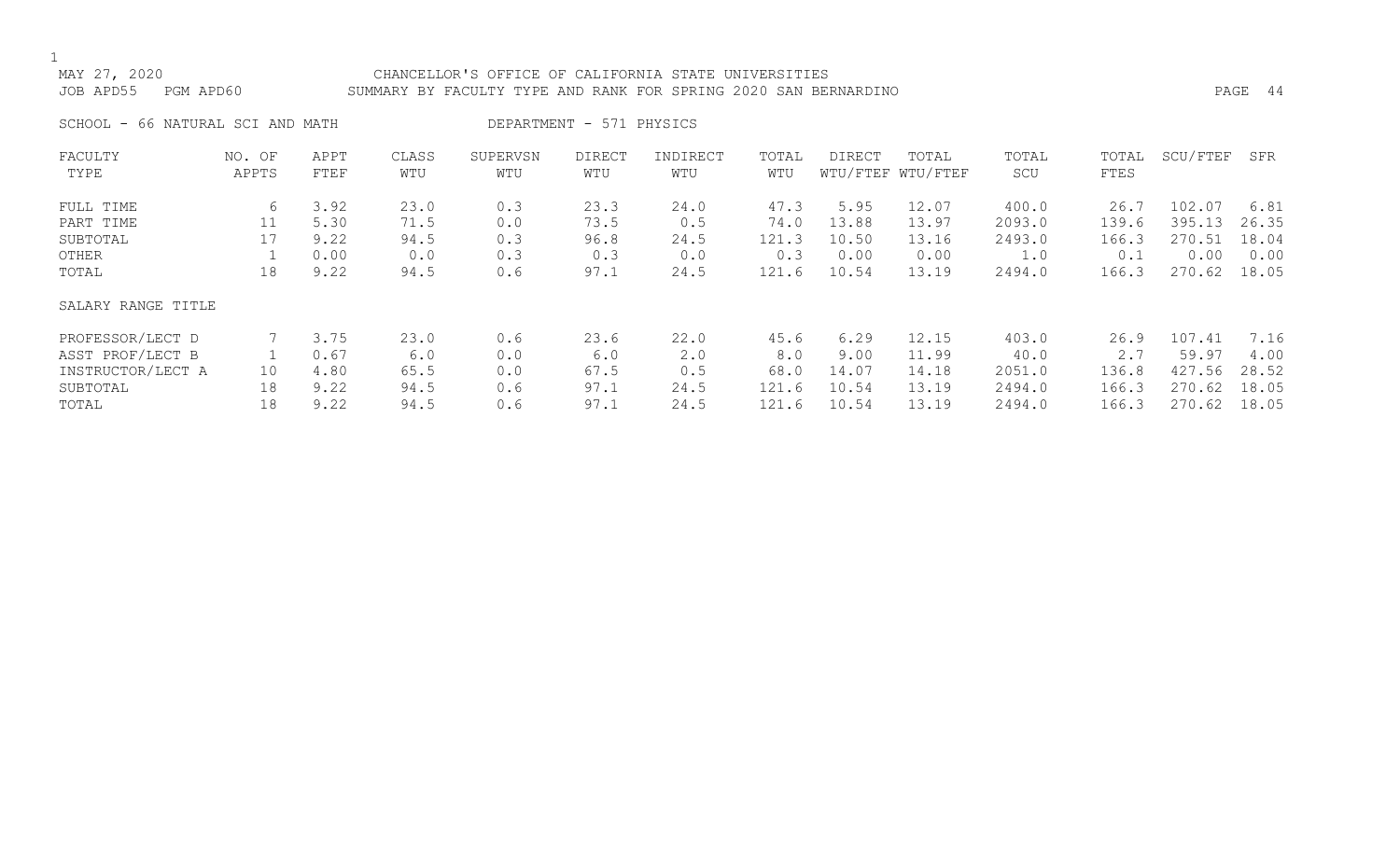### MAY 27, 2020 CHANCELLOR'S OFFICE OF CALIFORNIA STATE UNIVERSITIES JOB APD55 PGM APD60 SUMMARY BY FACULTY TYPE AND RANK FOR SPRING 2020 SAN BERNARDINO PAGE 45

SCHOOL - 66 NATURAL SCI AND MATH

| FACULTY            | NO. OF | APPT   | CLASS  | SUPERVSN | <b>DIRECT</b> | INDIRECT | TOTAL  | DIRECT | TOTAL             | TOTAL   | TOTAL  | SCU/FTEF | SFR   |
|--------------------|--------|--------|--------|----------|---------------|----------|--------|--------|-------------------|---------|--------|----------|-------|
| TYPE               | APPTS  | FTEF   | WTU    | WTU      | WTU           | WTU      | WTU    |        | WTU/FTEF WTU/FTEF | SCU     | FTES   |          |       |
| FULL TIME          | 127    | 109.03 | 1019.5 | 47.7     | 1156.2        | 309.9    | 1466.1 | 10.60  | 13.42             | 34437.0 | 2310.0 | 315.85   | 21.19 |
| PART TIME          | 204    | 93.06  | 1322.3 | 13.2     | 1357.5        | 51.3     | 1408.8 | 14.59  | 15.14             | 36385.0 | 2437.6 | 391.00   | 26.20 |
| SUBTOTAL           | 331    | 202.08 | 2341.8 | 60.9     | 2513.7        | 361.2    | 2874.9 | 12.44  | 14.21             | 70822.0 | 4747.6 | 350.46   | 23.49 |
| OTHER              |        | 0.00   | 0.0    | 0.3      | 0.3           | 0.0      | 0.3    | 0.00   | 0.00              | 1.0     | 0.1    | 0.00     | 0.00  |
| TOTAL              | 336    | 202.08 | 2341.8 | 61.2     | 2514.0        | 361.2    | 2875.2 | 12.44  | 14.21             | 70823.0 | 4747.7 | 350.46   | 23.49 |
| SALARY RANGE TITLE |        |        |        |          |               |          |        |        |                   |         |        |          |       |
| PROFESSOR/LECT D   | 70     | 47.03  | 430.0  | 27.0     | 516.6         | 121.6    | 638.2  | 10.98  | 13.57             | 12892.5 | 867.4  | 274.15   | 18.45 |
| ASSOC PROF/LECT C  | 17     | 16.00  | 140.0  | 7.2      | 163.1         | 49.8     | 212.9  | 10.20  | 13.31             | 4063.0  | 272.0  | 253.97   | 17.00 |
| ASST PROF/LECT B   | 34     | 30.19  | 255.4  | 15.2     | 279.1         | 116.0    | 395.1  | 9.24   | 12.98             | 7949.0  | 536.0  | 263.29   | 17.75 |
| INSTRUCTOR/LECT A  | 157    | 89.70  | 1241.1 | 11.8     | 1279.9        | 68.8     | 1348.7 | 14.27  | 15.04             | 41667.1 | 2788.7 | 464.54   | 31.09 |
| TCHNG ASST/LECT L  | 4      | 1.07   | 16.0   | 0.0      | 16.0          | 0.0      | 16.0   | 14.97  | 14.97             | 152.0   | 10.1   | 142.19   | 9.48  |
| TCHNG ASSOCIATE    | 52     | 17.04  | 251.3  | 0.0      | 251.3         | 5.0      | 256.3  | 14.75  | 15.04             | 3998.4  | 266.7  | 234.70   | 15.66 |
| SUBTOTAL           | 334    | 201.02 | 2333.8 | 61.2     | 2506.0        | 361.2    | 2867.2 | 12.47  | 14.25             | 70722.0 | 4740.9 | 351.82   | 23.58 |
| OTHER              | 2      | 1.07   | 8.0    | 0.0      | 8.0           | 0.0      | 8.0    | 7.50   | 7.50              | 101.0   | 6.7    | 94.75    | 6.31  |
| SUBTOTAL           |        | 1.07   | 8.0    | 0.0      | 8.0           | 0.0      | 8.0    | 7.50   | 7.50              | 101.0   | 6.7    | 94.75    | 6.31  |
| TOTAL              | 336    | 202.08 | 2341.8 | 61.2     | 2514.0        | 361.2    | 2875.2 | 12.44  | 14.21             | 70823.0 | 4747.7 | 350.46   | 23.49 |
|                    |        |        |        |          |               |          |        |        |                   |         |        |          |       |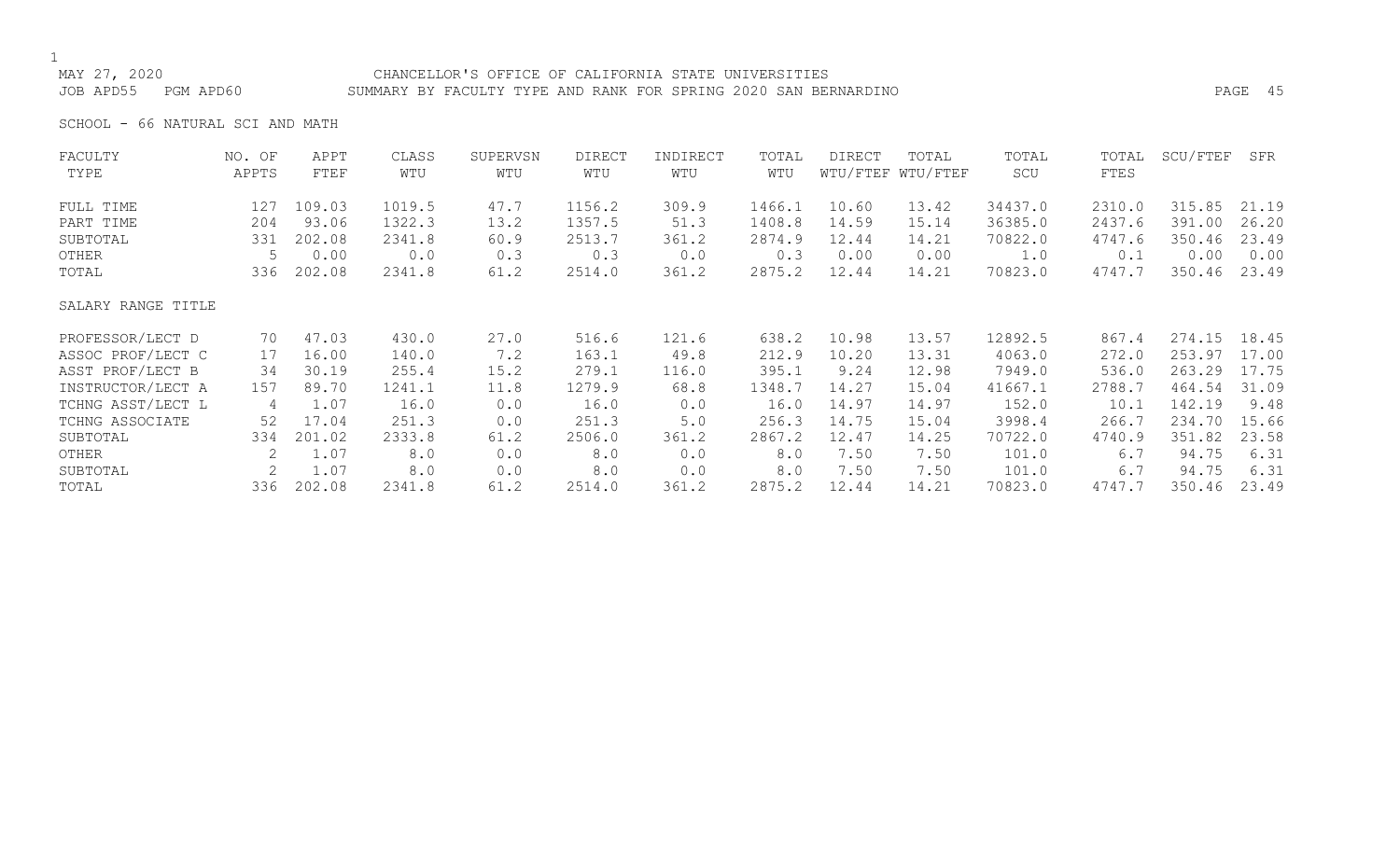### CHANCELLOR'S OFFICE OF CALIFORNIA STATE UNIVERSITIES JOB APD55 PGM APD60 SUMMARY BY FACULTY TYPE AND RANK FOR SPRING 2020 SAN BERNARDINO PAGE 46

### SCHOOL - 99 ALL COLLEGE COLLEGE DEPARTMENT - 373 INTERDISCIPLINARY STUDIES IN EDUCATION

| FACULTY            | NO. OF | APPT | CLASS | SUPERVSN | <b>DIRECT</b> | INDIRECT | TOTAL | DIRECT | TOTAL             | TOTAL | TOTAL       | SCU/FTEF | SFR   |
|--------------------|--------|------|-------|----------|---------------|----------|-------|--------|-------------------|-------|-------------|----------|-------|
| TYPE               | APPTS  | FTEF | WTU   | WTU      | WTU           | WTU      | WTU   |        | WTU/FTEF WTU/FTEF | SCU   | <b>FTES</b> |          |       |
| FULL TIME          |        | 0.50 | 0.0   | 0.0      | 0.0           | 0.0      | 0.0   | 0.00   | 0.00              | 0.0   | 0.0         | 0.00     | 0.00  |
| PART TIME          | b      | 1.42 | 20.0  | 0.0      | 20.0          | 0.0      | 20.0  | 14.04  | 14.04             | 436.0 | 29.1        | 306.18   | 20.41 |
| SUBTOTAL           |        | 1.92 | 20.0  | 0.0      | 20.0          | 0.0      | 20.0  | 10.40  | 10.40             | 436.0 | 29.1        | 226.61   | 15.11 |
| OTHER              |        | 0.00 | 0.0   | 0.0      | 0.0           | 0.0      | 0.0   | 0.00   | 0.00              | 20.0  | 1.3         | 0.00     | 0.00  |
| TOTAL              | 9      | 1.92 | 20.0  | 0.0      | 20.0          | 0.0      | 20.0  | 10.40  | 10.40             | 456.0 | 30.4        | 237.01   | 15.80 |
| SALARY RANGE TITLE |        |      |       |          |               |          |       |        |                   |       |             |          |       |
| INSTRUCTOR/LECT A  | 5      | 1.12 | 8.0   | 0.0      | 8.0           | 0.0      | 8.0   | 7.12   | 7.12              | 232.0 | 15.5        | 206.59   | 13.78 |
| SUBTOTAL           |        | 1.12 | 8.0   | 0.0      | 8.0           | 0.0      | 8.0   | 7.12   | 7.12              | 232.0 | 15.5        | 206.59   | 13.78 |
| OTHER              | 4      | 0.80 | 12.0  | 0.0      | 12.0          | 0.0      | 12.0  | 14.98  | 14.98             | 224.0 | 14.9        | 279.65   | 18.64 |
| SUBTOTAL           | 4      | 0.80 | 12.0  | 0.0      | 12.0          | 0.0      | 12.0  | 14.98  | 14.98             | 224.0 | 14.9        | 279.65   | 18.64 |
| TOTAL              | 9      | 1.92 | 20.0  | 0.0      | 20.0          | 0.0      | 20.0  | 10.40  | 10.40             | 456.0 | 30.4        | 237.01   | 15.80 |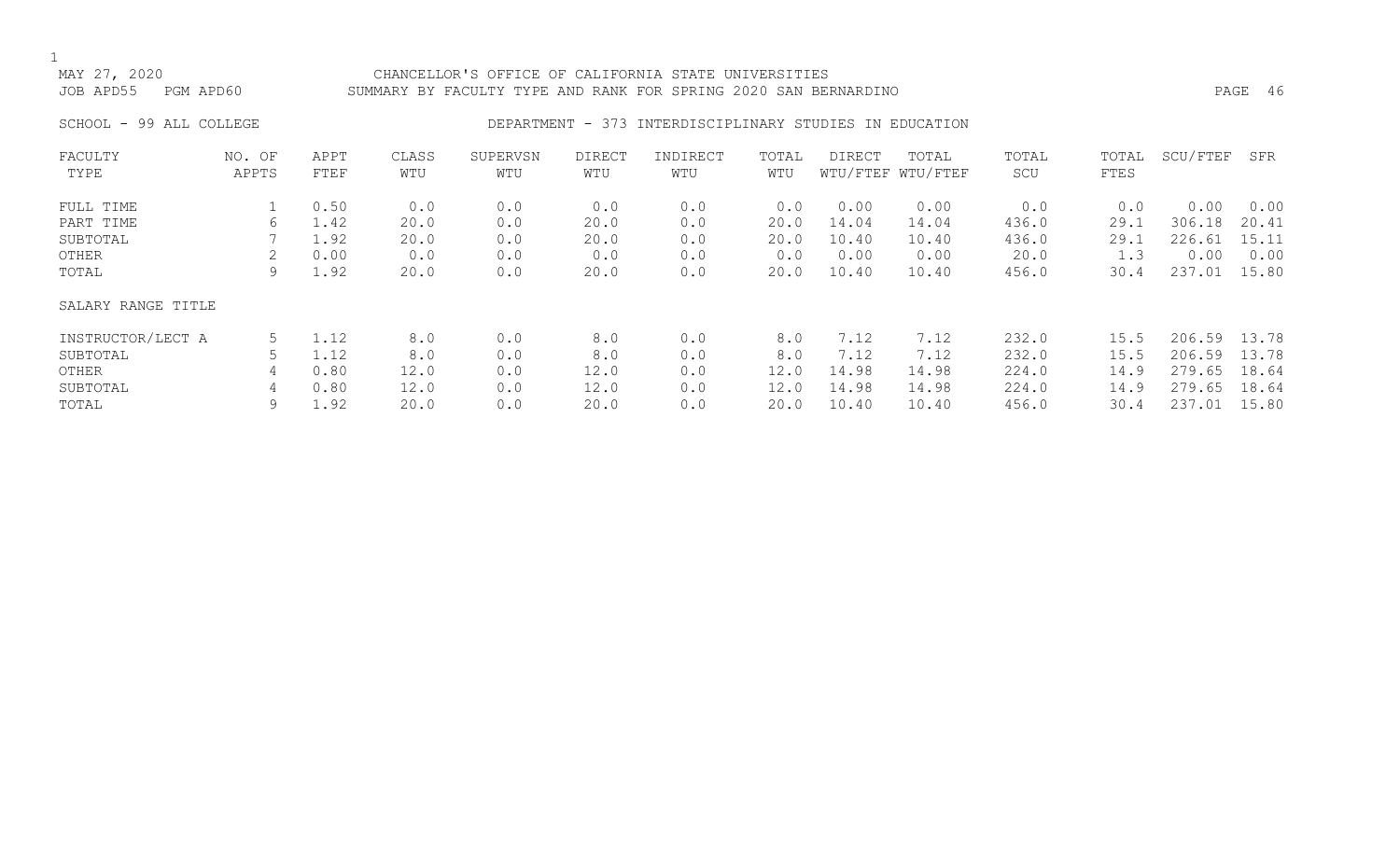MAY 27, 2020<br>JOB APD55 PGM APD60 SUMMARY BY FACULTY TYPE AND RANK FOR SPRING 2020 SAN BEI SUMMARY BY FACULTY TYPE AND RANK FOR SPRING 2020 SAN BERNARDINO **PAGE 47** 

SCHOOL - 99 ALL COLLEGE

| FACULTY            | NO. OF | APPT | CLASS | SUPERVSN | <b>DIRECT</b> | INDIRECT | TOTAL | <b>DIRECT</b> | TOTAL             | TOTAL | TOTAL | SCU/FTEF | SFR   |
|--------------------|--------|------|-------|----------|---------------|----------|-------|---------------|-------------------|-------|-------|----------|-------|
| TYPE               | APPTS  | FTEF | WTU   | WTU      | WTU           | WTU      | WTU   |               | WTU/FTEF WTU/FTEF | SCU   | FTES  |          |       |
| FULL TIME          |        | 0.50 | 0.0   | 0.0      | 0.0           | 0.0      | 0.0   | 0.00          | 0.00              | 0.0   | 0.0   | 0.00     | 0.00  |
| PART TIME          | 6      | 1.42 | 20.0  | 0.0      | 20.0          | 0.0      | 20.0  | 14.04         | 14.04             | 436.0 | 29.1  | 306.18   | 20.41 |
| SUBTOTAL           |        | 1.92 | 20.0  | 0.0      | 20.0          | 0.0      | 20.0  | 10.40         | 10.40             | 436.0 | 29.1  | 226.61   | 15.11 |
| OTHER              |        | 0.00 | 0.0   | 0.0      | 0.0           | 0.0      | 0.0   | 0.00          | 0.00              | 20.0  | 1.3   | 0.00     | 0.00  |
| TOTAL              | 9      | 1.92 | 20.0  | 0.0      | 20.0          | 0.0      | 20.0  | 10.40         | 10.40             | 456.0 | 30.4  | 237.01   | 15.80 |
| SALARY RANGE TITLE |        |      |       |          |               |          |       |               |                   |       |       |          |       |
| INSTRUCTOR/LECT A  | 5      | 1.12 | 8.0   | 0.0      | 8.0           | 0.0      | 8.0   | 7.12          | 7.12              | 232.0 | 15.5  | 206.59   | 13.78 |
| SUBTOTAL           |        | 1.12 | 8.0   | 0.0      | 8.0           | 0.0      | 8.0   | 7.12          | 7.12              | 232.0 | 15.5  | 206.59   | 13.78 |
| OTHER              | 4      | 0.80 | 12.0  | 0.0      | 12.0          | 0.0      | 12.0  | 14.98         | 14.98             | 224.0 | 14.9  | 279.65   | 18.64 |
| SUBTOTAL           | 4      | 0.80 | 12.0  | 0.0      | 12.0          | 0.0      | 12.0  | 14.98         | 14.98             | 224.0 | 14.9  | 279.65   | 18.64 |
| TOTAL              | 9      | 1.92 | 20.0  | 0.0      | 20.0          | 0.0      | 20.0  | 10.40         | 10.40             | 456.0 | 30.4  | 237.01   | 15.80 |
|                    |        |      |       |          |               |          |       |               |                   |       |       |          |       |